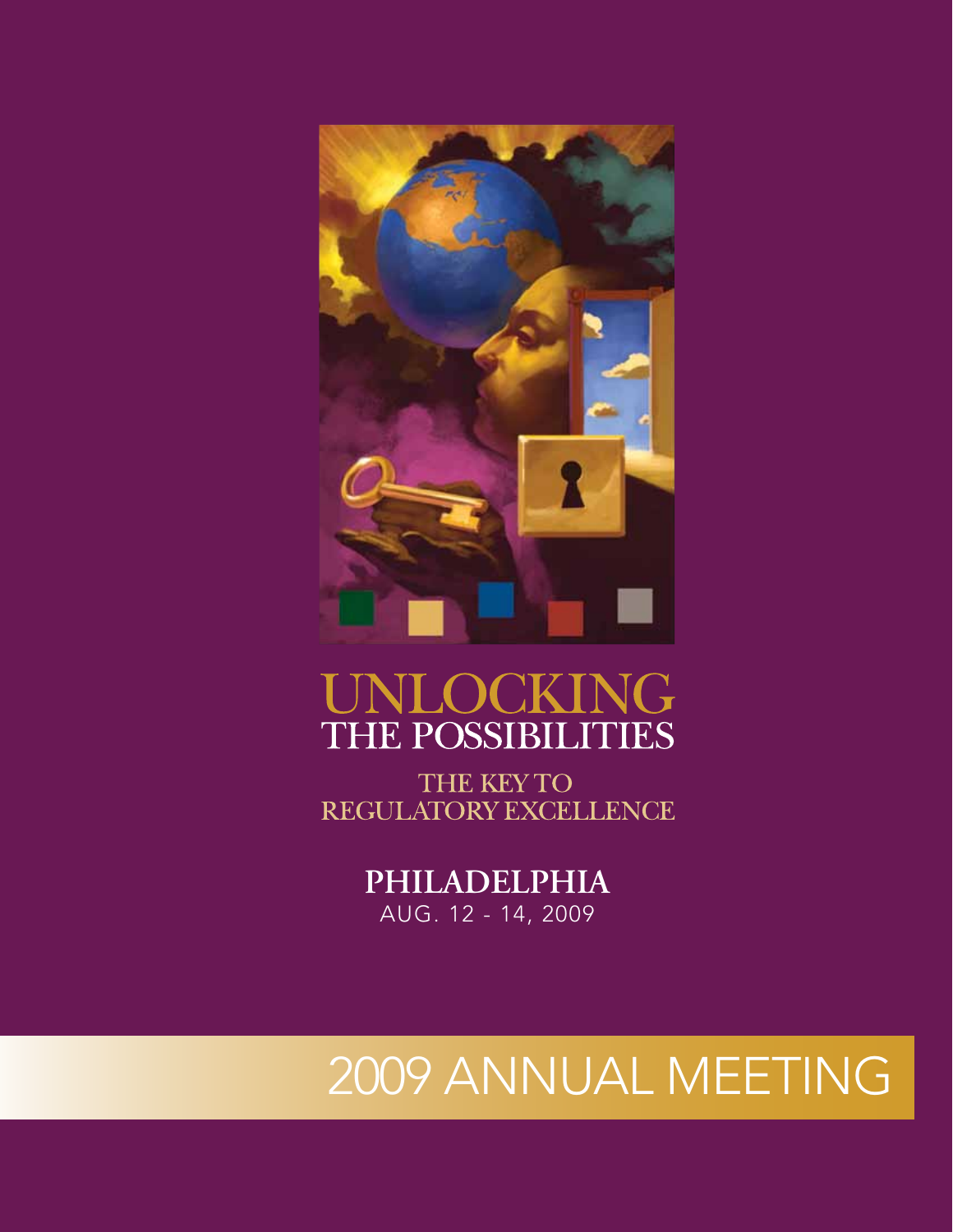

# **Table of Contents**

#### **SECTION I: 2009 NCSBN ANNUAL MEETING**

## **SECTION II: COMMITTEE REPORTS**

#### **Reports with Recommendations**

| <b>Informational Reports</b> |  |
|------------------------------|--|
|                              |  |
|                              |  |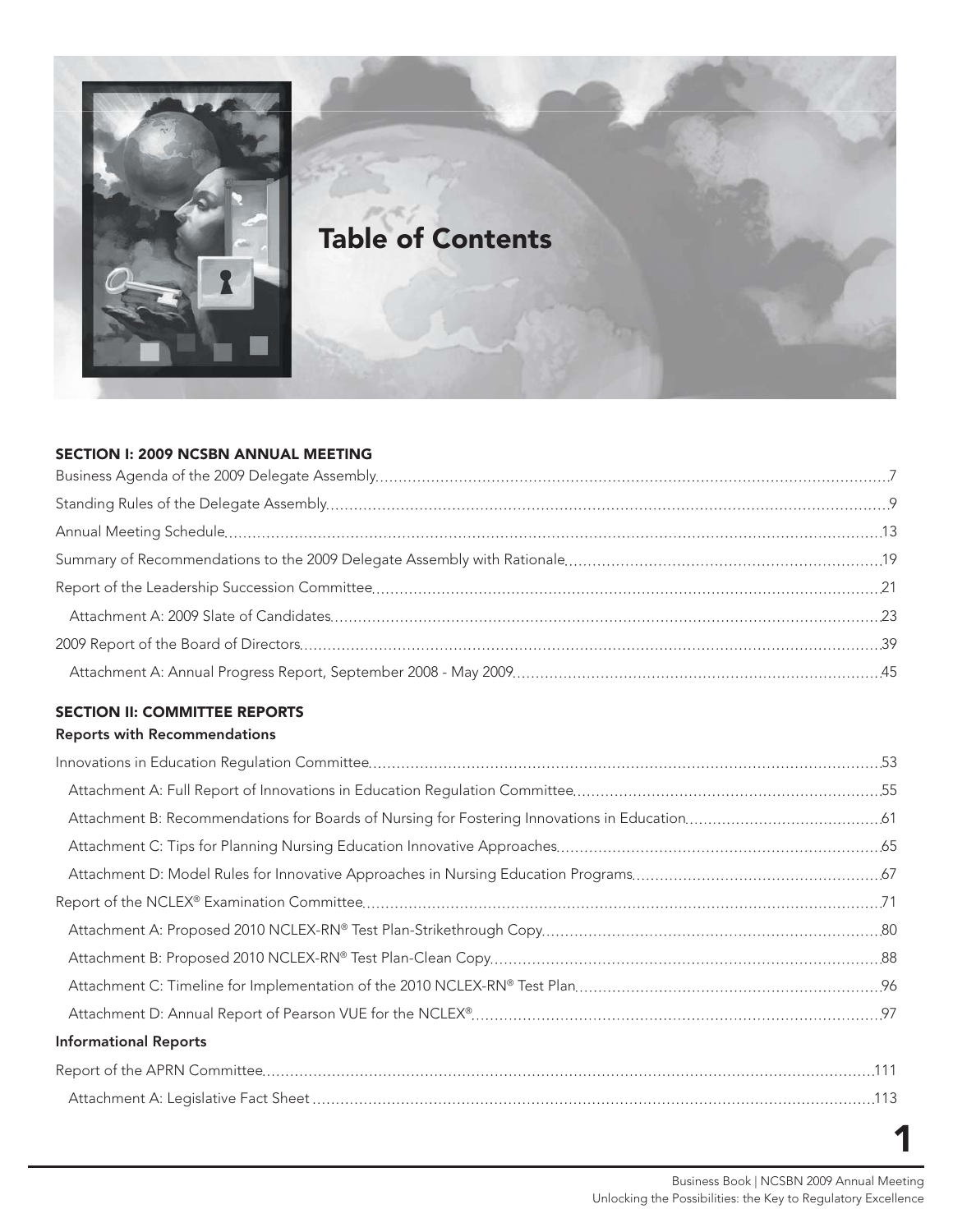| Attachment A: NCSBN Guiding Principles and Regulatory Model for Continued Competence 133                          |  |
|-------------------------------------------------------------------------------------------------------------------|--|
|                                                                                                                   |  |
|                                                                                                                   |  |
|                                                                                                                   |  |
| Attachment A: Advantages and Disadvantages of Alternative Early Intervention Programs for Substandard Practice144 |  |
|                                                                                                                   |  |
|                                                                                                                   |  |
|                                                                                                                   |  |
|                                                                                                                   |  |
| Report of the National Nurse Aide Assessment Program (NNAAP™)                                                     |  |
|                                                                                                                   |  |
|                                                                                                                   |  |
|                                                                                                                   |  |
|                                                                                                                   |  |
|                                                                                                                   |  |
|                                                                                                                   |  |
|                                                                                                                   |  |
|                                                                                                                   |  |
|                                                                                                                   |  |
|                                                                                                                   |  |
|                                                                                                                   |  |
|                                                                                                                   |  |
|                                                                                                                   |  |
|                                                                                                                   |  |
| SECTION III: RESOURCES AND GENERAL INFORMATION                                                                    |  |
|                                                                                                                   |  |
|                                                                                                                   |  |
|                                                                                                                   |  |
|                                                                                                                   |  |
|                                                                                                                   |  |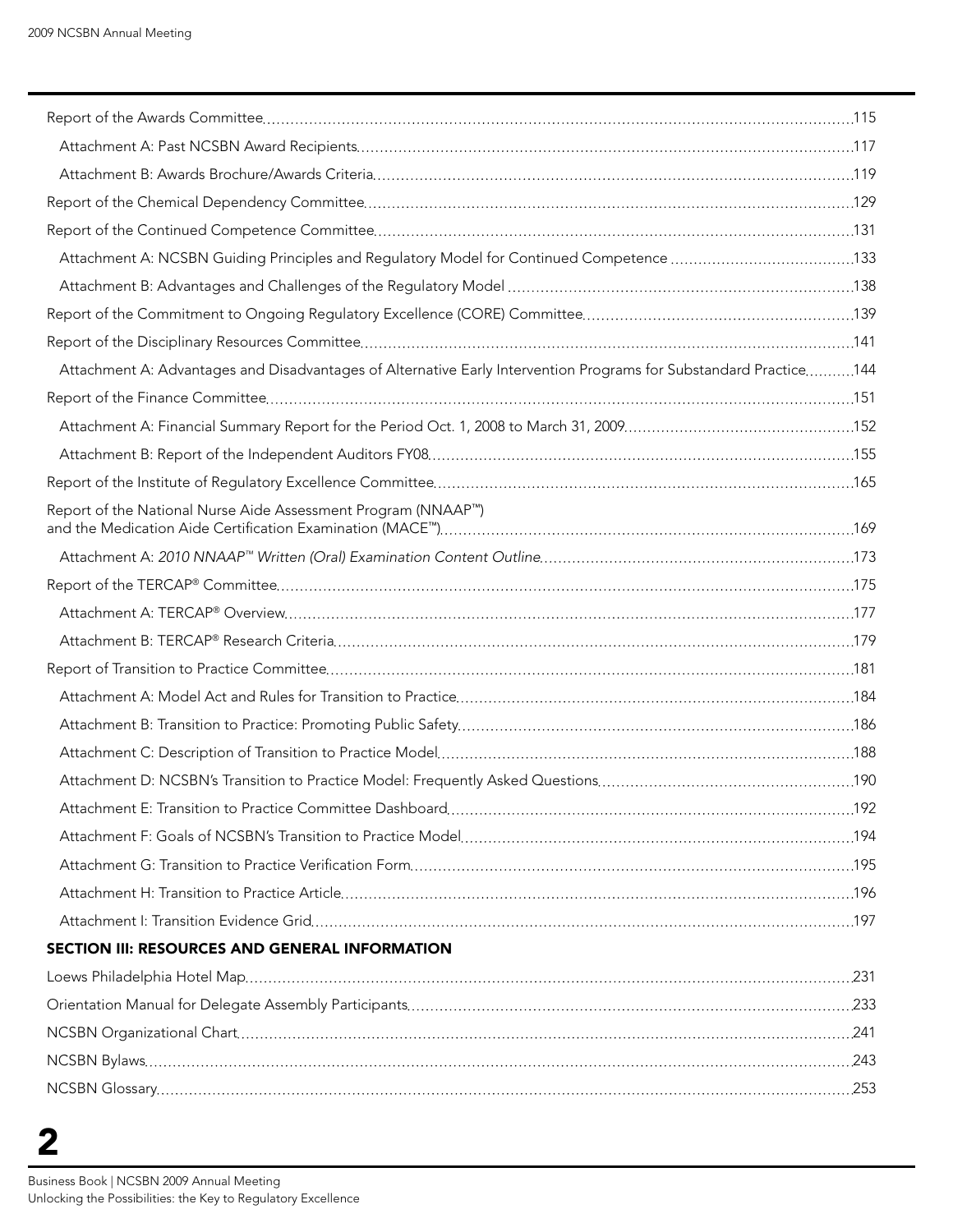# Membership

The National Council of State Boards of Nursing, Inc. (NCSBN) is a not-for-profit organization whose membership comprises the boards of nursing in the 50 states, the District of Columbia, and four United States territories—American Samoa, Guam, Northern Mariana Islands and the Virgin Islands.

# Mission

The National Council of State Boards of Nursing (NCSBN), composed of Member Boards, provides leadership to advance regulatory excellence for public protection.

# Vision

Building regulatory expertise worldwide.

# Values

*Integrity:* Doing the right thing for the right reason through informed, open and ethical debate.

*Accountability:* Taking ownership and responsibility for organizational processes and outcomes.

**Quality:** Pursuing excellence in all endeavors.

*Vision:* Using the power of imagination and creative thought to foresee the potential and create the future.

*Collaboration:* Forging solutions through the collective strength of internal and external stakeholders.

# Purpose

The purpose of NCSBN is to provide an organization through which boards of nursing act and counsel together on matters of common interest and concern affecting the public health, safety and welfare, including the development of licensing examinations in nursing.

NCSBN's programs and services include developing the NCLEX-RN® and NCLEX-PN® examinations, performing policy analysis and promoting uniformity in relationship to the regulation of nursing practice, disseminating data related to the licensure of nurses, conducting research pertinent to NCSBN's purpose, and serving as a forum for information exchange for members.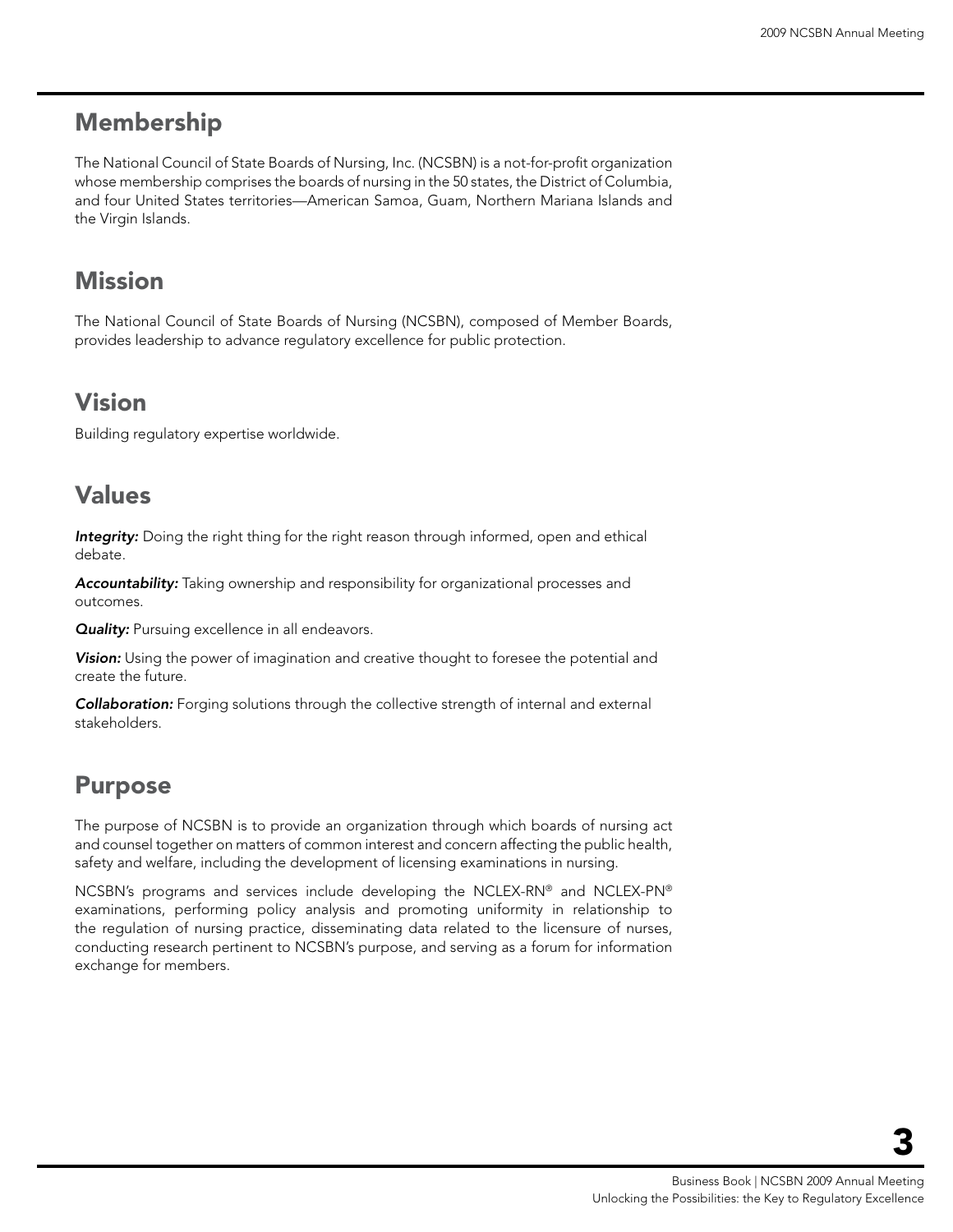#### **NCSBN ENVIRONMENTALLY CONSCIOUS MEETING COMMITMENT**

As our Member Boards have requested, NCSBN is committed to holding environmentally friendly or green meetings. As part of our new policy, each hotel that is considered to host an NCSBN meeting will be given a green checklist to determine the property's environmental impact. As we move forward with our green meetings initiative, we will also ask you to contribute to the effort to decrease our carbon footprint and to help preserve our world.

#### **How You Can Help**

- Recycle all paper in the provided bins in the meeting rooms.
- Reuse the towels in your guest room by hanging them up after use.
- Request that housekeeping does not replace the sheets for the entire length of stay.
- Turn off all the lights in your room each time you leave.
- Place your badge in the provided recycle bin at the end of the meeting.

#### **How the Loews Philadelphia Hotel is Helping**

- Providing collection bins for the recycling of paper in meeting rooms.
- Participating in a glass and plastic recycling program.
- Providing condiments, beverages and other food items in bulk instead of individually packaged and assuring that the packaging of these items is recyclable and recycled.
- Using pitchers of water on tables instead of bottled water.
- Banning Styrofoam in any food/beverage functions or outlets.
- Providing all paper bathroom supplies with a minimum of 35 percent post-consumer recycled content paper.
- Using environmentally responsible cleaning products for carpets, floors, kitchens and bathrooms.
- Using china service or biodegradable disposable service.
- Avoiding the use of polystyrene #6 plastic.
- Using cloth napkins or post-consumer recycled paper napkins.
- Using sustainable food.
- Using compact fluorescent light bulbs in guest rooms.
- Instructing the housekeeping staff to leave all of the lights off and the air conditioning / heat on low.
- Using natural light in meeting rooms where available.

The National Council of State Boards of Nursing, composed of member boards, provides leadership to advance regulatory excellence for public protection.

Copyright © 2009 National Council of State Boards of Nursing, Inc. (NCSBN®)

All rights reserved. NCSBN®, NCLEX®, NCLEX-RN®, NCLEX-PN® and TERCAP® are registered trademarks of NCSBN and this document may not be used, reproduced or disseminated to any third party without written permission from NCSBN.

Permission is granted to boards of nursing to use or reproduce all or parts of this document for licensure related purposes only. Nonprofi t education programs have permission to use or reproduce all or parts of this document for educational purposes only. Use or reproduction of this document for commercial or for-profit use is strictly prohibited. Any authorized reproduction of this document shall display the notice: "Copyright by the National Council of State Boards of Nursing, Inc. All rights reserved." Or, if a portion of the document is reproduced or incorporated in other materials, such written materials shall include the following credit: "Portions copyrighted by the National Council of State Boards of Nursing, Inc. All rights reserved."

Address inquiries in writing to NCSBN Permissions, 111 E. Wacker Drive, Suite 2900, Chicago, IL 60601-4277. Printed in the United States of America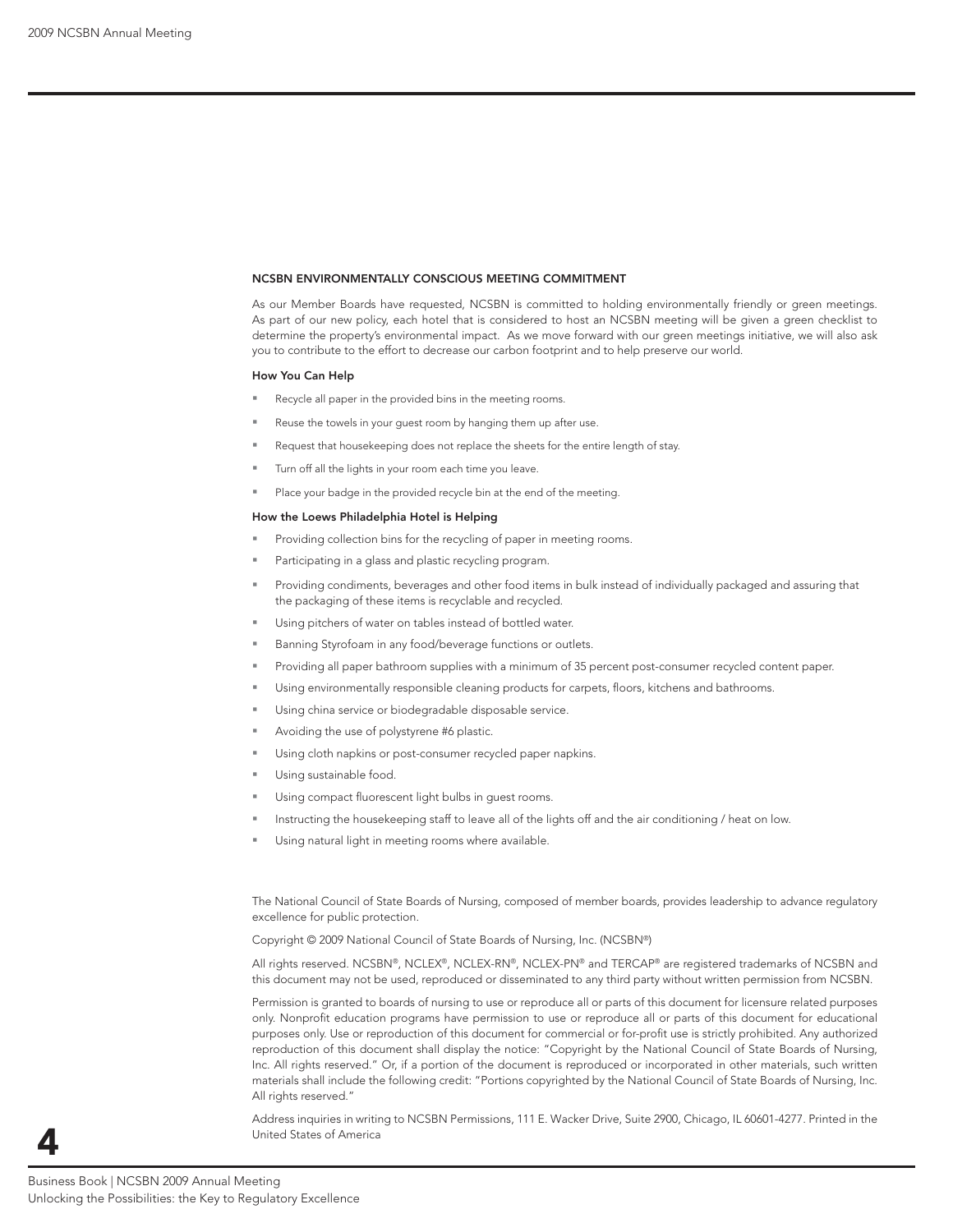

# Section I 2009 NCSBN Annual Meeting

#### Section I: 2009 NCSBN ANNUAL MEETING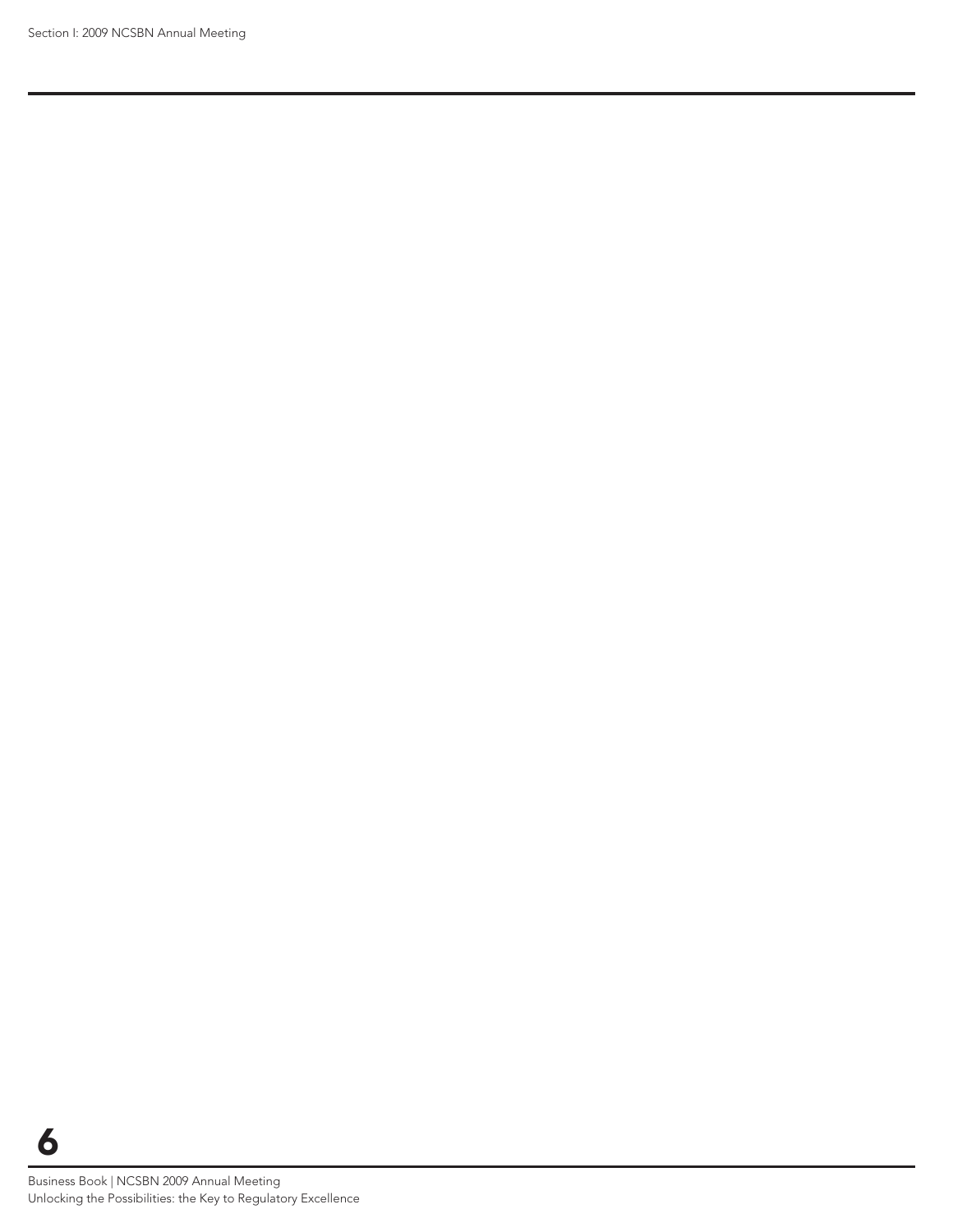# <span id="page-7-0"></span>Business Agenda of the 2009 Delegate Assembly

## Wednesday, Aug. 12, 2009

8:30–10:00 am

#### Opening Ceremonies

- **Introductions**
- Announcements

#### Opening Reports

- Credentials Report
- Adoption of the Standing Rules

#### Adoption of Agenda

#### Report of the LEADERSHIP SUCCESSION COMMITTEE

- **Presentation of the 2009 Slate of Candidates**
- Nominations from Floor
- Approval of the 2009 Slate of Candidates

#### President's Address

#### CEO's Address

### Friday Aug. 14, 2009

#### 9:00 am–12:00 pm

#### Board of Directors' Recommendations

- Adopt the proposed revisions to the Education Model Rules.
- Adopt the College of Nurses of Ontario, the College of Registered Nurses of Manitoba and the College and Association of Registered Nurses of Alberta as Associate Members of NCSBN.

#### NCLEX® Examination Committee Recommendation

■ Adopt the proposed 2010 NCLEX-RN® Test Plan.

#### new business

#### Closing Ceremony

Adjournment

#### Special Note

Business conducted during the Delegate Assembly will be continuous, advancing through the agenda as time and discussion permit.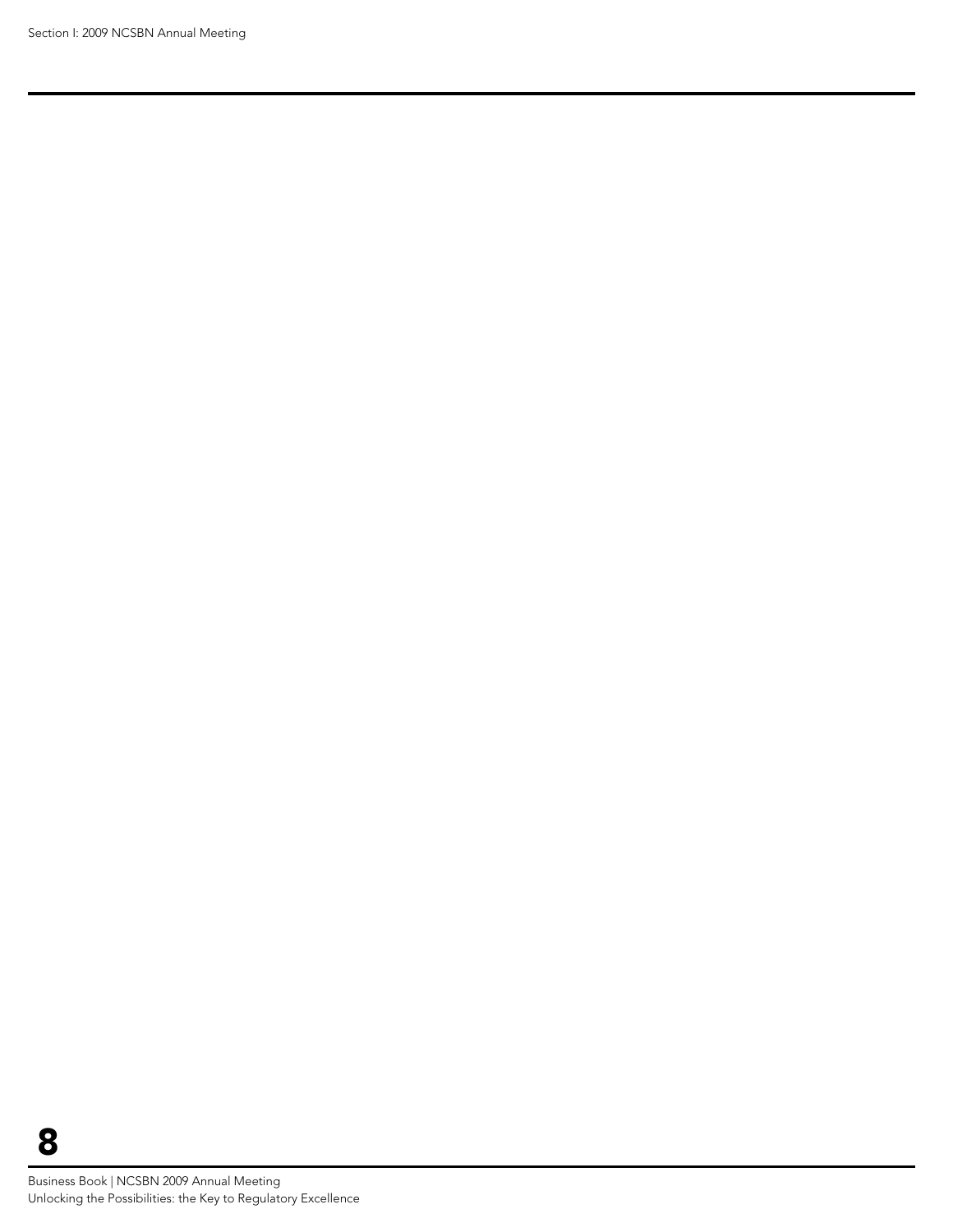# <span id="page-9-0"></span>Standing Rules of the Delegate Assembly

#### 1. Credentialing Procedures and Reports

- A. The President shall appoint the Credentials Committee, which is responsible for registering and accrediting delegates and alternate delegates.
- B. Upon registration, each delegate and alternate shall receive a badge and the appropriate number of voting cards authorized for that delegate. Delegates authorized to cast one vote shall receive one voting card. Delegates authorized to cast two votes shall receive two voting cards. Any transfer of voting cards must be made through the Credentials Committee.
- C. A registered alternate may substitute for a delegate provided the delegate turns in the delegate badge and voting card(s) to the Credentials Committee at which time the alternate is issued a delegate badge. The initial delegate may resume delegate status by the same process.
- D. The Credentials Committee shall give a report at the first business meeting. The report will contain the number of delegates and alternates registered as present with proper credentials, and the number of delegate votes present. At the beginning of each subsequent business meeting, the committee shall present an updated report listing all properly credentialed delegates and alternate delegates present, and the number of delegate votes present.

#### 2. Meeting Conduct

- A. Meeting Conduct
	- 1. Delegates must wear badges and sit in the section reserved for them.
	- 2. All attendees shall be in their seats at least five minutes before the scheduled meeting time.
	- 3. There shall be no smoking in the meeting room.
	- 4. All cellular telephones and pagers shall be turned off or turned to silent vibrating mode. An attendee must leave the meeting room to answer a telephone.
	- 5. A delegate's conversations with non-delegates during a business meeting must take place outside the designated delegate area.
	- 6. All attendees have a right to be treated respectfully.
	- 7. There shall be no videotaping, audio recording or photographing of the sessions without the written permission of NCSBN.

#### 3. Agenda

- A. Business Agenda
	- 1. The Business Agenda is prepared by the President in consultation with the Chief Executive Officer and approved by the Board of Directors.
- B. Consent Agenda
	- 1. The Consent Agenda contains agenda items that do not recommend actions.
	- 2. The Board of Directors may place items on the Consent Agenda that may be considered received without discussion or vote.
	- 3. An item will be removed from the Consent Agenda for discussion or vote at the request of any delegate.
	- 4. All items remaining on the Consent Agenda will be considered received without discussion or vote.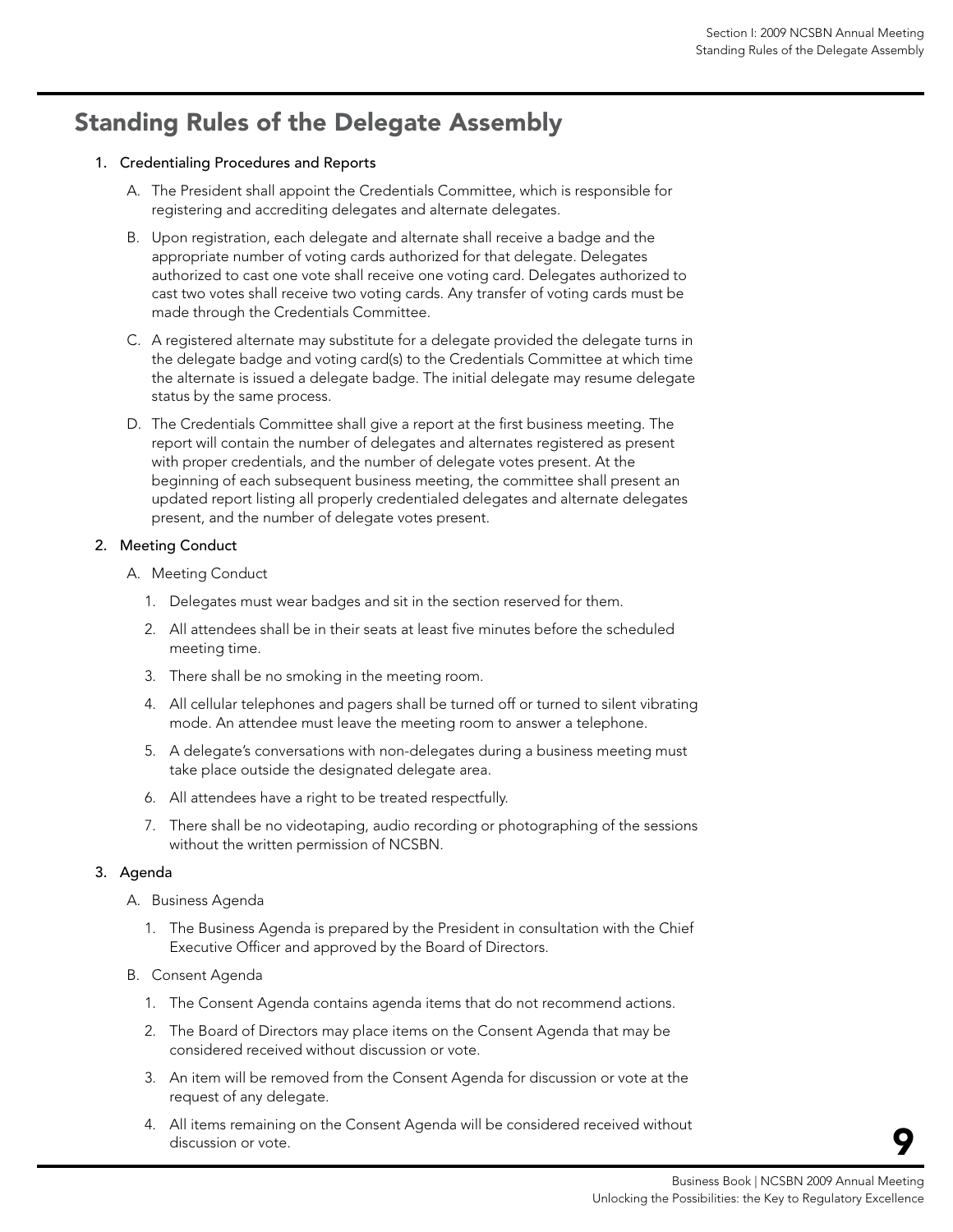#### 4. Motions or Resolutions

- A. Only delegates, members of the Board of Directors, and the NCLEX® Examination Committee may present motions or resolutions to the Delegate Assembly. Resolutions or motions made by the NCLEX® Examination Committee are limited to those to approve test plans pursuant to Article X, Section 1(a) of the NCSBN Bylaws.
- B. All motions, resolutions and amendments shall be in writing and on triplicate motion paper signed by the maker and a second. All motions, resolutions and amendments must be submitted to the Delegate Assembly Chair and the Parliamentarian. All resolutions and non-procedural main motions must also be submitted to the Chair of the Resolutions Committee before being presented to the Delegate Assembly.
- C. The Resolutions Committee, according to its Operating Policies and Procedures, shall review motions and resolutions submitted before Thursday, Aug. 13, 2009, at 4:30 pm. Resolution or motion-makers are encouraged to submit motions and resolutions to the Resolutions Committee for review before this deadline.
- D. The Resolutions Committee will convene its meeting on Thursday, Aug. 13, 2009, at 4:30 pm and schedule a mutually agreeable time during the meeting to meet with each resolution or motion maker. The Resolutions Committee shall meet with the resolution or motion maker to prepare resolutions or motions for presentation to the Delegate Assembly and to evaluate the resolution or motion in accordance with the criteria in its operating policies and procedures. The Committee shall submit a summary report to the Delegate Assembly of the Committee's review, analysis, and evaluation of each resolution and motion referred to the Committee. The Committee report shall precede the resolution or motion by the maker to the Delegate Assembly.
- E. If a member of the Delegate Assembly wishes to introduce a non-procedural main motion or resolution after the deadline of 4:30 pm on Thursday, Aug. 13, 2009, the request shall be submitted under New Business; provided that the maker first submits the resolution or motion to the Chair of the Resolutions Committee. All motions or resolutions submitted after the deadline must be presented with a written analysis that addresses the motion or resolution's consistency with established review criteria, including, but not limited to, the NCSBN mission, purpose and/or functions, strategic initiatives and outcomes; preliminary assessment of fiscal impact; and potential legal implications. The member submitting such a motion or resolution shall provide written copies of the motion or resolution to all delegates. A majority vote of the delegates shall be required to grant the request to introduce this item of business. [The Resolutions Committee shall advise the Delegate Assembly where the required analyses have not been performed and/or recommend deferral of a vote on the motion pending further analysis.]

#### 5. Debate at Business Meetings

- A. Order of Debate: Delegates shall have the first right to speak. Non-delegate members and employees of Member Boards including members of the Board of Directors may speak only after all delegates have spoken.
- B. Any person who wishes to speak shall go to a microphone. When recognized by the Chair, the speaker shall state his or her name and Member Board or organization.
- C. No person may speak in debate more than twice on the same question on the same day, or longer than four minutes per speech, without permission of the Delegate Assembly, granted by a majority vote without debate.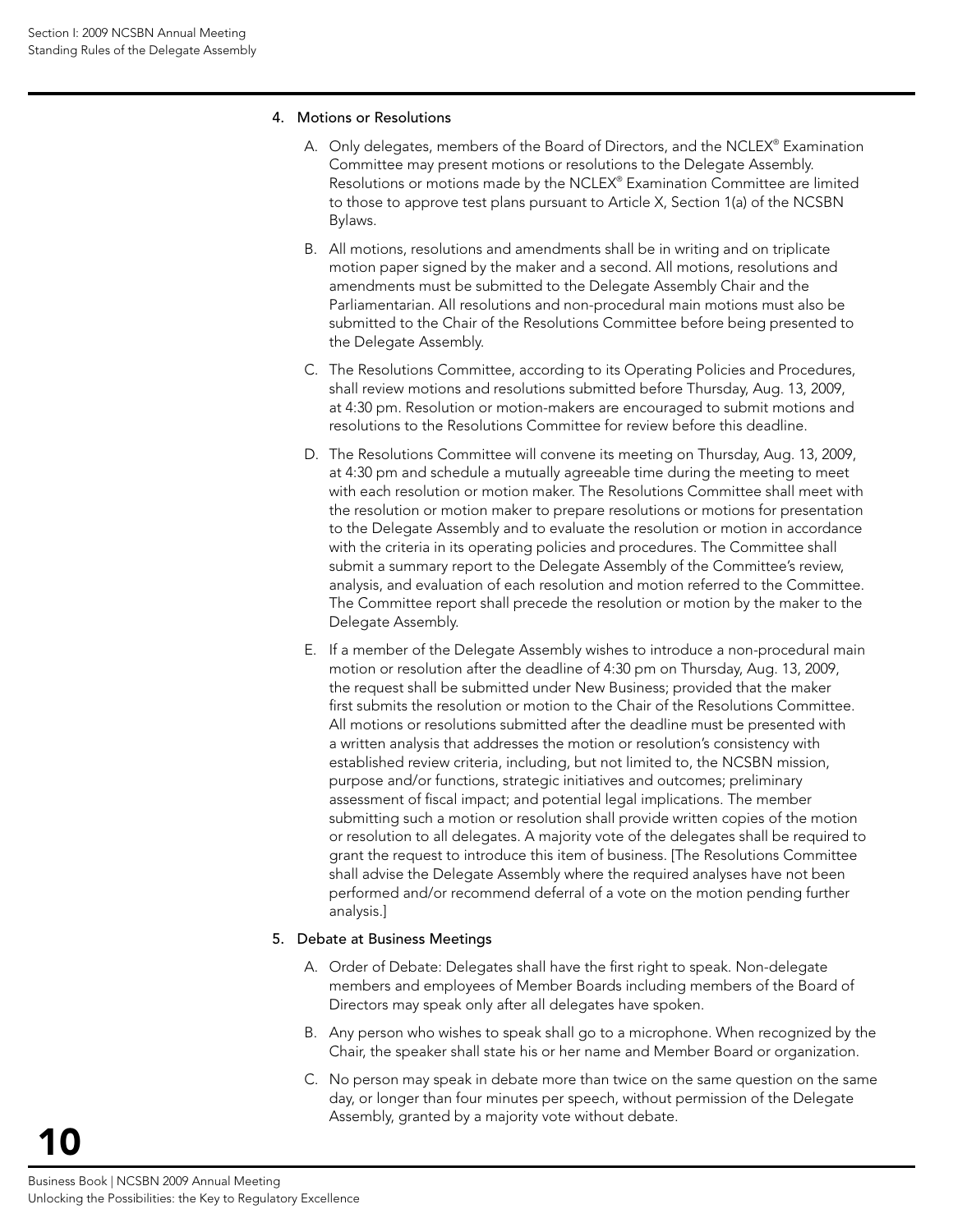- D. A red card raised at a microphone interrupts business for the purpose of a point of order, a question of privilege, orders of the day, a parliamentary inquiry or an appeal. Any of these motions takes priority over regular debate.
- E. A timekeeper will signal when the speaker has one minute remaining, and when the allotted time has expired.
- F. The Delegate Assembly may by a majority vote go into executive session. The enacting motion shall specify those permitted to attend.

#### 6. Nominations and Elections

- A. Any member who is intends to be nominated from the floor is required to submit their completed nomination form and is strongly encouraged to meet with the Leadership Succession Committee the day before adoption of the slate of candidates by the Delegate Assembly.
- B. A delegate making a nomination from the floor shall have two minutes to list the qualifications of the nominee. Written consent of the nominee and a written statement of qualifications must be submitted to the Leadership Succession Committee at the time of the nomination from the floor.
- C. Electioneering for candidates is prohibited except during the candidate forum.
- D. The voting strength for the election shall be determined by those registered by 5:00 pm on Wednesday, Aug. 12, 2009.
- E. Election for officers, directors, and members of the Leadership Succession Committee shall be held Thursday, Aug. 13, 2009, from 7:30 to 8:30 am.
- F. If no candidate receives the required vote for an office and repeated balloting is required, the President shall immediately announce run-off candidates and the time for the run-off balloting.
	- 1. If no candidate for officer or area director receives a majority on the first ballot, the run-off shall be limited to the two candidates receiving the highest number of votes.
	- 2. If no candidate for director-at-large receives a majority on the first ballot, the runoff shall be limited to the four candidates receiving the highest number of votes. If no candidate receives a majority on the second ballot, another run-off shall be limited to the three candidates receiving the highest number of votes.
	- 3. If, on the initial ballot, one candidate for director-at-large receives a majority, a run-off shall be limited to the two candidates receiving the next highest number of votes.

#### 7. Forums

- A. Scheduled Forums: The purpose of scheduled forums is to provide information helpful for decisions and to encourage dialogue among all delegates on the issues presented at the forum. All delegates are encouraged to attend forums to prepare for voting during the Delegate Assembly. Forum facilitators will give preference to voting delegates who wish to raise questions and/or discuss an issue. Guests may be recognized by the Chair to speak after all delegates, non-delegate members and employees of Member Boards have spoken.
- B. Open Forum: Open forum time may be scheduled to promote dialogue and discussion on issues by all attendees. Attendee participation determines the topics discussed during an Open Forum. The President will facilitate the Open Forum.
- C. To ensure fair participation in forums, the forum facilitators may, at their discretion, impose rules of debate.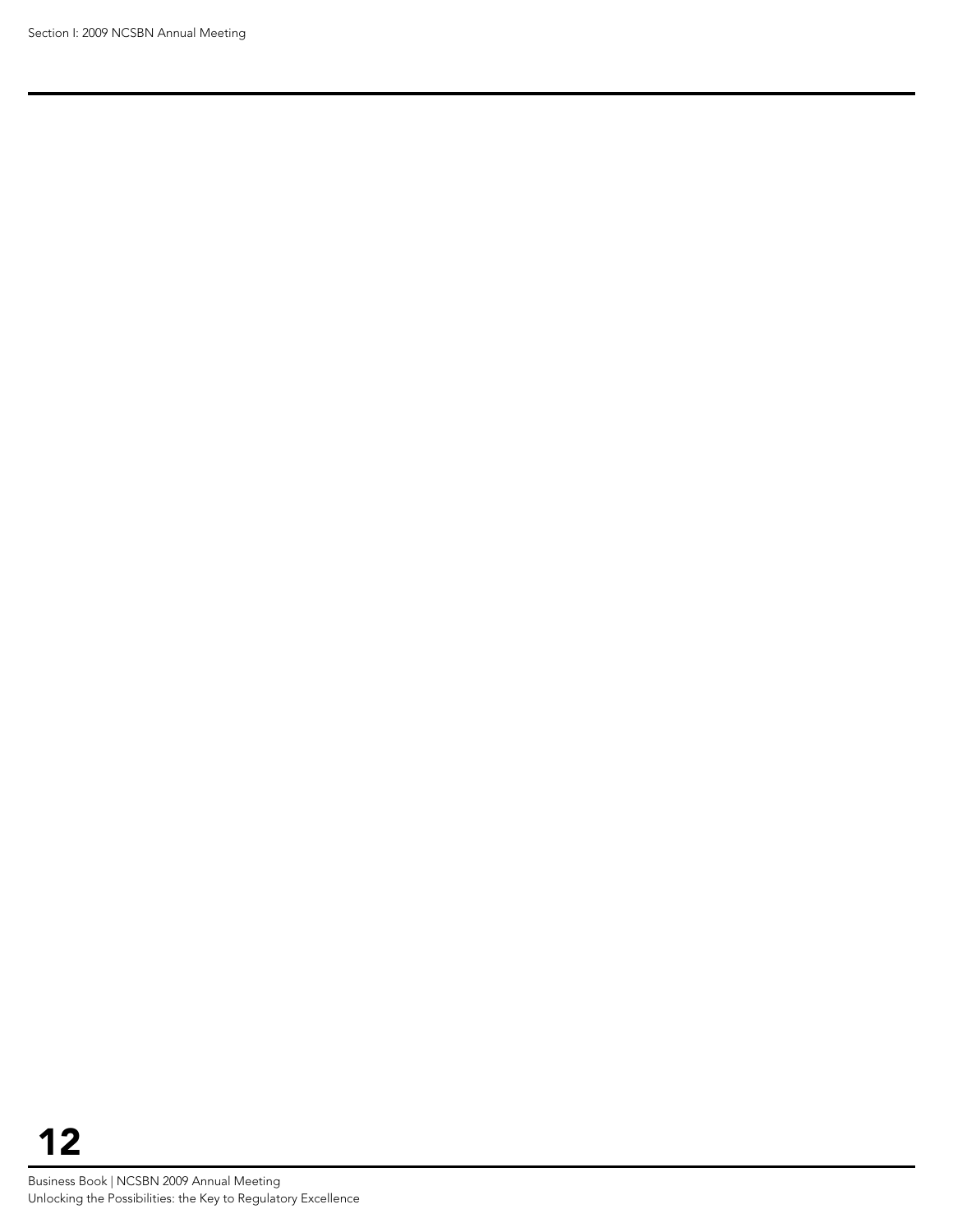# <span id="page-13-0"></span>**Annual Meeting Schedule**

#### **Tuesday, Aug. 11, 2009**

**2:00 – 6:00 pm** *2nd Floor Prefunction*

**2:00 – 5:00 pm** *Jefferson Boardroom*

**3:00 – 6:00 pm** *Washington A*

**6:00 – 7:30 pm** *Washington BC*

**Wednesday, Aug. 12, 2009**

**7:15 am – 8:30 am** *2nd Floor Prefunction*

**7:15 am – 3:30 pm** *2nd Floor Prefunction*

**7:30 am – 5:00 pm** *2nd Floor Prefunction*

**8:30 – 10:00 am** *Commonwealth*

#### **Registration Opens**

Visit the registration desk to receive your registration materials and name badge in order to enter the NCSBN Annual Meeting sessions.

#### **New Candidate Interviews with the Leadership Succession Committee**

Those candidates anticipating being nominated from the floor must submit a nomination form and meet with the Leadership Succession Committee.

#### **Nurse Licensure Compact Administrators (NLCA) Meeting** Open to members of the NLCA and NCSBN only.

**Delegate Orientation**

Open to all Annual Meeting attendees.

#### **Continental Breakfast**

#### **Registration**

Visit the registration desk to receive your registration materials and name badge in order to enter the NCSBN Annual Meeting sessions.

#### **Exhibit Showcase**

Stop by the Exhibit Showcase to learn of products and information pertinent to the work of boards of nursing.

#### **Delegate Assembly: Opening Ceremony**

Welcome from the Pennsylvania State Board of Nursing

- **Dening Ceremony** 
	- Introductions
	- Announcements
- Opening Reports
	- Credentials
	- **Adoption of the Standing Rules**
- Adoption of Agenda
- Report of the Leadership Succession Committee
	- **Presentation of the 2009 Slate of Candidates**
	- Nominations from Floor
	- Approval of the 2009 Slate of Candidates

#### **President's Address**

*Laura Rhodes, MSN, RN, President, NCSBN Board of Directors*

#### **CEO's Address**

*Kathy Apple, MS, RN, CAE, NCSBN CEO*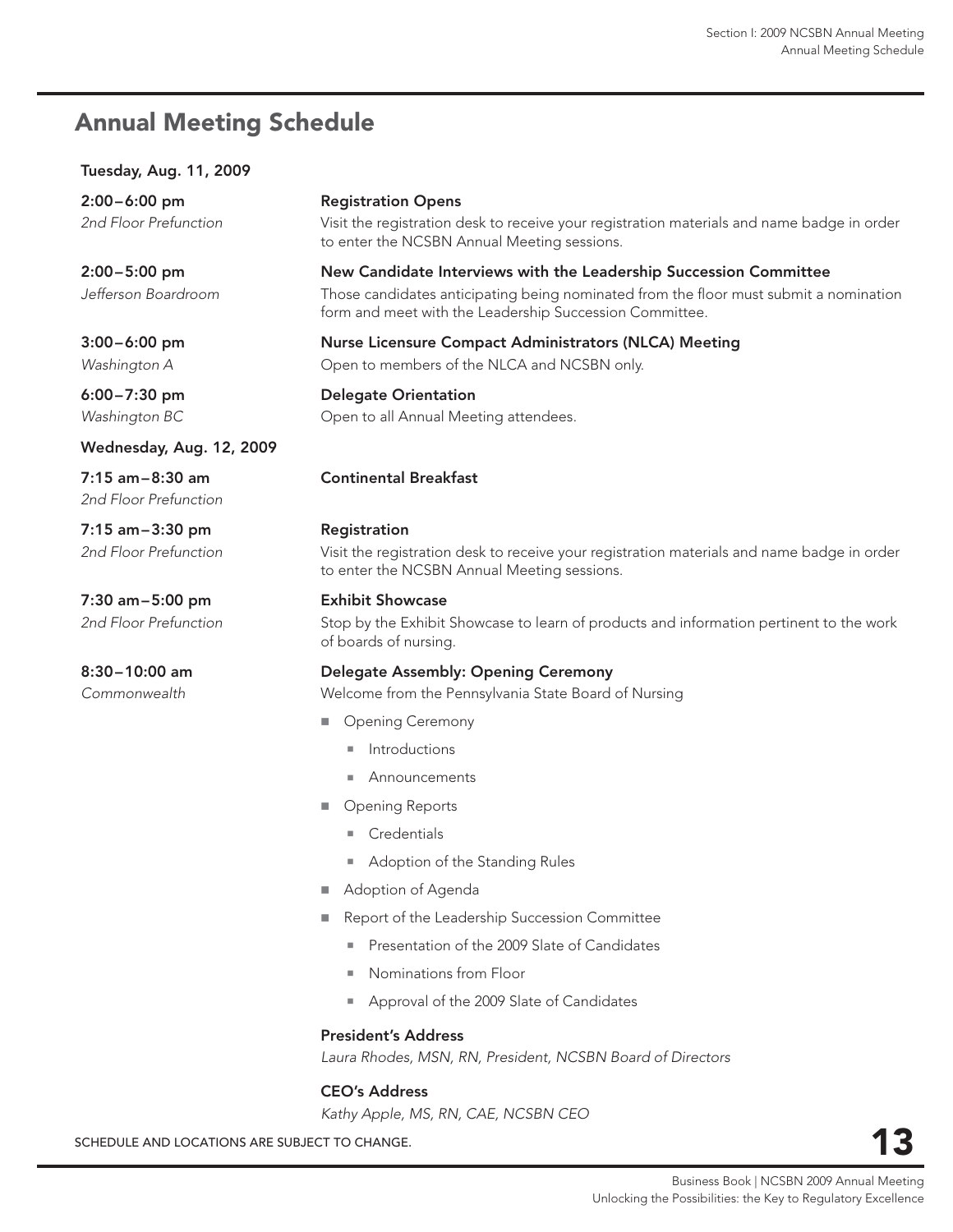| 10:00-10:30 am<br>2nd Floor Prefunction   | <b>Break</b>                                                                                                                                                                                                                                                                          |
|-------------------------------------------|---------------------------------------------------------------------------------------------------------------------------------------------------------------------------------------------------------------------------------------------------------------------------------------|
| 10:30 am-12:00 pm                         | <b>Candidate Forum</b>                                                                                                                                                                                                                                                                |
| Commonwealth                              | Barbara Morvant, MN, RN, Chair, NCSBN Leadership Succession Committee                                                                                                                                                                                                                 |
|                                           | Support NCSBN and your fellow NCSBN members. Come to the Candidate Forum to<br>hear from the nominees for NCSBN elected office.                                                                                                                                                       |
| 12:00-1:00 pm<br>Millennium               | Lunch                                                                                                                                                                                                                                                                                 |
| $1:00 - 1:20$ pm                          | <b>Finance Committee Forum</b>                                                                                                                                                                                                                                                        |
| Commonwealth                              | Robert Clayborne, MBA, CPA, Director, Finance & Administrative Services                                                                                                                                                                                                               |
|                                           | A report from the Finance Committee.                                                                                                                                                                                                                                                  |
| $1:20 - 1:40$ pm<br>Commonwealth          | <b>NCLEX<sup>®</sup> Examination Committee Forum</b><br>Sheila Exstrom, PhD, RN, Chair, NCLEX® Examination Committee                                                                                                                                                                  |
|                                           | Discussion of the proposed 2010 NCLEX-RN® Test Plan and timeline for implementation.                                                                                                                                                                                                  |
| $1:40 - 2:20$ pm<br>Commonwealth          | Innovations In Education Regulation Committee Forum<br>Susan Odom, PhD, RN, CCRN, Chair, Innovations in Education Regulation Committee                                                                                                                                                |
|                                           | Presentation and discussion of the work of the Innovations in Education Regulation<br>Committee and the proposed model rule changes.                                                                                                                                                  |
| $2:20 - 2:40$ pm<br>2nd Floor Prefunction | <b>Break</b>                                                                                                                                                                                                                                                                          |
| 2:40-3:30 pm                              | <b>Board of Directors Forum</b>                                                                                                                                                                                                                                                       |
| Commonwealth                              | Laura Rhodes, MSN, RN, President, NCSBN Board of Directors                                                                                                                                                                                                                            |
|                                           | NCSBN President, Laura Rhodes, will present and discuss Board of Directors issues and<br>recommendations to the Delegate Assembly.                                                                                                                                                    |
| $6:00 - 8:00$ pm                          | Pennsylvania State Board of Nursing Reception - Constitution Center                                                                                                                                                                                                                   |
|                                           | The Pennsylvania State Board of Nursing welcomes all attendees to Philadelphia for the<br>2009 Annual Meeting and Delegate Assembly. Please join us at the Constitution Center<br>for a networking reception and take this opportunity to meet your candidates running for<br>office. |
|                                           | Tickets will be included in the registration packets of those who opted to attend during                                                                                                                                                                                              |

online registration.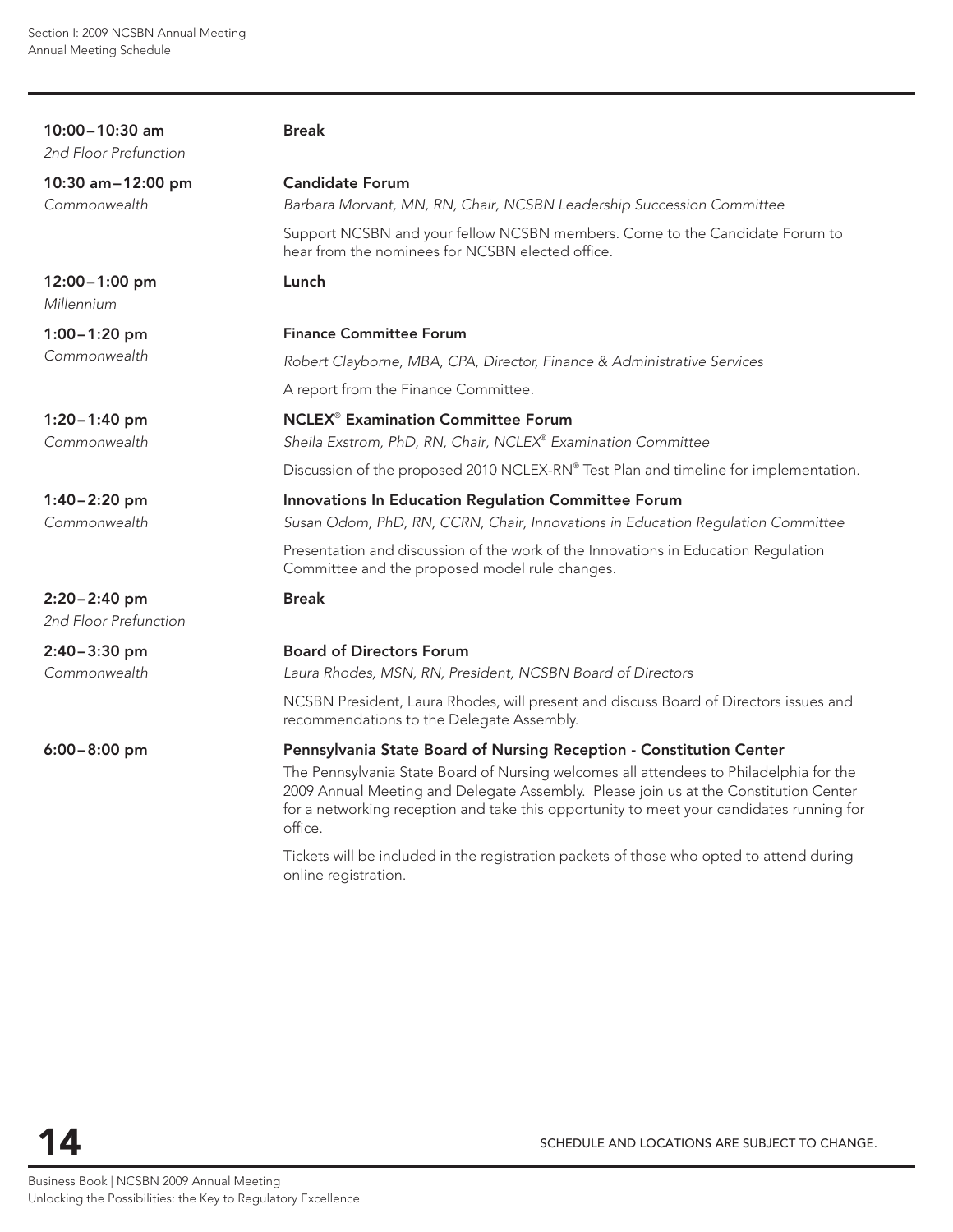| <b>Thursday, Aug. 13, 2009</b>              |                                                                                                                                                                                                                          |
|---------------------------------------------|--------------------------------------------------------------------------------------------------------------------------------------------------------------------------------------------------------------------------|
| 7:30 am-5:00 pm<br>2nd Floor Prefunction    | <b>Exhibit Showcase</b>                                                                                                                                                                                                  |
| 7:30 am-12:00 pm<br>2nd Floor Prefunction   | Registration                                                                                                                                                                                                             |
| $7:30 - 8:30$ am<br>Adams Room              | <b>Election Voting</b>                                                                                                                                                                                                   |
| $8:30 - 10:30$ am                           | Area Breakfast Meetings: NCSBN Members Only<br>NCSBN Area Breakfasts I-IV are open to NCSBN members and staff only. Note that there<br>is a breakfast meeting open to external organizations.                            |
|                                             | The purpose of NCSBN Area Meetings is to facilitate communication and encourage<br>regional dialogue on issues important to NCSBN and its members.                                                                       |
| Washington A                                | Area I members include: Alaska, American Samoa, Arizona, British Columbia,<br>California, Colorado, Guam, Hawaii, Idaho, Montana, Nevada, New Mexico, Northern<br>Mariana Islands, Oregon, Utah, Washington and Wyoming. |
| Washington C                                | Area II members include: Illinois, Indiana, Iowa, Kansas, Michigan, Minnesota,<br>Missouri, Nebraska, North Dakota, Ohio, South Dakota, West Virginia and Wisconsin.                                                     |
| Millennium                                  | Area III members include: Alabama, Arkansas, Florida, Georgia, Kentucky, Louisiana,<br>Mississippi, North Carolina, Oklahoma, South Carolina, Tennessee, Texas and Virginia.                                             |
| Washington B                                | Area IV members include: Connecticut, Delaware, District of Columbia, Maine,<br>Maryland, Massachusetts, New Hampshire, New Jersey, New York, Pennsylvania,<br>Rhode Island, Vermont and U.S. Virgin Islands.            |
| Solstice                                    | <b>External Organizations Breakfast Meeting</b><br>Guests are invited to attend this breakfast meeting to discuss issues of mutual concern<br>with NCSBN staff.                                                          |
| $10:30 - 11:00$ am<br>2nd Floor Prefunction | <b>Break</b>                                                                                                                                                                                                             |
| 11:00 am -12:00 pm<br>Commonwealth          | Keynote: The Croatian Regulatory Experience<br>Dragica Simunec, President of the Croatian Chamber of Nurses and Board Member of the<br>European Council of Nursing Regulators                                            |
|                                             | An inspiring look into the challenges and courage of nurse regulators as they developed<br>a public protection model after Croatia was declared an independent sovereign state in<br>1991 after years of communist rule. |
| 12:00-1:00 pm<br>Millennium                 | Lunch                                                                                                                                                                                                                    |

SCHEDULE AND LOCATIONS ARE SUBJECT TO CHANGE.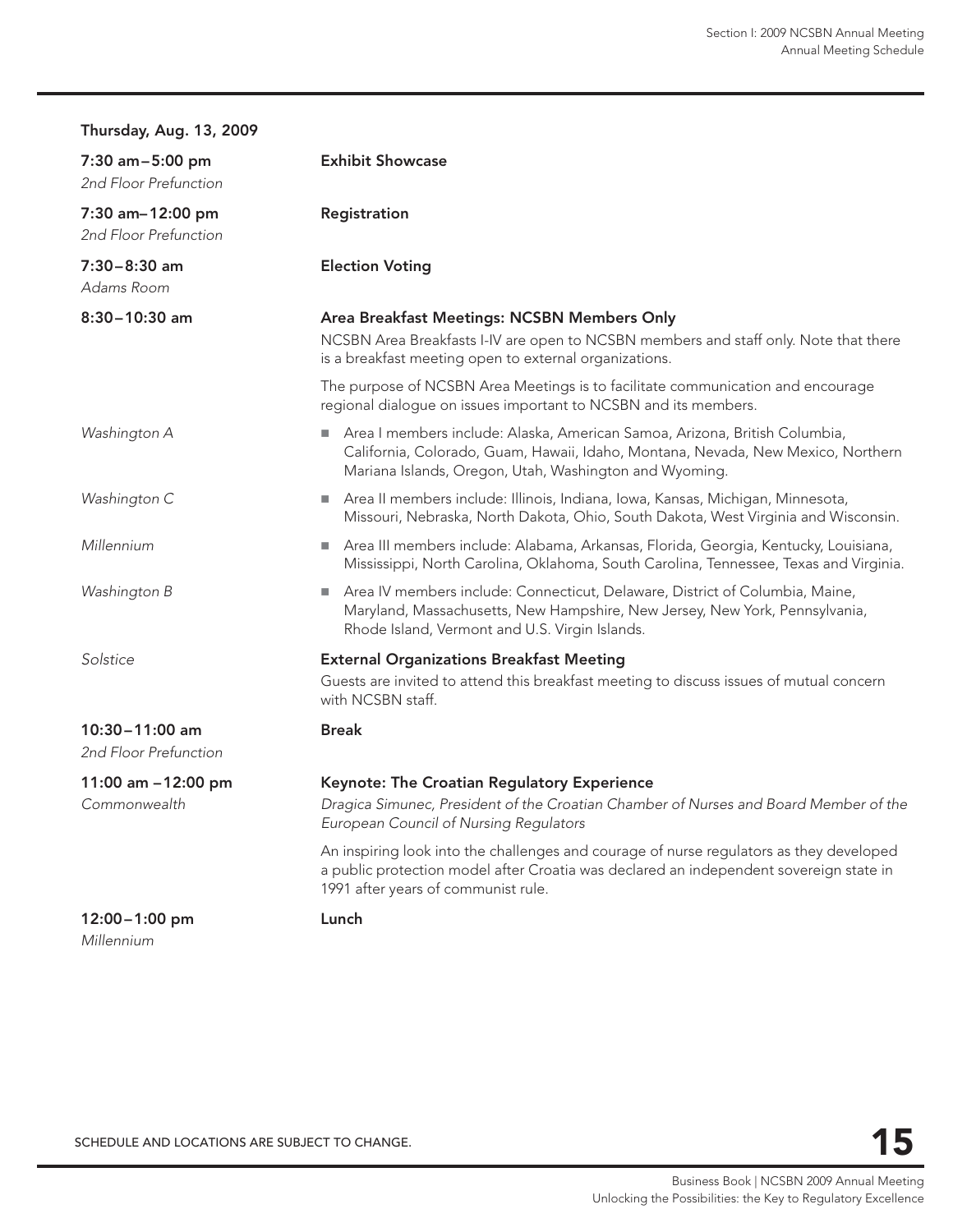| $1:00 - 2:30$ pm                     | <b>Knowledge Networks</b><br>NCSBN Knowledge Networks are brainstorming discussions regarding regulatory trends<br>and issues. Participants will be asked to brainstorm a list of five topics with the top three<br>selected for discussion/exploration.                                                                                                                                                                                                                               |
|--------------------------------------|----------------------------------------------------------------------------------------------------------------------------------------------------------------------------------------------------------------------------------------------------------------------------------------------------------------------------------------------------------------------------------------------------------------------------------------------------------------------------------------|
|                                      | Choose from the following options:                                                                                                                                                                                                                                                                                                                                                                                                                                                     |
| Washington B                         | <b>NCSBN Executive Officers</b><br>п                                                                                                                                                                                                                                                                                                                                                                                                                                                   |
| Washington A                         | <b>NCSBN Board Presidents</b><br>a.                                                                                                                                                                                                                                                                                                                                                                                                                                                    |
| Commonwealth A1                      | <b>NCSBN Board Members</b><br>п                                                                                                                                                                                                                                                                                                                                                                                                                                                        |
| Commonwealth B                       | Discipline<br>×.                                                                                                                                                                                                                                                                                                                                                                                                                                                                       |
| Commonwealth A2                      | Practice<br>ш                                                                                                                                                                                                                                                                                                                                                                                                                                                                          |
| Commonwealth C                       | Education<br>п                                                                                                                                                                                                                                                                                                                                                                                                                                                                         |
| Washington C                         | Licensed Practical/Vocational Nurses                                                                                                                                                                                                                                                                                                                                                                                                                                                   |
| $2:30-3:00$ pm<br>Commonwealth Foyer | <b>Break</b>                                                                                                                                                                                                                                                                                                                                                                                                                                                                           |
| Washington Foyer                     |                                                                                                                                                                                                                                                                                                                                                                                                                                                                                        |
| $3:00 - 4:30$ pm                     | <b>Breakout Sessions</b><br>NCSBN is pleased to offer the following breakout sessions:                                                                                                                                                                                                                                                                                                                                                                                                 |
| Washington A                         | NCSBN Research<br>ш<br>Updates on new and ongoing research projects.                                                                                                                                                                                                                                                                                                                                                                                                                   |
| Commonwealth A2                      | Nursys®/Healthcare Integrity and Protection Data Bank (HIPDB)<br>ш<br>This will be an interactive session focusing on various discipline and licensure data<br>reports available to Member Boards. Attendees will learn how to audit data and how<br>to compare with their licensure system to Nursys, leading to improved data integrity<br>that can benefit all Member Boards.                                                                                                       |
| Commonwealth A1                      | Taxonomy of Error, Root Cause Analysis and Practice-responsibility (TERCAP®)<br>ш                                                                                                                                                                                                                                                                                                                                                                                                      |
| Washington B                         | Commitment to Ongoing Regulatory Excellence (CORE)<br>ш<br>This session will cover three topics: (1) results from survey of boards of nursing<br>indicating which CORE data have proven to be meaningful and of value; (2) what to<br>expect from the 2010 survey; and (3) tips on using CORE.                                                                                                                                                                                         |
| Tubman Room                          | Institute of Regulatory Excellence (IRE) and Center for Regulatory Excellence<br>ш<br>Grant Program<br>IRE is a fellowship program that offers advanced education for nursing regulators. The<br>Center for Regulatory Excellence Grant Program funds research projects related to<br>nursing regulation. This session will describe the program, discuss how to apply for a<br>grant and provide tips for getting a proposal funded. Come hear more about these<br>exciting programs. |
| Commonwealth CD                      | Healing the Healer<br>a.<br>Our expert speakers, Daniel H. Angres, MD, and Kathy Bettinardi-Angres, MS, RN,<br>have worked with impaired professionals across the country. The session will cover all<br>aspects of addiction in health professionals.                                                                                                                                                                                                                                 |
| Adams Room                           | NCSBN and NLCA Relationship<br>ш                                                                                                                                                                                                                                                                                                                                                                                                                                                       |

SCHEDULE AND LOCATIONS ARE SUBJECT TO CHANGE.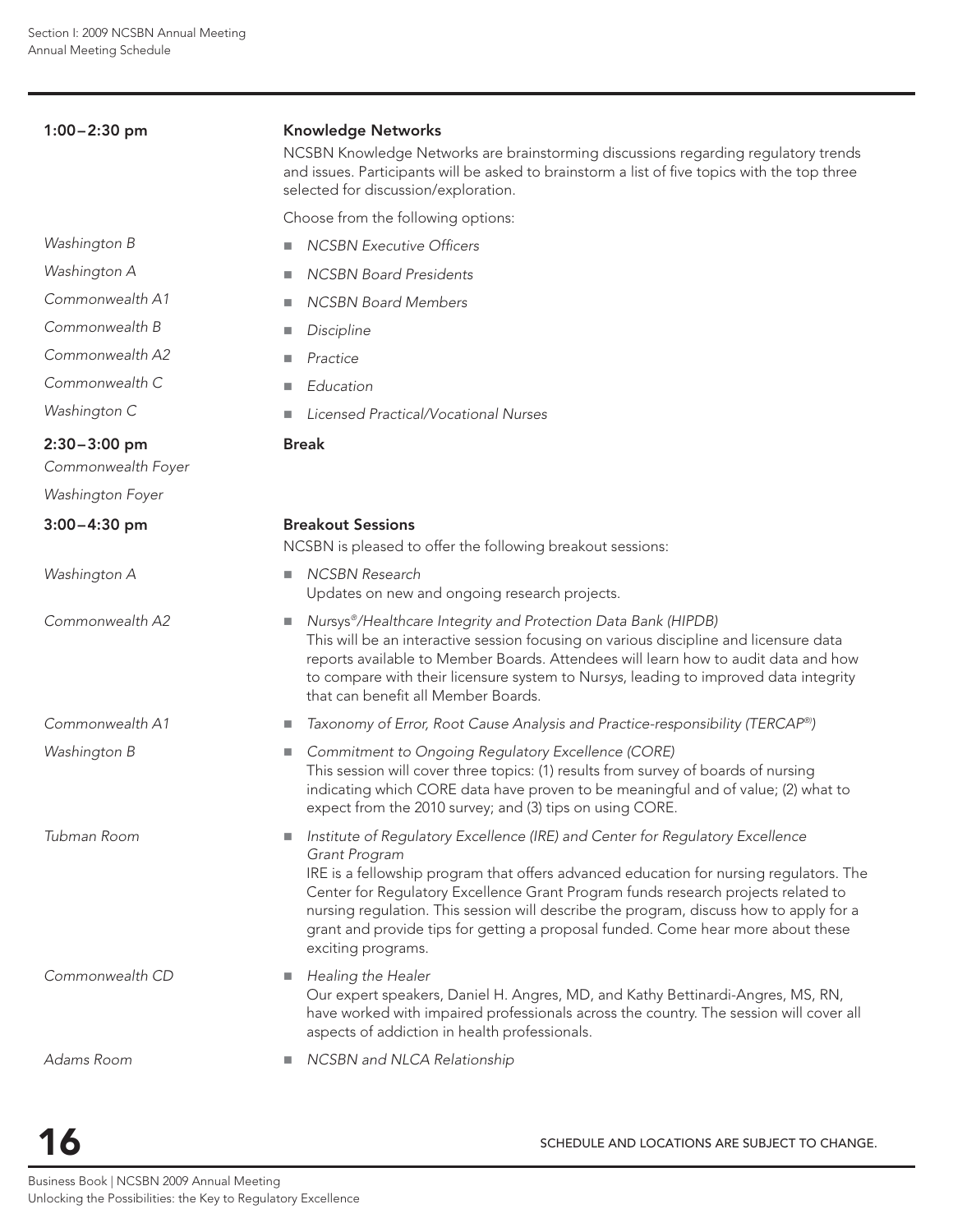| $4:30-5:30$ pm<br>Jefferson Boardroom       | <b>Resolutions Committee Meeting</b>                                                                                                                   |
|---------------------------------------------|--------------------------------------------------------------------------------------------------------------------------------------------------------|
| $6:00 - 9:30$ pm<br>Regency Ballroom        | <b>Awards Dinner</b><br>Semi-formal attire. NCSBN is donating the centerpieces created for the Awards Dinner to<br>the Philadelphia VA Medical Center. |
| Friday, Aug. 14, 2009                       |                                                                                                                                                        |
| $7:45-9:00$ am<br>2nd Floor Prefunction     | <b>Pearson VUE Sponsored Breakfast</b>                                                                                                                 |
| $9:00 - 10:00$ am<br>Commonwealth           | <b>Delegate Assembly</b>                                                                                                                               |
| $10:00 - 10:15$ am<br>2nd Floor Prefunction | <b>Break</b>                                                                                                                                           |
| 10:15 am-12:00 pm<br>Commonwealth           | <b>Delegate Assembly Resumes</b>                                                                                                                       |
| $12:00 \text{ pm}$<br>2nd Floor Prefunction | <b>Boxed Lunches</b><br>Remaining boxed lunches will be donated to the Philadelphia food bank.                                                         |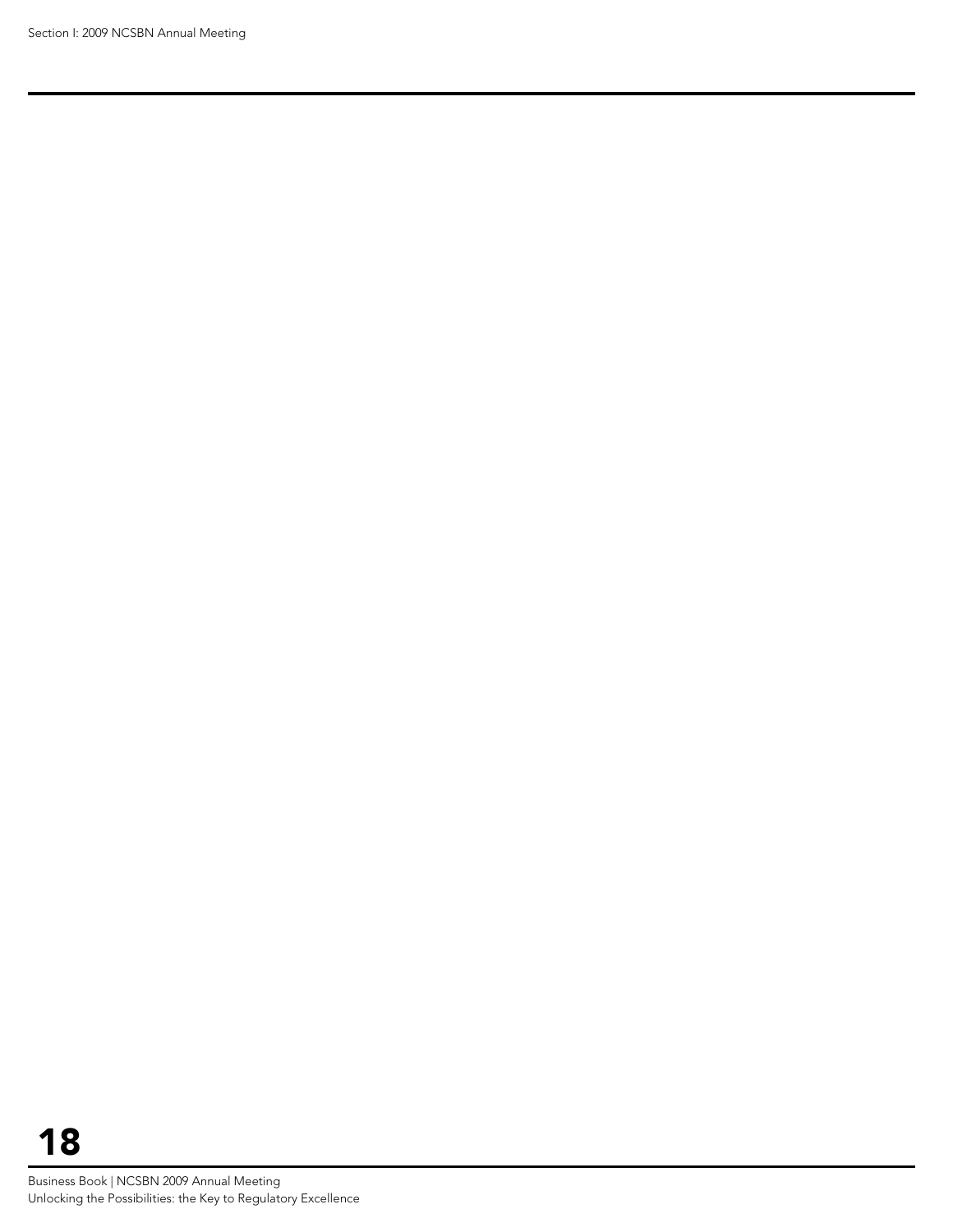# <span id="page-19-0"></span>Summary of Recommendations to the 2009 Delegate Assembly with Rationale

This document provides a summary of recommendations that the NCSBN Board of Directors, the NCLEX® Examination Committee (NEC) and the Leadership Succession Committee propose to the 2009 Delegate Assembly. Additional recommendations may be brought forward during the 2009 Annual Meeting.

## Board of Directors' Recommendations

#### *1. Adopt the proposed revisions to the Education Model Rules.*

#### *Rationale:*

One of the charges to the Innovations in Education Regulation Committee was to develop a regulatory model for innovative education proposals. In meeting this charge, the committee reviewed the literature and received feedback from Member Boards and educators. Because of today's complexities in health care delivery, nursing and health care leaders agree that there is a need to transform how we educate nurses. In their mission of public protection, boards of nursing (BONs) approve nursing programs across the U.S. and its territories. The committee concluded that this is the ideal time for the NCSBN Model Education Rules to be revised to include language that would foster innovative approaches to nursing education when the proposed strategy departs from the current rule structure. BONs are in an excellent position to create a favorable climate for innovative educational approaches and champion new strategies to educate nurses, while remaining diligent in regulating core education standards.

#### *Fiscal Impact:*

Publication costs incorporated into the FY10 budget.

#### *2. Adopt the College of Nurses of Ontario, the College of Registered Nurses of Manitoba and the College and Association of Registered Nurses of Alberta as Associate Members of NCSBN.*

#### *Rationale:*

The NCSBN Bylaws state that an Associate Member is a nursing regulatory body or empowered regulatory authority from another country or territory. The bylaws require approval of membership by the full membership of the Delegate Assembly. The current applications for Associate Membership meet the qualifications as stated in the NCSBN Bylaws.

#### *Fiscal Impact:*

Upon acceptance, each new Associate Member will pay a \$1,500 annual fee.

## NCLEX® Examination Committee Recommendation

#### *1. Adopt the proposed 2010 NCLEX-RN® Test Plan.*

#### *Rationale:*

The NEC reviewed and accepted the report of findings from the *2008 RN Practice Analysis: Linking the NCLEX-RN® Examination to Practice* (NCSBN, 2009) as the basis for recommending revisions to the *2007 NCLEX-RN® Test Plan* to the Delegate Assembly. Empirical evidence from the practice analysis, feedback from the Members Boards and the professional judgment of the NCLEX® Examination Committee provide support for the recommendation to the Delegate Assembly to adopt the proposed 2010 NCLEX-RN® Test Plan.

#### *Fiscal Impact:*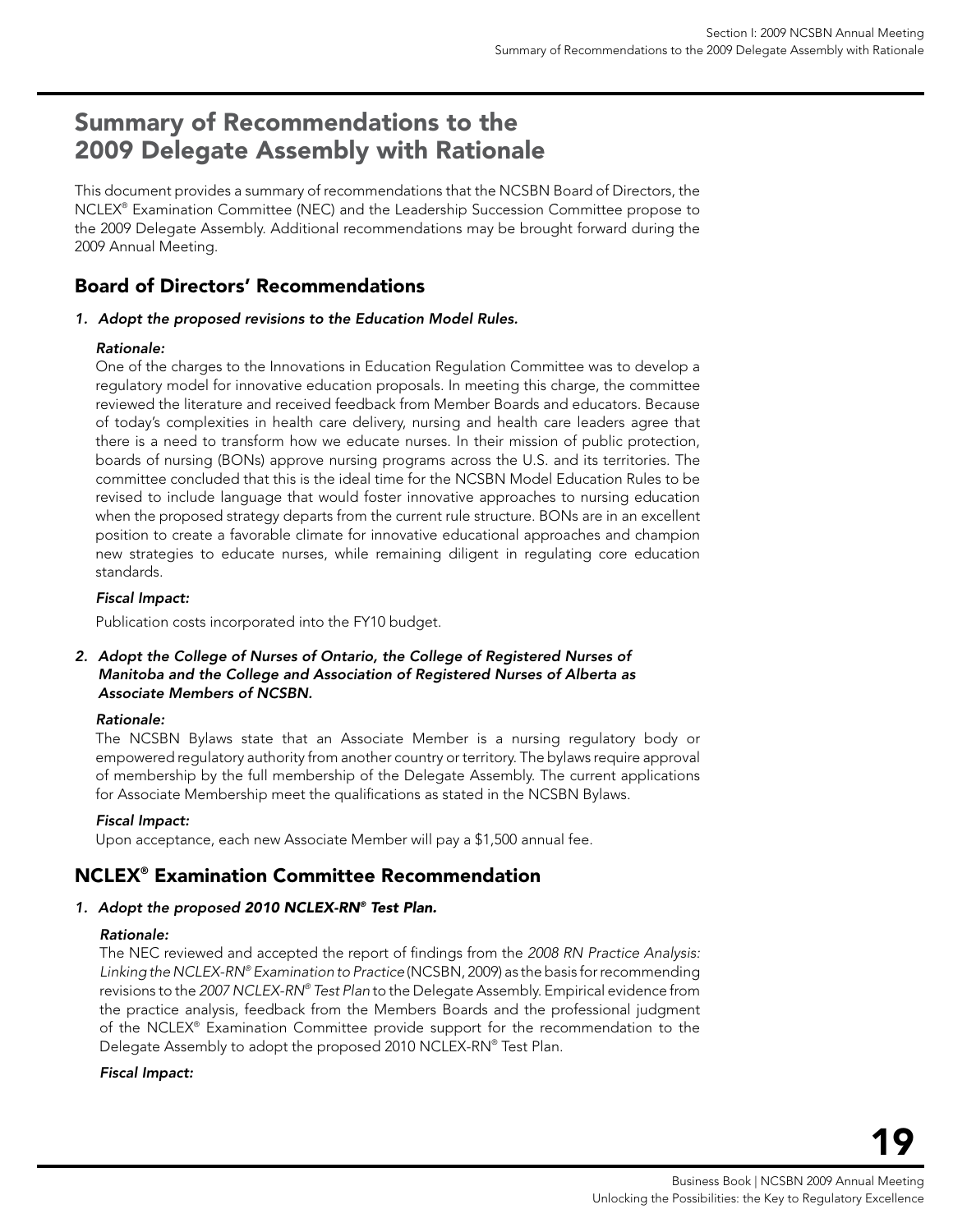Incorporated into the FY10 budget.

### Leadership Succession Recommendation

#### *1. Adopt the 2009 Slate of Candidates.*

#### *Rationale:*

The Leadership Succession Committee has prepared the 2009 Slate of Candidates with due regard for the qualifications required by the positions open for election, fairness to all nominees, and attention to the goals and purpose of NCSBN. Full biographical information and personal statements for each candidate is posted in the Business Book under the Report of the Leadership Succession Committee. Candidates will present himself or herself at the Candidate's Forum on Wednesday, Aug.12, 2009.

#### *Fiscal Impact:*

Incorporated into the FY10 budget.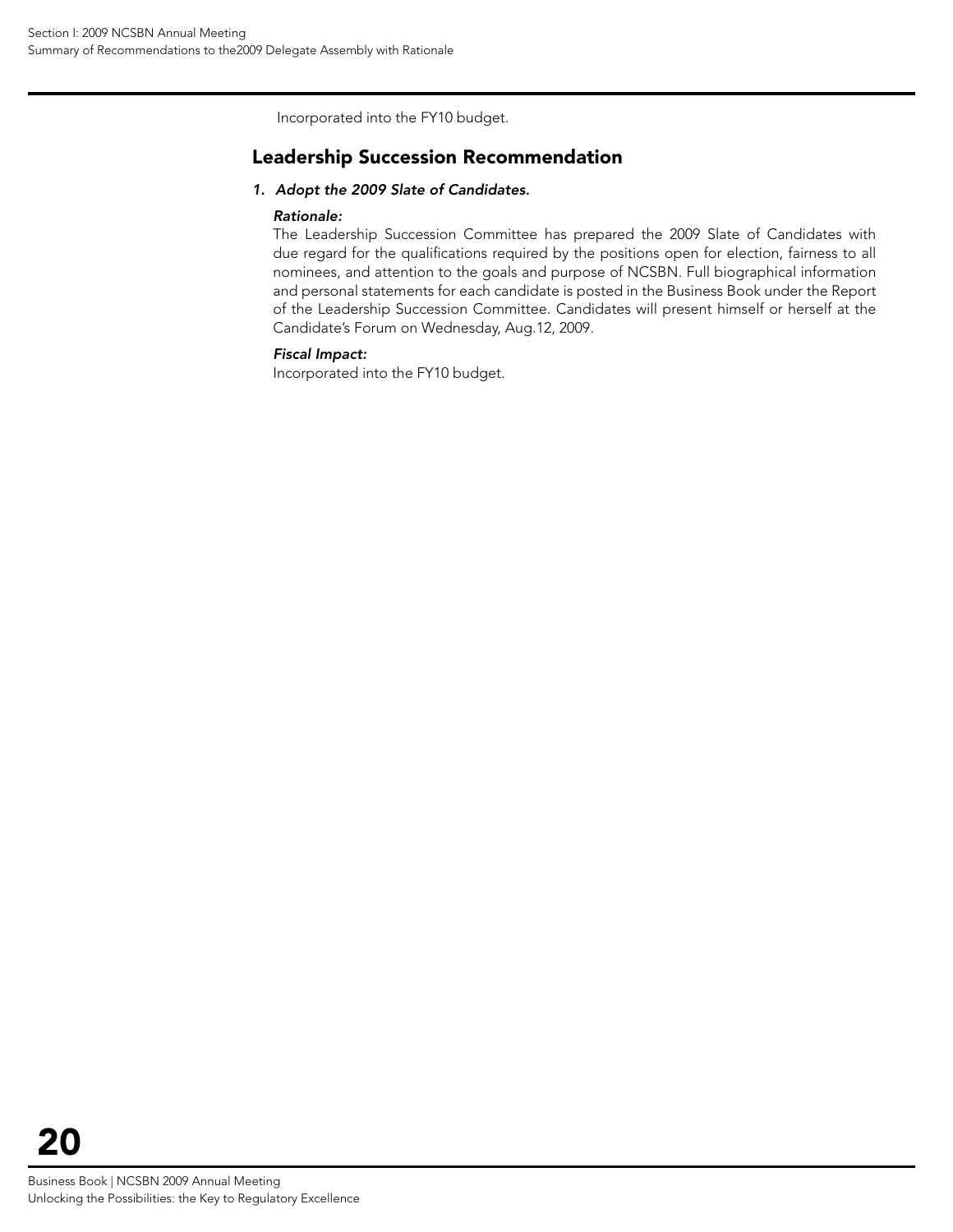# <span id="page-21-0"></span>Report of the Leadership Succession Committee

## Recommendation to the Delegate Assembly

#### *1. Adopt the 2009 Slate of Candidates.*

#### *Rationale:*

The Leadership Succession Committee has prepared the 2009 Slate of Candidates with due regard for the qualifications required by the positions open for election, fairness to all nominees, and attention to the goals and purpose of NCSBN. Full biographical information for each candidate follows. Each candidate will present himself or herself at the Candidate's Forum on Wednesday, Aug. 12, 2009.

## Background

Per the bylaws, the Leadership Succession Committee considers the qualifications of all nominees for officers and directors, and presents a qualified slate of candidates for vote at the Annual Meeting. The committee's report is read at the first session of Delegate Assembly, when additional nominations may be made from the floor. No name is placed in nomination without the written consent of the nominee.

## FY09 Highlights and Accomplishments

- The committee reviewed the first charge related to recommending strategies for the ongoing sustainability and advancement of the organization through leadership succession planning. The committee reviewed the history of the bylaw revision resulting in the Leadership Succession Committee.
- The committee proposed a definition of leadership succession.
- Key leadership competencies were further discussed and ranked in order of importance.
- **Consultant Nancy Hazard provided the history and experience of Sigma Theta Tau's work on** implementing a Leadership Succession Committee.
- Activities regarding building the slate of candidates were discussed, including a discussion on interviewing potential candidates and how to get information on leadership competence. The committee reviewed and discussed possible interview questions related to essential competencies.
- The committee recommended strategies for the ongoing sustainability and advancement of the organization through leadership succession planning, per the committee's charge.
- The committee reviewed its second charge: present a slate of candidates through a determination of qualifications and geographic distribution for inclusion on a ballot for the election of the Board of Directors (BOD) and the Leadership Succession Committee.
- The committee finalized the call for nominations letter, nomination form and brochure, and reviewed recruitment strategies.
- The committee reviewed and edited Policies 1.1, 1.2 and 1.3.
- The 2009 Midyear Meeting presentation helped facilitate input from the membership, including opening dialogue at the Area meetings. Handouts at the Midyear Meeting included the essential competency framework and the newly revised policy.
- **Committee members will speak with both executive officers and Member Board presidents** at their networking sessions during the Midyear Meeting. Presidents can help identify possible board members and/or staff whom they believe are interested and qualified to serve in NCSBN office.

#### Members

Barbara Morvant, MN, RN Louisiana-RN, Designated Member, Chair Mary Kay Goetter, PhD, RNC, NEA-BC Wyoming, Area I Nancy Bohr, MBA, MSN, RN South Dakota, Area II Rick García, MS, RN, CCM Florida, Area III David Mangler, MS, RN Delaware, Area IV Mary Blubaugh, MSN, RN Kansas, Designated Member Paula Meyer, MSN, RN Washington, Designated Member Alexis Welch, EdD, RN North Carolina, Designated Member

#### **Staff**

Kathy Apple, MS, RN, CAE CEO Kate Jones Manager, Executive Office

#### Board Meeting Dates

- Nov. 3-4, 2008
- Dec. 18-19, 2008
- Jan. 15-16, 2009
- May 11, 2009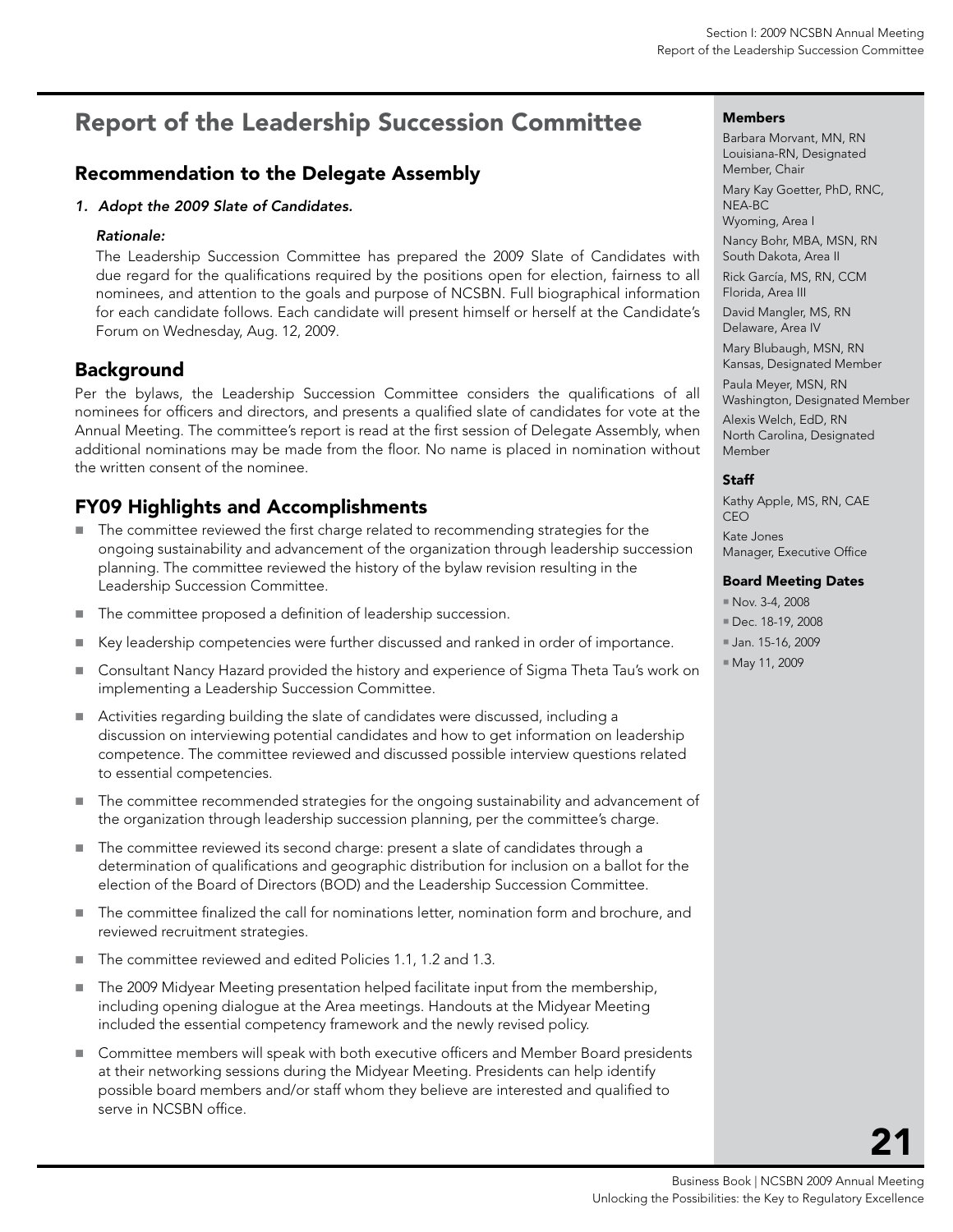- The Midyear Meeting will be a time to identify members with potential who need to be nurtured and developed to provide input on NCSBN activities that can better prepare them for future candidacy.
- The committee reviewed and discussed the candidate forum focusing on how to keep candidates within the time limits. This was emphasized during the candidate call-in conferences and in the candidate acceptance letter.
- The committee reviewed and discussed the revised committee policy. There was a great deal of discussion regarding nominations from the floor. It was acknowledged that if the selection process is revised per the intent of the bylaws, the entire process is circumvented by the current nominations from the floor procedure. The committee would like to see members who want to be nominated from the floor meet with the Leadership Succession Committee the day before the adoption of the slate to undergo the same vetting process as all other candidates. This recommendation to the Standing Rules was presented at the Feb. 11-13, 2009, NCSBN BOD meeting.
- The committee developed an articulated conceptual framework, which was presented at the 2009 Midyear Meeting.

## Attachments

A. 2009 Slate of Candidates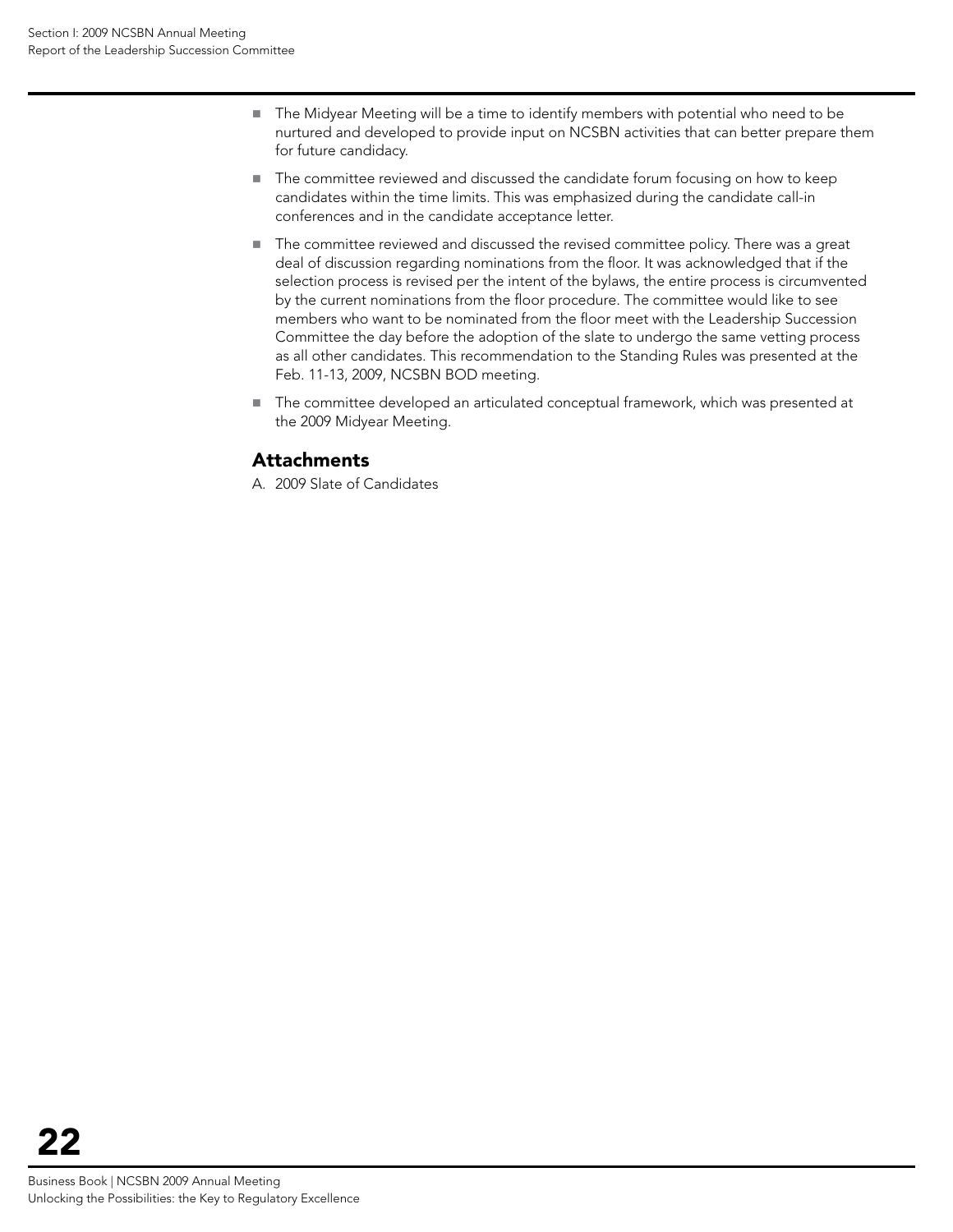# <span id="page-23-0"></span>Attachment A 2009 Slate of Candidates

The following is the slate of candidates developed and adopted by the Leadership Succession Committee. Each candidate profile is taken directly from the candidate's nomination form. The Candidate Forum will provide the opportunity for candidates to address the 2009 Delegate Assembly.

## Board of Directors

| <b>Vice President</b>             |
|-----------------------------------|
|                                   |
| Director-at-Large (two positions) |
|                                   |
|                                   |
| <b>Area   Director</b>            |
|                                   |
| <b>Area II Director</b>           |
|                                   |
| <b>Area III Director</b>          |
|                                   |
|                                   |

Area IV Director

Vacant

## Leadership Succession Committee

| Designated Member (Current or Former Committee Chair)     |  |
|-----------------------------------------------------------|--|
| Designated Member (Board Member of Member Board)          |  |
| Designated Member (Employee of Member Board)              |  |
| <b>Designated Member (Past Board of Directors Member)</b> |  |

#### Detailed Information on **Candidates**

Information is taken directly from nomination forms and organized as follows:

- 1. Name, jurisdiction and area.
- 2. Present board position and board name.
- 3. Date of term expirations and eligibility for reappointment.
- 4. Describe all relevant professional, regulatory and community involvement, including service on NCSBN committee(s). (300 word limit)
- 5. What do you perceive as the top two challenges to nursing regulation (provide two or three strategies you would use to address those challenges)? (300 word limit)
- 6. What leadership competencies will you bring and what will you contribute to advance the organization? (300 word limit)

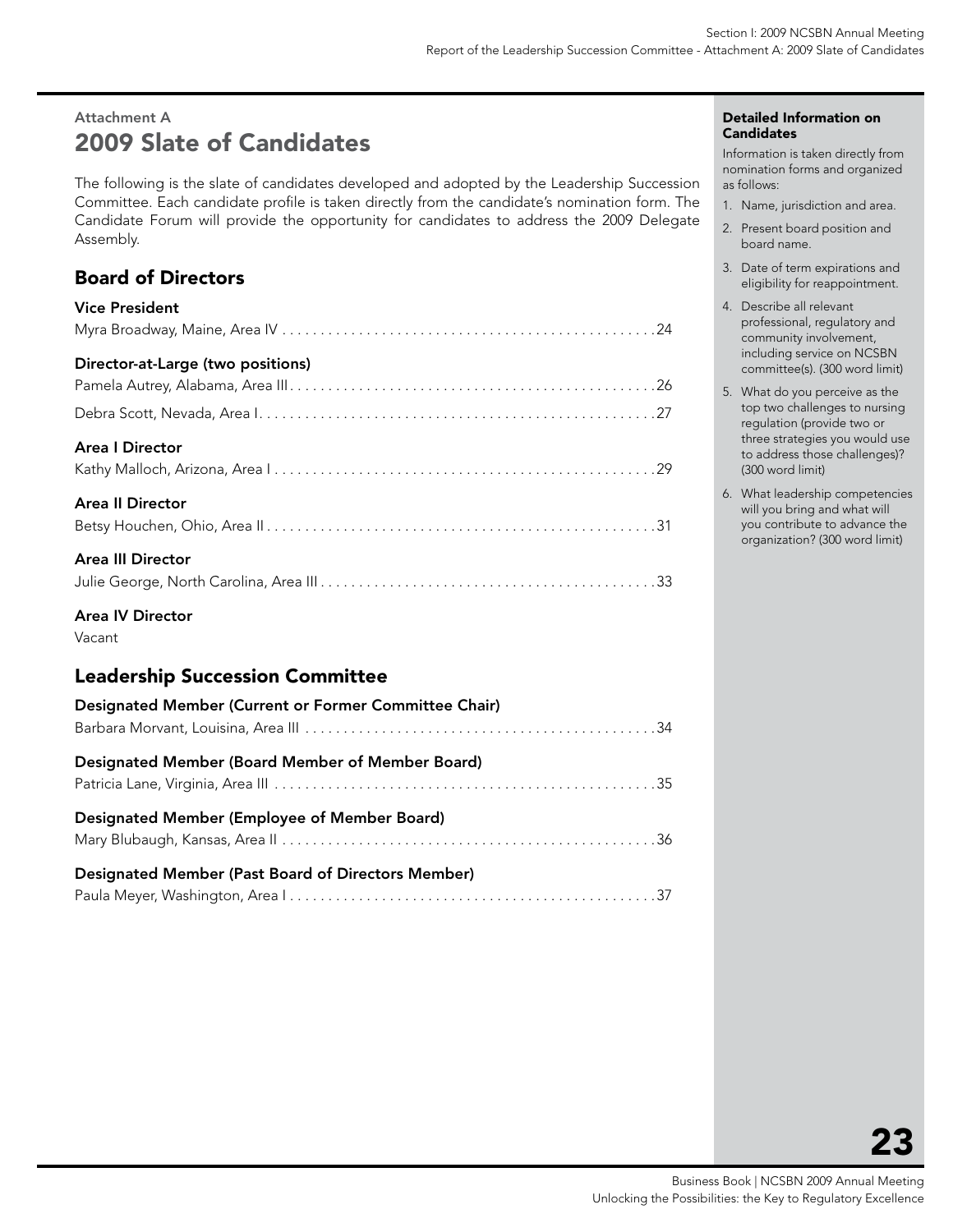

Date of expiration of term: N/A Eligible for reappointment: N/A

# Vice President (one-year term)

### Myra Broadway, JD, MS, RN

Board Staff, Maine, Area IV

#### Describe all relevant professional, regulatory and community involvement, including service on NCSBN committee(s):

Education: Franklin Pierce Law Center, JD 1990; University of Colorado, MS, 1973; Hunter College, BSN, 1967; Professional/Regulatory/Community Involvement: Executive Director, Maine State Board of Nursing; State of Maine Nursing Education Strategic Planning Group – 2008 – present; State of Maine Health Care Work Force 2005 – present; NCSBN: BOD – Vice president Dec 08 – Aug 09; Area IV director Nov-Dec 08; Area IV director – 2003-2007; Director at large 2000- 2002; Finance Committee Aug 2007 – Nov 2008; Board Liaison to Member Board Leadership Development Task Force 2006-2007; Board Liaison to Examination Committee 2004-2007; Board Liaison to Commitment to Ongoing Regulatory Excellence 2003-2004; Commitment to Ongoing Regulatory Excellence 2002-2003; Board Liaison to Commitment to Excellence 2001-2002; Model Rules Subcommittee Liaison 2001-2002; Bylaws Committee Liaison 2001-2002; Awards Advisory Panel Liaison 2000-2001; Delegate Assembly Advisory Group Liaison 2000-2001; Commitment to Excellence Advisory Group 1999-2000; Resolutions Committee 1999; Mutual Recognition Member Board Operations Analysis Tool Working Group 1998; Nurse Licensure Compact Administrators Executive Committee 2002-2003

#### WHAT DO YOU PERCEIVE AS THE TOP TWO CHALLENGES TO NURSING REGULATION (provide two or three strategies you would use to address those challenges)?

Two significant challenges to nursing regulation include a limitation of resources and the changing dynamics of health care delivery. Within the limitation of resources are the scarcity of nursing workforce and faculty. Changing dynamics of health care delivery precipitate variations among professional organizations, nursing regulatory bodies, and jurisdictional governments. Strategies to address these challenges include: monitoring activities of national and international organizations as well as collaborating with them in defined efforts consistent with NCSBN's mission; supporting research that is planned, developed and performed to enable boards to embrace and implement evidence based decision making in nursing regulation; developing member board competencies to effectively regulate nursing practice; involving member board staff and board members on various committees to bring to the table a wealth of education and experience in order to reflect, discuss and address issues confronting us; exercising our collective imaginations in finding creative and innovative solutions/methodologies; working toward uniform licensure requirements in order to assure the public's protection and make regulation less burdensome. It is important to continue our work with entry level and continuing competence mechanisms in order to appropriately influence policy makers and lend assurance to them and the public that nursing is suitably regulated - allowing for the normal growth and development of a profession while protecting the public.

#### What leadership competencies will you bring and what will you contribute to advance the organization?

I believe that I can contribute to the advancement of the organization through commitment to its mission, vision and strategic initiatives and in being a participant in decision making that is consistent with the mission, compliant with the vision and in concert with the strategic initiatives. Being on the BOD requires listening well to all perspectives, deliberating and discussing openly the challenges and issues that confront us as a national organization and as individual boards. However, I also consider it important to maintain some flexibility in implementing the strategic initiatives so that as our environment changes we may respond appropriately and in kind by adapting strategy to meet the mission. My leadership competencies include: openness;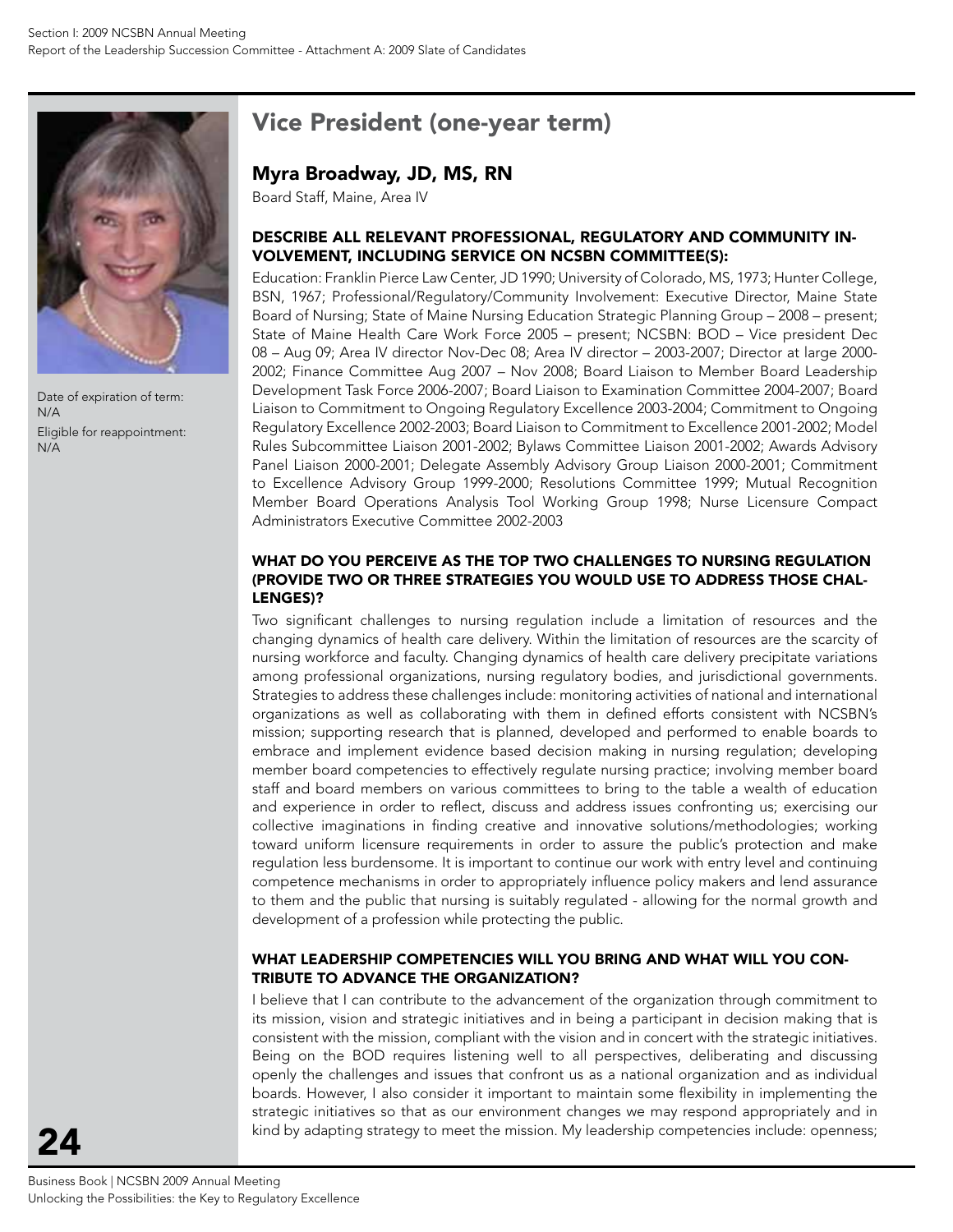objectivity; enthusiasm; a desire to debate and understand others' points of view as well as my own; and a sprinkling of humor. I am neither afraid of asking nor of hearing the hard questions nor of doing things differently "from the way we have always done it" if it improves nursing regulation. In my jurisdiction I am considered a clear thinker and communicator; a responsible, reliable, and resourceful person who is fair. I believe these competencies will contribute to the advancement of NCSBN. I would consider it an honor and privilege to complete the term as your vice-president.

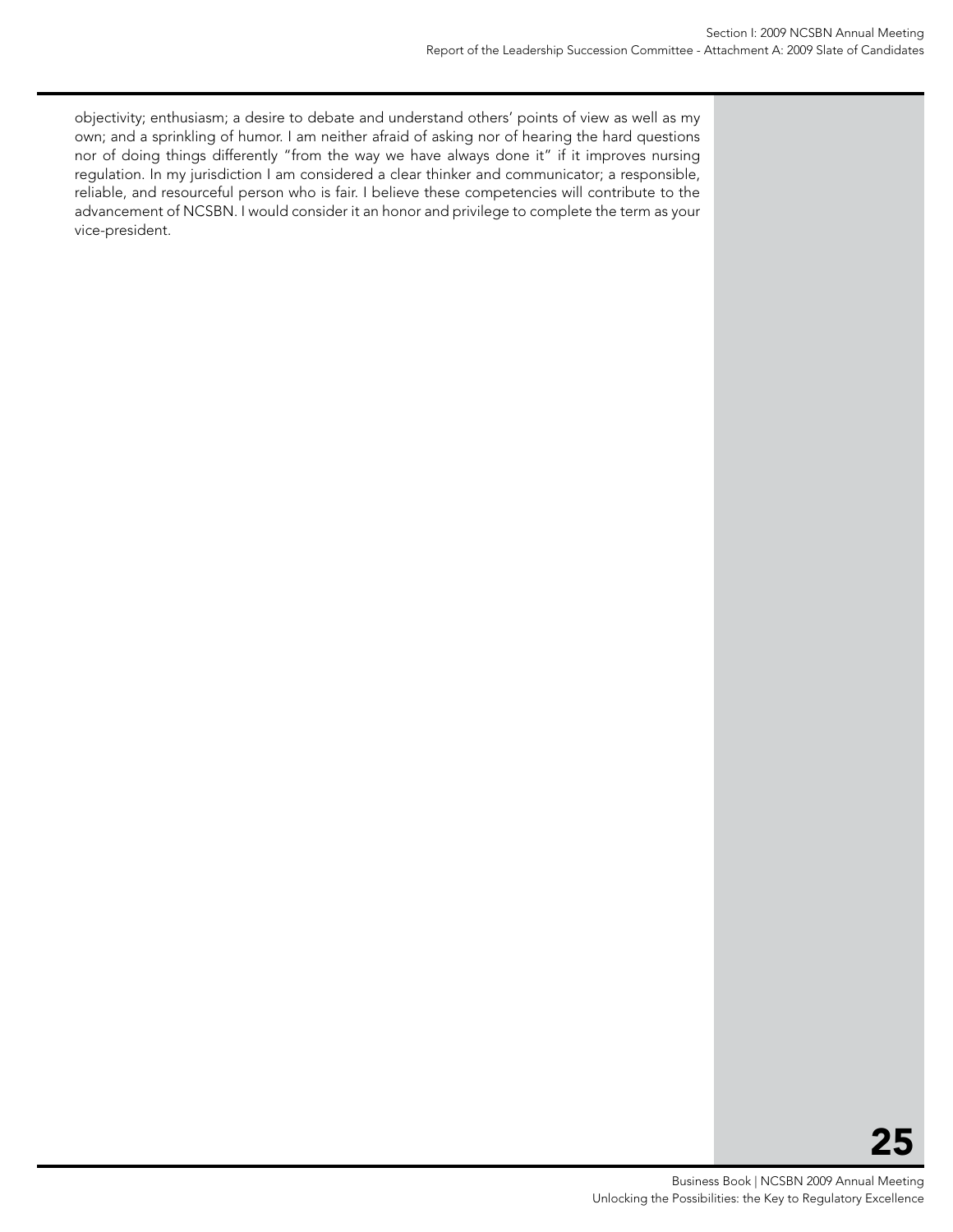

Date of expiration of term: N/A Eligible for reappointment: N/A

# Director-at-Large

### Pamela Autrey, PhD, MBA, MSN, RN

Board Member, Alabama, Area III

#### Describe all relevant professional, regulatory and community involvement, including service on NCSBN committee(s):

Dr. Pam Autrey has over 20 years of clinical and administrative experience in the healthcare setting with an emphasis in critical and emergent care. Her diverse background both in education and experience lend itself well to teaching a variety of courses in the undergraduate and graduate programs of business and nursing. Her teaching responsibilities include MBA, MSN, and Doctorate of Nursing Practice courses in health care marketing, advanced nursing practice issues, and health care policy and politics. Dr. Autrey is currently the Administrative Director for Medical Nursing at the University of Alabama at Birmingham Hospital. She has direct responsibility for 13 medical nursing units with 500 employees and a \$110,000,000 operating budget. Her research interests include situation awareness and high reliability teams as they relate to hospital incident management systems and hand-off communication, as well as gaps in customer satisfaction, from both the patient and nursing perspective. She wrote and received an \$850,000 HRSA grant for the UAB School of Nursing and assists her staff with grant writing and evidenced-based practice. Dr Autrey was appointed by Governor Riley to the Alabama Board of Nursing in 2007, currently serving in her third of four years. She served on the NCSBN Disaster Preparedness Committee 2008 and currently serves on the Continued Competency Committee. She was elected to the Governance Committee for the Honor Society of Nursing, Sigma Theta Tau International, 2008-2009 and is the past-President of the Birmingham Regional Organization of Nurse Leaders, as well as a technical advisor to the Health Subcommittee of the Governor's Commission for Action in the Black Belt and the Alabama Rural Action Committee.

#### What do you perceive as the top two challenges to nursing regulation (provide two or three strategies you would use to address those challenges)?

Challenge 1: Addressing not only competency of nurses throughout their profession, but of those who reenter after a long term of absence. The Continued Competency Committee is meeting the challenge yet the buy-in from all boards of nursing will be critical. Although a national model would provide consistency in terms of application and outcomes, practical issues associated with individual states such as legislation and resources is a huge barrier to overcome.

#### What leadership competencies will you bring and what will you contribute to advance the organization?

My leadership competencies are extensive. Not only do I see the world of regulation from the practice side, but also from the educator and consumer viewpoints. I served in many leadership capacities; only a few are identified for this application. I am unbiased and use evidence to guide my decision making and see all sides of the issue from all stakeholder viewpoints, and not just that of my board in Alabama. Keeping the safety of the public as the core for our existence as boards guides what issues we must address and decisions that are made. I appreciate all viewpoints and treat all at the table as equals with collegiality, valuing the perspectives that are presented. I enjoy working as a team and do not have to be the designated leader although I take that responsibility and accountability seriously when I am in that position. The NCSBN plays an enormous role in refining, implementing, and evaluating the regulatory model for patient safety and nursing practice and I am honored to serve in any capacity, either as a committee member or an elected director-at-large. My employer values the work I do for the Alabama Board of Nursing and the NCSBN, allowing me the latitude of time and resources to be major player in nursing regulation.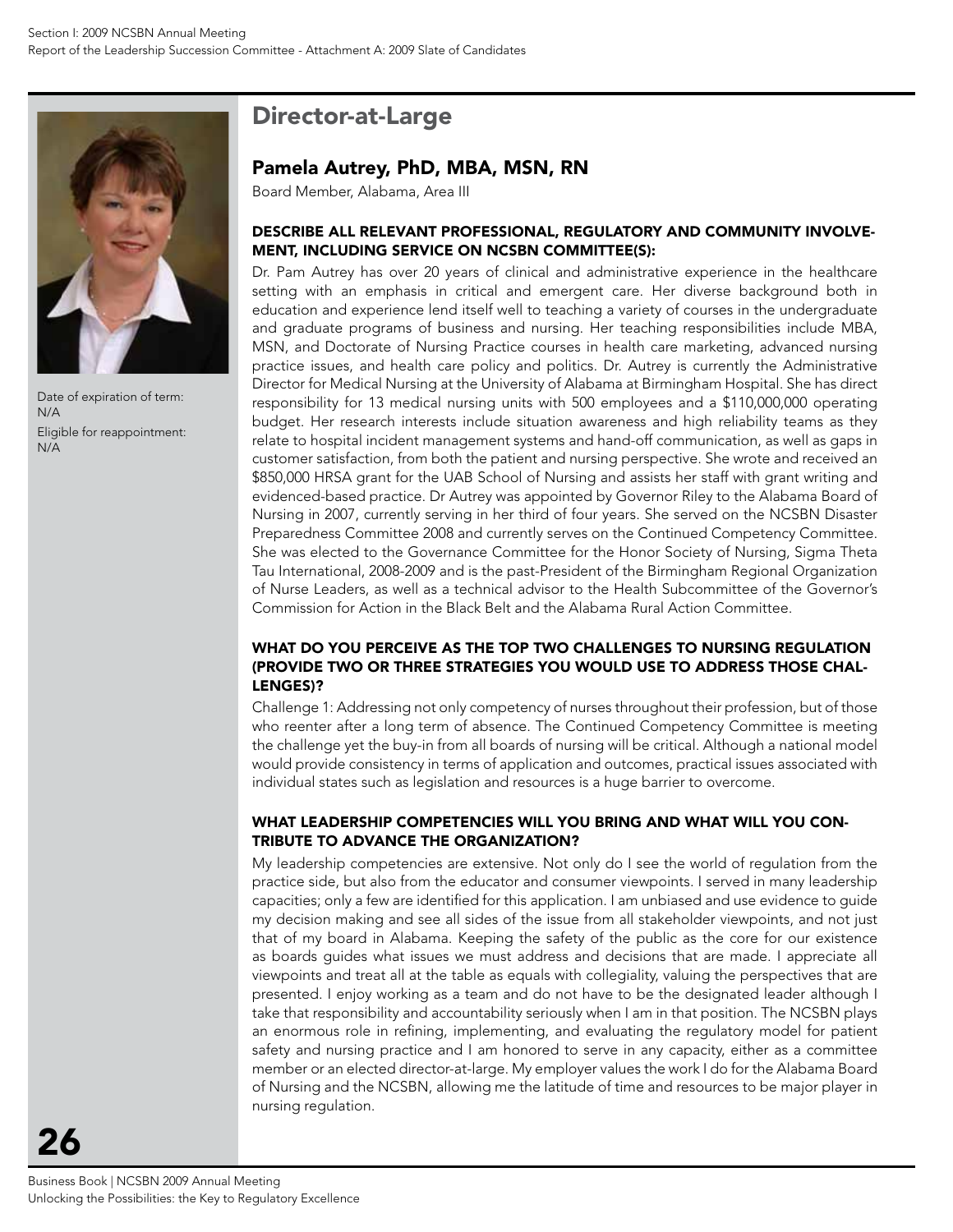# Director-at-Large

## Debra Scott, MSN, RN, FRE

Board Staff, Nevada, Area I

#### Describe all relevant professional, regulatory and community involvement, including service on NCSBN committee(s):

Nursing has been very good to me. In 2003-2004, I served on the NCSBN Practice, Regulation, and Education Model Revision Subcommittee. In 2006-2007, I was a member of the NCSBN Continued Competence Advisory Panel. Beginning in 2008 and presently, I am the chair for the NCSBN Continued Competence Committee. In 2008, I became a fellow of the NCSBN Institute of Regulatory Excellence.

Prior to coming to Nevada, I was a consultant for the California Board of Nursing's Diversion Program. From 1994-1996, I was a member of the Nevada State Board of Nursing (NSBN) Disability Advisory Committee until I began working for the Board, initially as the Associate Executive Director for Practice and in 2002, became the Executive Director. In 2001, I joined the Nursing Institute of Nevada as a charter member. In 2004, I formed the Nevada Health Professions Council, made up of the major healthcare boards to foster collaboration and find common ground on a variety of issues in our state.

In 2007, I served on the Nevada Legislative Healthcare Advisory Task Force, and in 2008, served on the Nevada Attorney General's Blue Ribbon Task Force. Since graduation from nursing school in 1985, I have been a member of Sigma Theta Tau International and a member of the Alumni Association, California State University, Fresno.

#### WHAT DO YOU PERCEIVE AS THE TOP TWO CHALLENGES TO NURSING REGULATION (provide two or three strategies you would use to address those chal-LENGES)?

The top two challenges to nursing regulation in the U.S. is the lack of uniform core (UCLR) licensure requirements across all jurisdictions and the need for a reliable measurement of continued competency as a component of maintenance of licensure. NCSBN has provided me the opportunity to be involved in activities which are addressing these challenges. My participation in focus groups, the UCLR survey, and attendance at the UCLR conference has given me beginning insight into how difficult the work will be. Realizing the need for uniformity, assessing the variance in requirements, identifying the importance of compromise, and addressing the real and perceived barriers has begun on a national level. Back at home, I have begun to evaluate how we can support finding a resolution for this barrier to nursing practice. My membership on the Continued Competency Advisory Panel, and now serving as chair of the Continued Competency Committee has given me a real appreciation for NCSBN's efforts to provide its members and our profession with a regulatory model, for ensuring continued competence in nursing practice. Initial assessment of nursing competence and providing a model for ongoing assurance of the competence of nurses is essential to meet our regulatory responsibility.

#### What leadership competencies will you bring and what will you contribute to advance the organization?

I bring a clear understanding of the role of the nursing regulator, with well-established principles and values as a premise for the work we do. I have an ability to foster collaboration and have just enough ego to be assertive while being respectful and open-minded. I have considerable insight about my own strengths and challenges, utilizing both to serve the greater good. I trust others and have learned to create an atmosphere of mutual trust, especially when confronted with difficult decisions. I have a pleasant sense of humor and believe in each person's right to make mistakes, learn and grow in becoming strong and capable. Because, if elected, I will be a



Date of expiration of term: N/A

Eligible for reappointment: N/A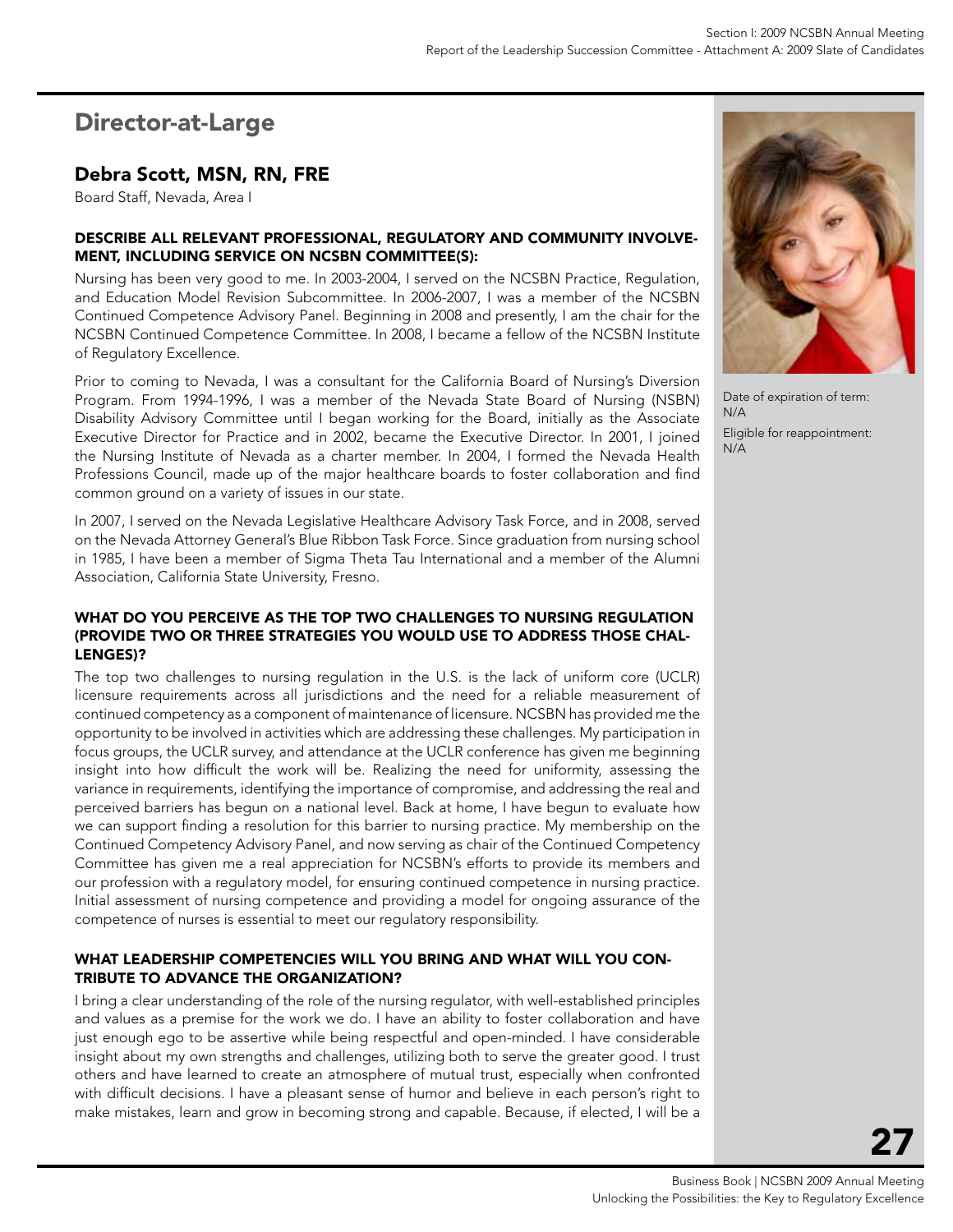new board member, I will advance the organization by bringing a new perspective, commitment, and hard work in the consideration of the issues which are presented. I am steadfast in fairly and honestly supporting the NCSBN's goals and representing its members as we strive to protect the public.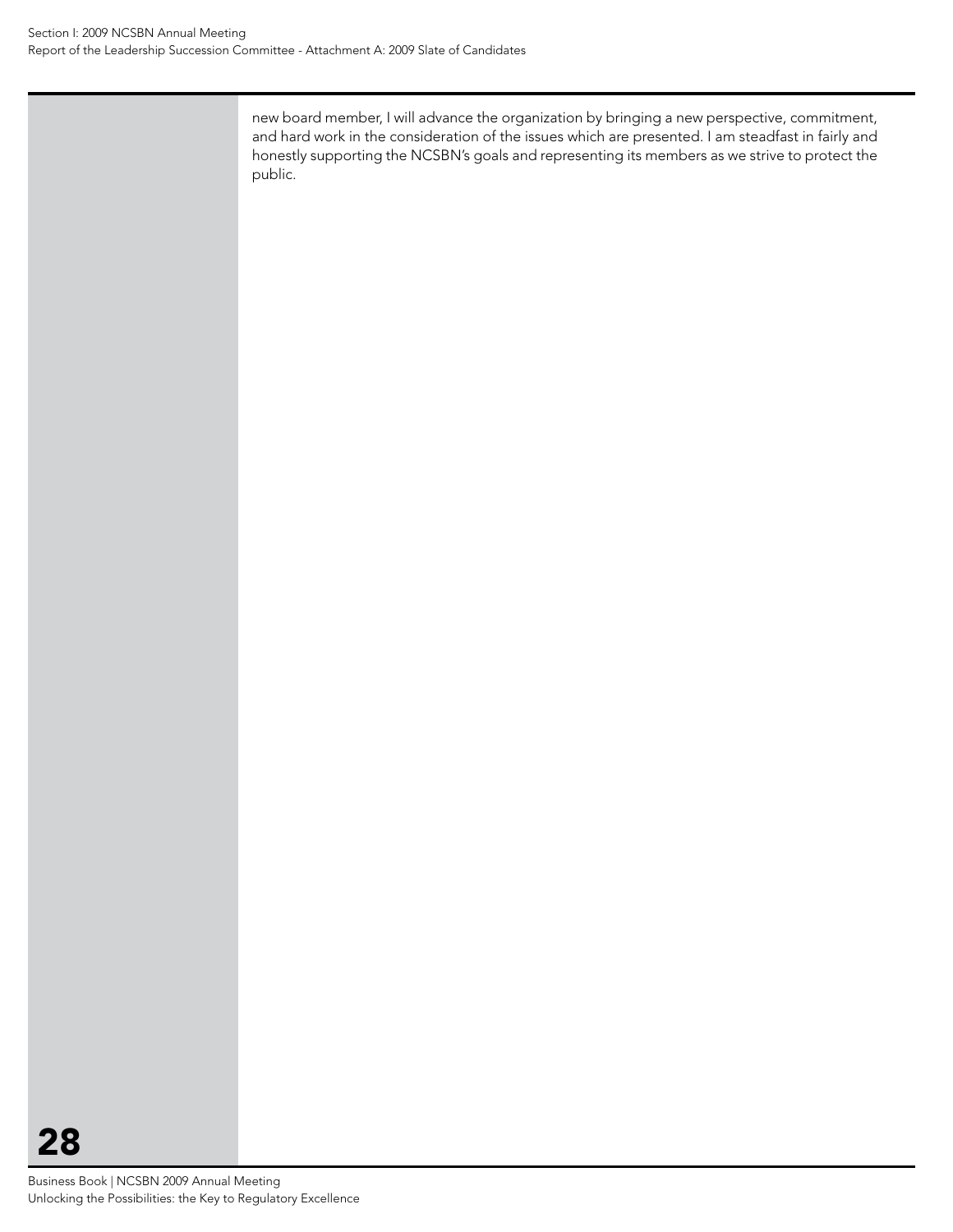# Area I Director

## Kathy Malloch, PhD, MBA, RN, FAAN

Board Member, Arizona, Area I

#### Describe all relevant professional, regulatory and community involvement, including service on NCSBN committee(s):

I am honored to again be a candidate for the Area I Director position and grateful for the support of NCSBN members over the past three years. I have over thirty-five years of nursing experience in a variety of positions and levels of responsibility in healthcare including operations, education, regulation, and consulting. I continue my work as a leadership consultant with many clients across the country and in numerous organizations and associations. Recently, I extended my consulting as a Clinical Consultant to API Healthcare, software company specializing in healthcare systems. I have been a member of the Arizona State Board of Nursing since 1998. During this time, I have served as chair of the Scope of Practice Committee and an am current chair of the Education committee. I am serving my fourth term as president of the board. I have been involved in committee work for NCSBN for the past seven years. I served on the Practice Breakdown committee for four years and most recently on the Governance and Leadership Task Force. I was also a facilitator/presenter at the Institute of Regulatory Excellence 2003-2006. I was elected to the NCSBN Board of Directors in 2006 as a Director-at-Large and now serve as the Area I Director. I have served as board liaison to the Continued Competence and NCLEX Examination committees. In order to maintain an active role in the emerging issues in nursing, I have taught the course on Contemporary Issues in Health at Arizona State University, College of Nursing and Healthcare Innovation. Most recently, I consulted with the college to create the first multidisciplinary healthcare innovation leadership program in the country. I am a member of the American Organization of Nurse Executives, American Nurses' Association, Sigma Theta Tau, and the American Academy of Nursing.

#### WHAT DO YOU PERCEIVE AS THE TOP TWO CHALLENGES TO NURSING REGULATION (provide two or three strategies you would use to address those challenges)?

While there will always be many challenges for NCSBN, I believe board members face the two challenges of mission centrality and membership engagement in this work. Elected board members are expected to review and debate multiple policies and proposals. To be sure, there are far more ideas than there is capacity, time or staff to complete. The challenge for board members is to determine which ideas are the most consistent with the mission and will provide benefits for the greatest number of member boards. This requires skill to dialogue effectively with other board members and board staff to determine the essential nature of the proposed idea, the resource requirements, evaluation measures, and the probable impact on member boards. In addition, the impact on the nursing community at large and the greater healthcare community must also be considered. Knowing when to support other's ideas and when to push for new models and innovations requires consideration of the three critical areas: mission, members and the community. The second challenge for elected board members is to assure engagement and communication with all member boards on a regular basis. The engagement of all member boards –not just a small number of more communicative boards—is vital to the success of NCSBN. The importance of communicating regularly and openly with member boards is essential for the success of NCSBN. Understanding the needs of member boards and sharing the activities of the board of directors will support positive relationships between the board and member boards. It is through the processes of understanding and meeting member board needs that improvements in nursing regulation are made. Finally, as new needs emerge among member boards, new directions for the organization will also evolve. If these two challenges, mission focus and member board engagement are met successfully, NCSBN will thrive.



Date of expiration of term: N/A

Eligible for reappointment: N/A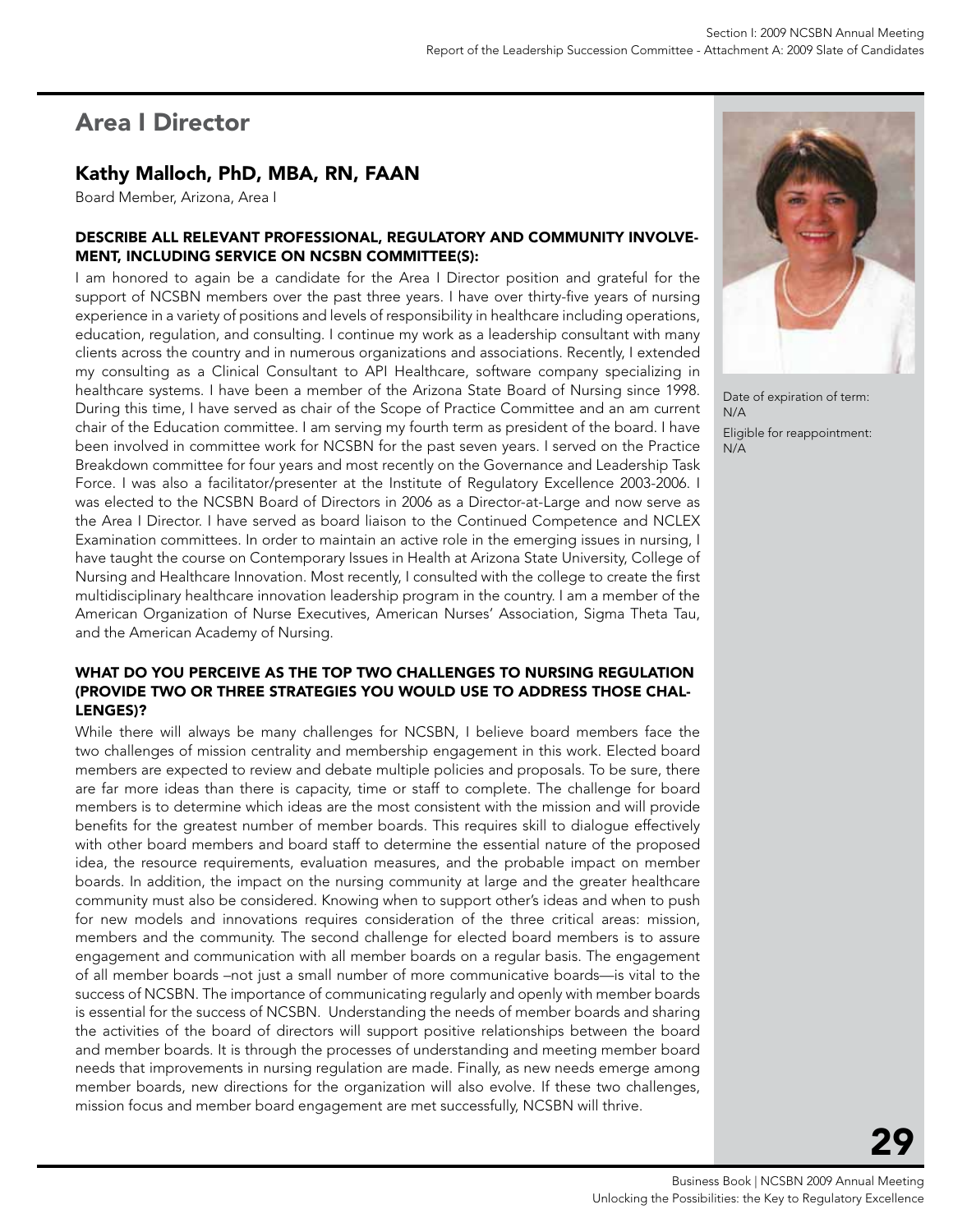#### What leadership competencies will you bring and what will you contribute to advance the organization?

As an experienced leader in multiple nursing roles in regulation, practice and education, I will bring the many leadership competencies including the facilitation of individuals and groups, expert collaboration skills, and partnership building with multiple teams, organizations, and healthcare associations. These competencies are often instrumental in helping others to consider current processes in more creative and ultimately more effective ways. Specific competencies include differentiating governance and operations work, posing challenging questions, and encouraging critical discussions of complex and difficult topics. As a recognized national nursing leader, I will bring not only my leadership competencies but also the knowledge and experience that I have gained from others in larger nursing community. Colleagues have recognized me as focused, dedicated, creative, thought provoking and dependable. Difficult and challenging issues do not discourage me; rather these situations energize me to find the best solution when others have not succeeded. I am an eternal optimist and work hard to empower others to gain a similar sense of optimism. The foundation and framework is an evidence-based approach; an approach that minimizes emotional decisions and optimizes objective, mission-driven actions. Of particular importance for me is the need to be respectful of the views of others as well as the importance of all individuals to be accountable for their actions and the consequences of these actions. Using these skills of facilitation to encourage and support effective discussions around difficult topics, challenging assumptions, being persistent, sustaining optimism, and creativity will be helpful for me to continue to be a good team member and collaborator with other members of the NCSBN Board of Directors. Finally, I believe my experience in creative processes will assist others to be the best they can be.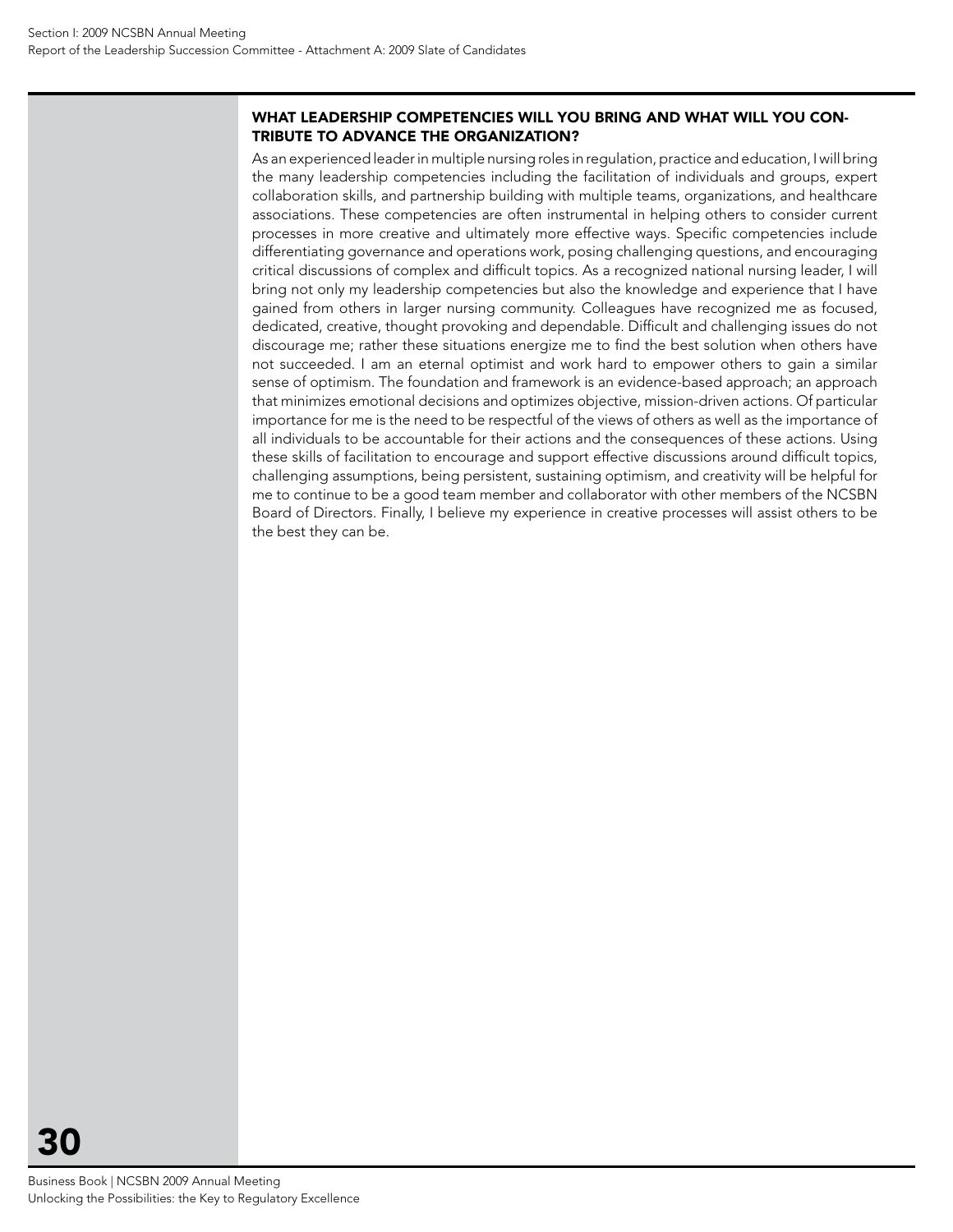# Area II Director

## Betsy Houchen, JD, MS, RN

Board Staff, Ohio, Area II

#### Describe all relevant professional, regulatory,and community involvement, including service on NCSBN committee(s):

I have been Executive Director of the Ohio Board of Nursing since September 2005. Prior to that, I was Associate Executive Director and a Staff Attorney for Discipline. My involvement with NCSBN began by attending meetings and serving as an Alternate Delegate and a Delegate for Ohio at the NCSBN Annual Meeting and Delegate Assembly. For the last two years, I have served as Area II Director on the NCSBN Board of Directors and as the Board Liaison to the CORE Committee. I have also participated in NCSBN meetings and conferences: Compact Forum, Uniform Core Licensure Requirements; IRE Conference; Executive Officer Conferences; Mid-Year Meetings and Leadership Conferences. Through my work at the state board level and with NCSBN, I have demonstrated a commitment to NCSBN's mission, services, policies and programs. Prior to working for the Ohio Board of Nursing, I practiced as a health care attorney for two large law firms; served as Regulatory Counsel and legislative lobbyist for a state trade association; worked as a consultant for a national trade association; authored a health care compliance manual and contributed to an administrative law book; served as a Bureau Chief at the Ohio Department of Health with responsibilities of regulating adult care facilities, home health agencies, hospice care programs, and other health care providers; and was Executive Director of a large home health agency and hospice care program. During that time, I was elected to the Boards of the Ohio Council for Home Care and the National Association for Home Care.

#### What do you perceive as the top two challenges to nursing regulation (provide two or three strategies you would use to address those challenges)?

A current challenge to nursing regulation is the threat that the authority of state boards of nursing will be weakened due to budget cuts, consolidation, and non-nursing state boards seeking to regulate nursing. Strategies to address these challenges include: (1) developing an even stronger organization by making NCSBN not only an organization "of" state boards of nursing, but also an organization "for" state nursing boards; (2) focusing the valuable resources of NCSBN for research and data collection that will provide even more evidence and data that state boards of nursing have available to address the specific challenges in their states; and (3) conducting legal research and analysis regarding federal laws impacting state boards. NCSBN, by taking actions to become even more proactive for states by providing needed data, evidence, and legal analysis, can assist state boards of nursing in meeting these challenges and remaining strong in their mission of public protection. Another challenge important to nursing regulation is for state boards of nursing to remain unified as one national nursing regulatory organization. NCSBN is in a unique position to implement strategies to meet this challenge by: (1) structuring objectives and activities to build upon the "common threads" that unite all state boards of nursing so we are working toward uniform regulatory practices where possible; (2) reflecting member issues and concerns through NCSBN committees with clear direction and charges; (3) gathering input and feedback from member boards to establish a coordinated research agenda, setting research priorities, and coordinating research projects throughout the organization with the committees, the Center for Regulatory Excellence, and the Institute of Regulatory Excellence. These strategies help NCSBN remain united and strengthened in its representation of state boards. It helps assure NCSBN's inclusion in national policy making groups and committees whose work could impact states' regulation of nursing.



Date of expiration of term: N/A

Eligible for reappointment: N/A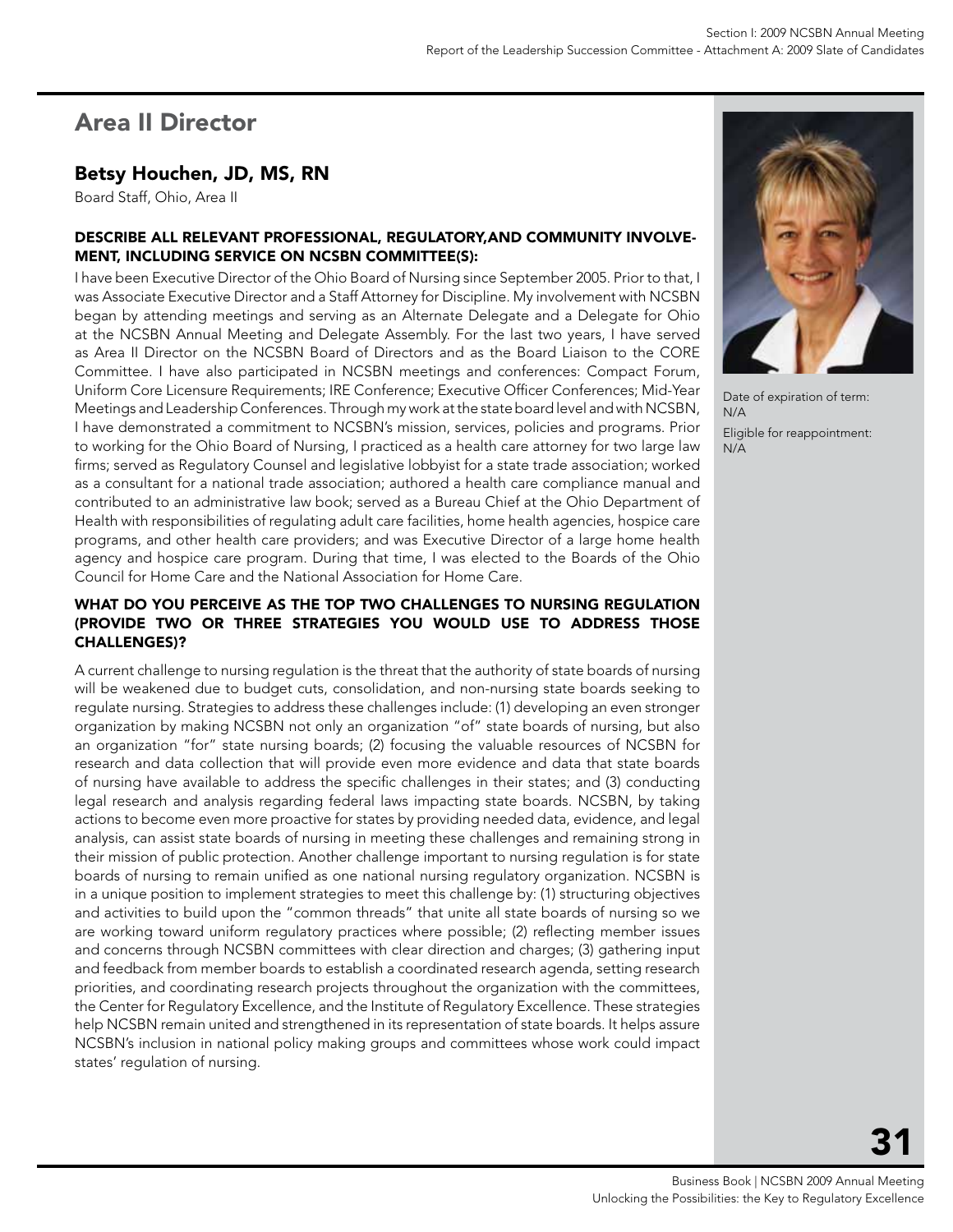#### What leadership competencies will you bring and what will you contribute to advance the organization?

I have over thirty years of experience in leadership positions and distinguished service in the areas of nursing, health care, administration, regulation, and legislation. I have demonstrated an ability to both govern and to lead. My experience spans both the public and private sectors, providing a unique combination of experiences that have proven beneficial in understanding regulatory and legislative issues. My work on the NCSBN Board and on another national board has given me the opportunity to work with other states, various individuals, and differing points of view. These experiences have enabled me to develop a strong ability to facilitate and participate in processes that result in group consensus to advance organizational goals. I bring personal integrity, honesty, a tolerance and respect of differing viewpoints, and the ability to listen and work well with others. As a nurse attorney I also bring an analytical approach to nursing regulation. I am able to handle large amounts of information, identify the issues, and formulate strategies to reach the vision or objective. I have the ability to critically analyze, and think clearly and creatively. My work experience, education preparation, and skills will help me advance the mission, vision and strategic initiatives of NCSBN. By working with Board members, staff, and NCSBN members I can help assure the organization is meeting its strategic initiatives and objectives. I have a proven track record of successful work that advances the organization. It would be an honor to continue to serve on the Board of Directors.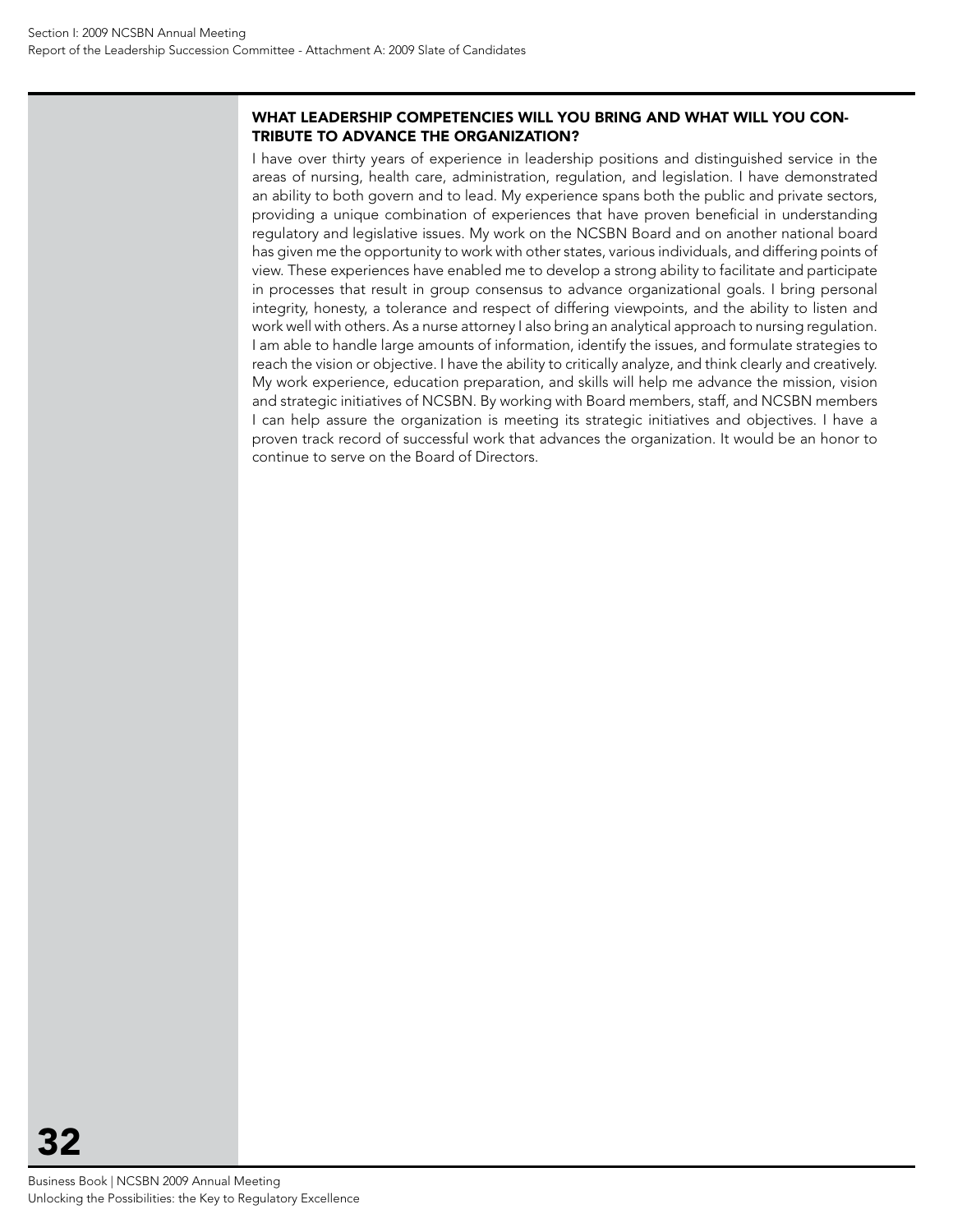# Area III Director

### Julia George, MSN, RN, FRE

Board Staff, North Carolina, Area III

#### Describe all relevant professional, regulatory and community involvement, including service on NCSBN committee(s):

NCSBN Area III Director 2007-2009; Fellow-NCSBN Institute of Regulatory Excellence 2007; NCSBN PR&E Subcommittee on Delegation and Assistive Personnel 2003-2004; NCSBN Resolutions Committee 2002-2003; Presenter, International Council of Nurses Congress 2009; Presenter, National Federation of Physical Therapy Boards 2008; Moderator, Citizen Advocacy Center Annual Meeting 2008; Member, North Carolina Organization of Nurse Leaders; Member, North Carolina Nurses Association; Member, American Nurses Association; Member, Sigma Theta Tau

#### What do you perceive as the top two challenges to nursing regulation (provide two or three strategies you would use to address those challenges)?

Possibly our most timely challenges are: (1) the need to remain strategic and relevant in this time of economic uncertainty and (2) to provide an active voice in healthcare reform. The North Carolina Board of Nursing uses Malcolm Baldrige criteria for continuous quality improvement. One of the things we have learned through Baldrige is the importance of listening to and learning from your customers. I believe that listening and learning from regulatory customers (providers, employers, patients, other disciplines and other countries) is essential in order to remain strategic and relevant. It can enable us to build a more diverse regulatory environment and identify opportunities for innovation. Regulators must remain focused on public protection, become engaged in legislative and policy reform, and continue to form collaborative relationships with others. As healthcare reform evolves, we must seize every opportunity to articulate the value of advanced practice nurses in providing safe, effective and affordable care. Cultivation of collaborative relationships and political partnerships will be essential for the voice of nursing regulation to be heard.

#### What leadership competencies will you bring and what will you contribute to advance the organization?

I will bring competence in regulation, having 14 years of regulatory experience and 12 consecutive years of attendance at Delegate Assembly and other NCSBN meetings. I am knowledgeable of the mission, vision, values and strategic initiatives of NCSBN. I am an engaged communicator and respectfully listen to diverse perspectives. I generally gravitate to the "big picture" and build consensus whenever possible. I believe I set a personal example of integrity and follow through with commitments. I am confident that I can continue to contribute to the organization through service on the Board of Directors. I will continue to model leadership behavior that encourages and challenges others. I will hold myself to the highest of standards in my stewardship and service to the organization. I would consider it an honor and privilege to serve a second term as Area III **Director** 



Date of expiration of term: N/A Eligible for reappointment: N/A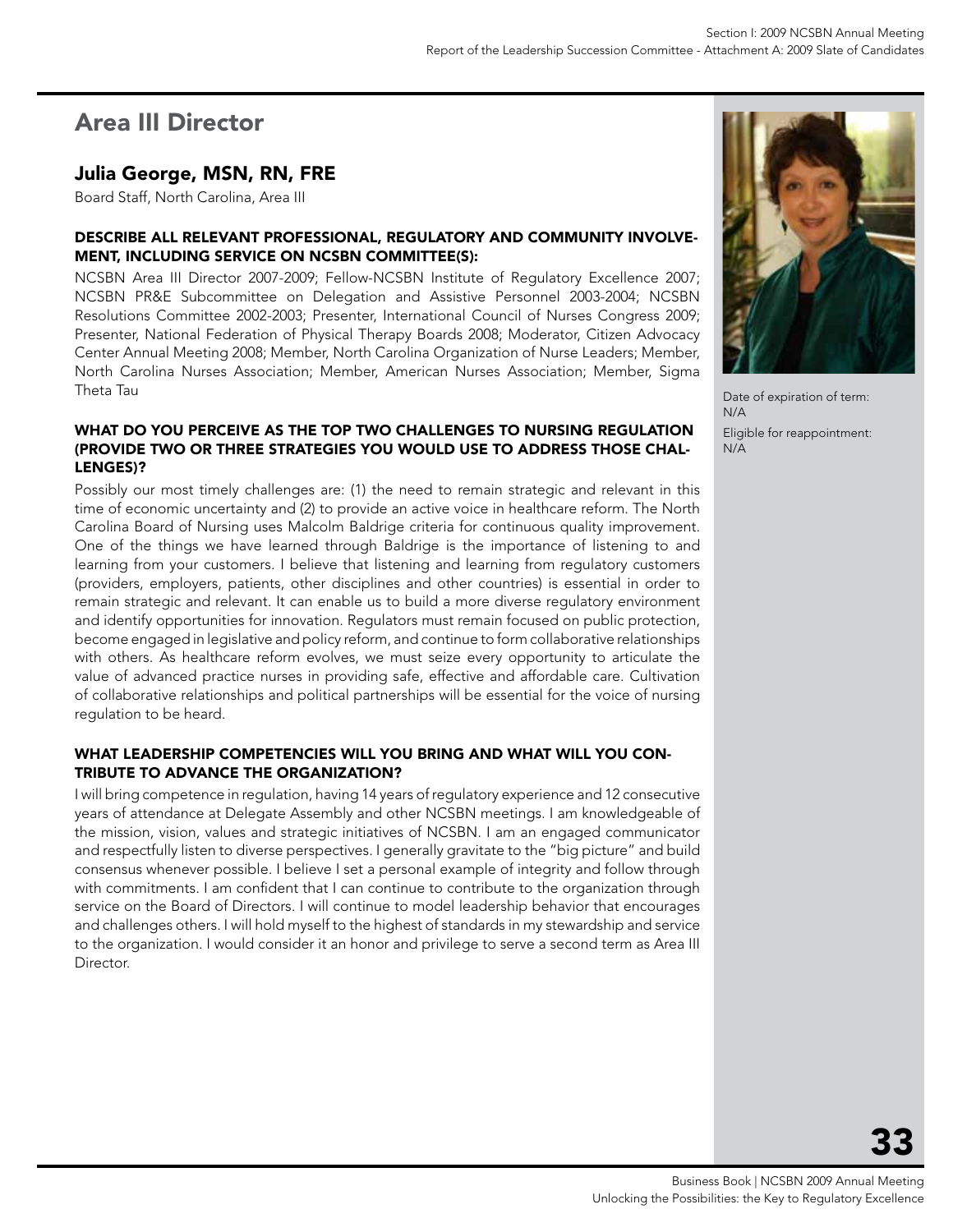

Date of expiration of term: N/A Eligible for reappointment: N/A

# Leadership Succession Committee Designated Member (Current or Former Committee Chair)

### Barbara Morvant, MN, RN

Board Staff, Louisiana, Area III

#### Describe all relevant professional, regulatory and community involvement, including service on NCSBN committee(s):

Committee on Nominations - 1991-1992 Chairman 1992; Finance Committee Member, 1992- 2002, Chairman, 1999-2002; Board of Directors, Treasure 1999-2002, PR&E Model Revisiosons Subcommittee, 2004; Governance Task Force 2005-2006; IRE Committee 2008; Leadership Succession Committee, Chair, 2008, R.Louise Mc Manus Award, 2005

#### What do you perceive as the top two challenges to nursing regulation (provide two or three strategies you would use to address those challenges)?

The two top challenges to nursing regulation today is the continued concern that we are effective in assuring the public safety and that the individuals licensed to practice at each level is competent. I believe that we must engage in on-going research regarding the competencies of our practitioners, particularly at entry level and engage in very significant dialogue with stakeholders surrounding competency issues. Another evolving challenge is that to the regulation of advanced practice nursing by boards of nursing. I believe we need to work collaboratively and with one vision regarding the scope and practice of APRNs.

#### What leadership competencies will you bring and what will you contribute to advance the organization?

With 20 years of experience in nursing regulation, I bring an unique knowledge and understanding of regulation, its mission and purpose. As Treasurer of NCSBN, I have demonstrated an ability to work with the organizational leadership and staff to accomplish critical goals, resulting in financial security for this organization. I have a sincere commitment to contribute to the success of NCSBN for the good of nursing regulation and all of its Member Boards.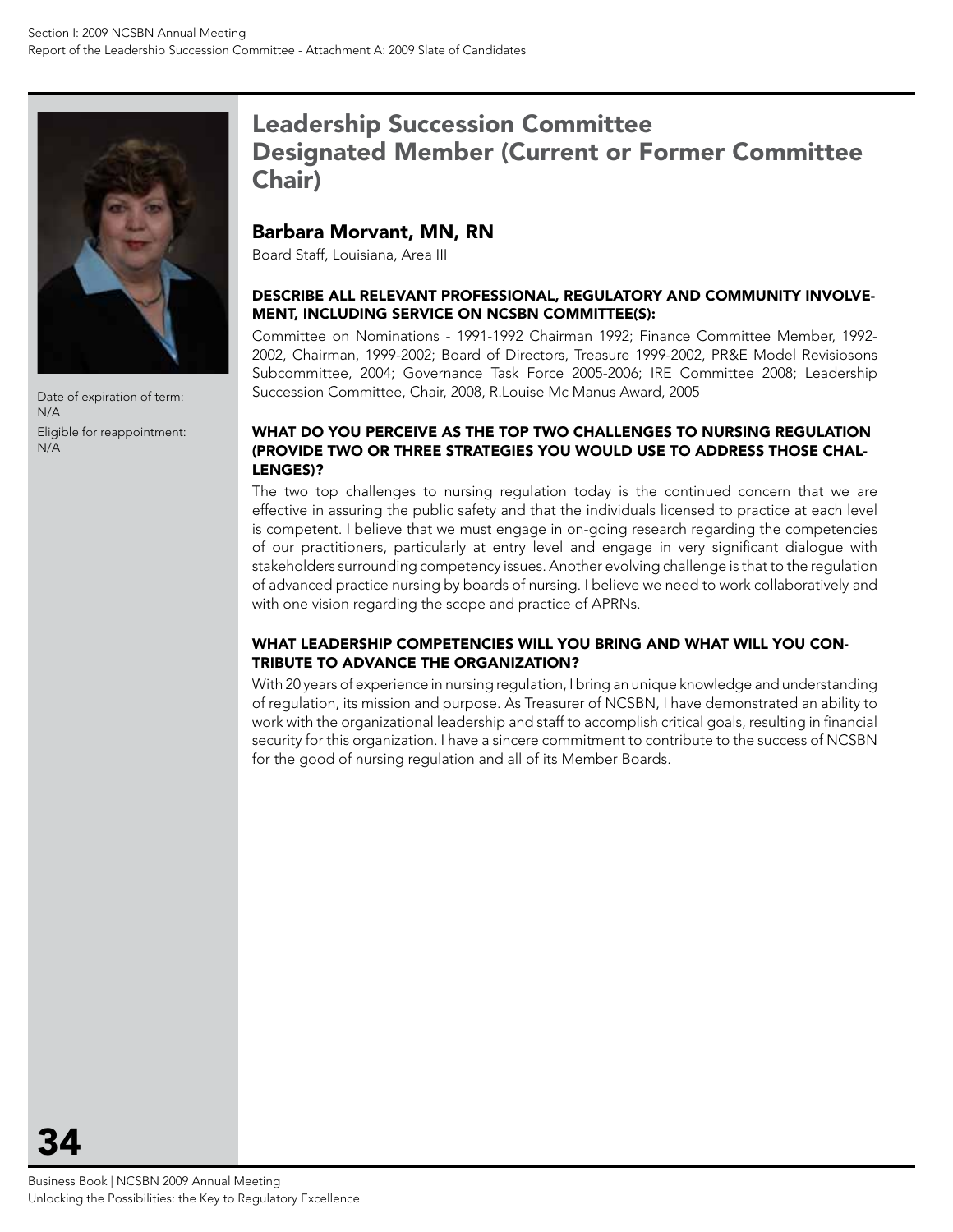# Designated Member (Board Member of Member Board)

## Patricia Lane, MBA, BSN, RN, HCA

Board Member, Virginia, Area III

#### Describe all relevant professional, regulatory and community involvement, including service on NCSBN committee(s):

Community Affiliations and Board of Work Since being on the board I have been on the following committees: Special Education Committee, CORE, Simulation Research Task Force, RFP Task Force for CNA's. Other activities in the community included: Member of Virginia Legislative Coalition, Board of Directors of National Black Nurses Association, Received the Magnet Leadership of Excellence award State of Virginia 2008, Member of ANA –Virginia confirmation 25579, District 8, President of Northern Virginia National Black Nurses Association 2007-2009, Member of American Association of Neuroscience Nurses, Ambassador for the Power to End Stroke Program Task Force Chair GWA, Member of Alpha Kappa Alpha Sorority Incorporated since 1982, Member of Mt. Zion United Methodist Church, Member of Sigma Theta Tau, GMU Alumni Association.



Date of expiration of term: June 30, 2012 Eligible for reappointment: Yes

#### WHAT DO YOU PERCEIVE AS THE TOP TWO CHALLENGES TO NURSING REGULATION (provide two or three strategies you would use to address those challenges)?

I believe the most challenging foci of nursing regulation revolve around continuous advocacy of patient safety and the nursing shortage. At the heart and soul of all regulatory boards is keeping the public safe. Factors that impact nursing regulations incorporate nursing shortages, health policy and last but not least the various entry levels of nursing. It is imperative for nursing to be regulated to keep the public safe. Ideologies such as TERCAP, CORE, continuous competency and strategic alignment amongst various states and international waters are imperative to ensure nursing regulations are steadfast. I would propose that it is mandatory for all nursing faculty and those applying for a nursing license take a competency test on the regulations governing the practice of nursing. On-boarding is critical to the maintenance of nursing and I believe will assist with decreasing discipline cases. As we learned in nursing school there is a rationale behind every action. If more nurses were more intimately familiar and held accountable in the beginning with their states statutes I believe our nursing practice would be strengthened.

#### What leadership competencies will you bring and what will you contribute to advance the organization?

My strengths incorporate project management, facilitation of groups, and comprehension of regulations. These skills were enhanced when I was in the role of a Quality Consultant and Director of Nursing Clinical Development. One of the things I would strive to do would be to share the work of NCSBN and their strategic initiatives with a plethora of stakeholders in nursing, health policy and community entities. I would take a grass roots approach to this methodology by creating quarterly updates of how strategic initiatives developed in NCSBN correlates to the success of nursing practice. The quality outcomes department for NCSBN is robust and I would like to see a stronger link to each state incorporating the initiatives of NCSBN. Furthermore I would like to see each state board member share the initiatives of NCSBN with their perspective area. I truly believe this would be a positive initiative for all to see the emphasis placed on patient safety.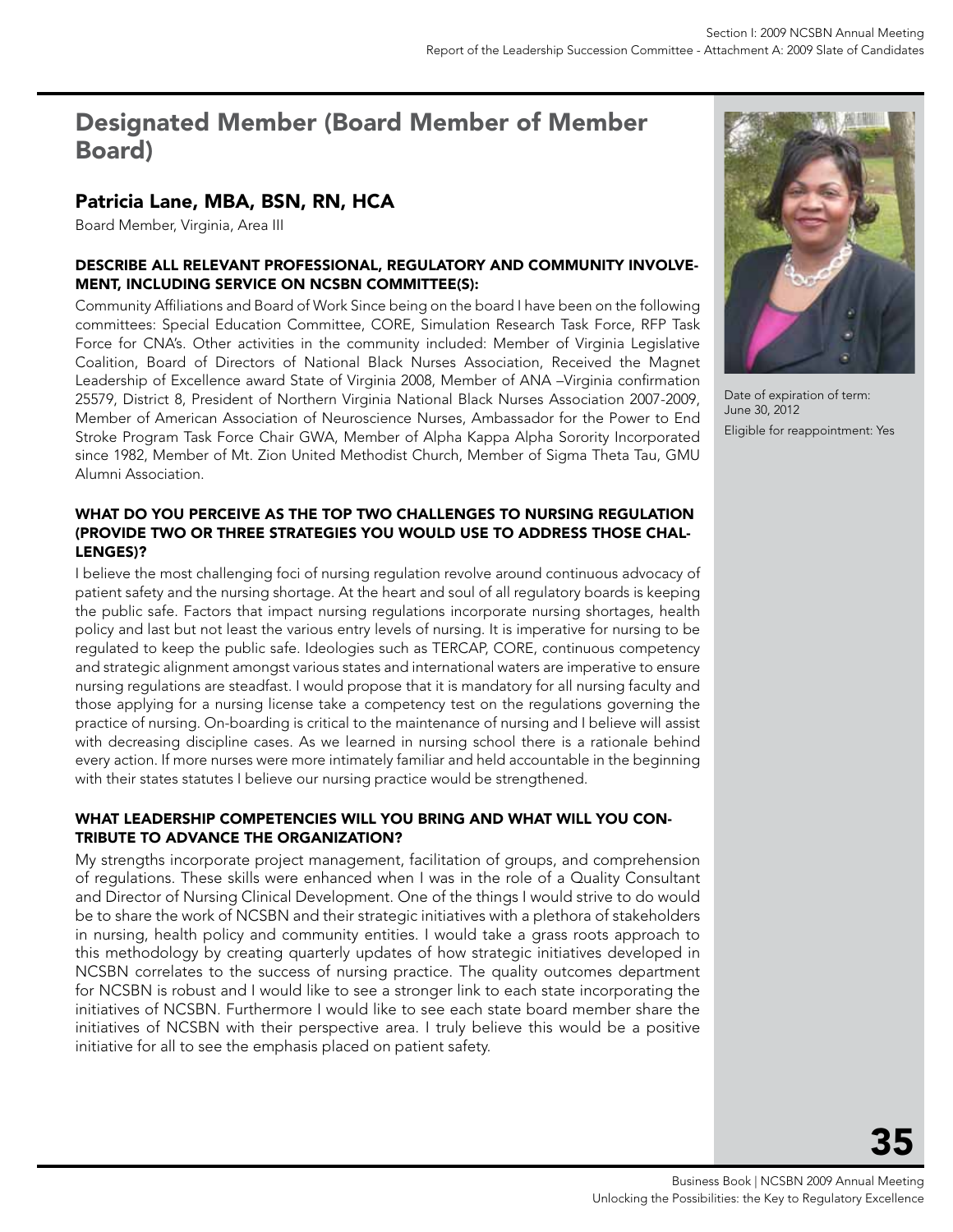

Date of expiration of term: N/A Eligible for reappointment: N/A

# Leadership Succession Committee Designated Member (Employee of Member Board)

## Mary Blubaugh, MSN, RN

Board Staff, Kansas, Area II

#### Describe all relevant professional, regulatory and community involvement, including service on NCSBN committee(s):

NCSBN Area II Board of Directors 2003 to 2007, Committee on Nominations 2007 to 2009, Uniform Core Licensure Requirements and Portability Committee 2009, Core Committee 2007-2009, PR&E Committee 2002-2003, PERC Committee 2000-2002, Executive Administrator, Kansas State Board of Nursing, 1999-Present, Kansas ESAR/VHP Advisory/Planning Workgroup 2005 to Present, Kansas Strategic National Stockpile Planning Committee 2005 to Present, KSNA Educational Task Force 2004-2005, Kansas Nursing Work Force Partnership 2002-2005, Recruitment/Retention Strategies Workforce Council Team for Healthcare and Direct Care Classes 2001-2003, Kansas Small Agency Administrators 2000-Present, Health Resource Partnership 2000-2004, Kansas Society of Public Managers 2002-Present, Kansas Organization of Nurse Leaders 2002-Present, Sigma Theta Tau International Nursing Society 1993-Present, Nu Zeta Chapter, Fort Hays State University 1992-Present, Fort Hays State University Nursing Honor Society 1991-Present

#### What do you perceive as the top two challenges to nursing regulation (provide two or three strategies you would use to address those challenges)?

One of the newest challenges to nursing regulation is many boards of nursing are being required to do more with less. As the economy has changed so has the financial situation for boards of nursing. Several boards of nursing have seen their budgets decreased and their fee funds transferred to the state general fund. This has caused states boards of nursing to reevaluate what programs and services they can provide to continue to protect the public the most effective and efficient ways. NCSBN continues to support boards of nursing through sponsorship to meetings, reviewing and reporting best practices, and numerous workshops. NCSBN can develop best practice models for guidance for boards of nursing. We need to promote ongoing collaboration with state and national organizations to assist boards of nursing to achieve public protection effectively with decreased resources. Another issue that continues to be a challenge is the shortage of nurses. Although this shortage can be contributed to many things, two major problems are the lack of qualified faculty and lack of clinical sites. NCSBN can be the leader in identifying the barriers and help state boards of nursing to develop and implement strategies to ensure quality nursing education which will ensure nursing graduates who are competent as a novice nurse.

#### What leadership competencies will you bring and what will you contribute to advance the organization?

I will bring the experience that I have as a past NCSBN board member, as a committee member, my role as an Executive Administrator and my commitment to the mission and vision of NCSBN. I will bring my desire for effective communication, honesty, accountability and the importance of regulatory excellence. As a member of the Leadership Succession Committee, I have worked and will continue to work to develop a slate of qualified candidates. I will continue to work with fellow committee members to develop core competencies and the leadership succession plan so this organization will continue to encourage and development leaders of the future.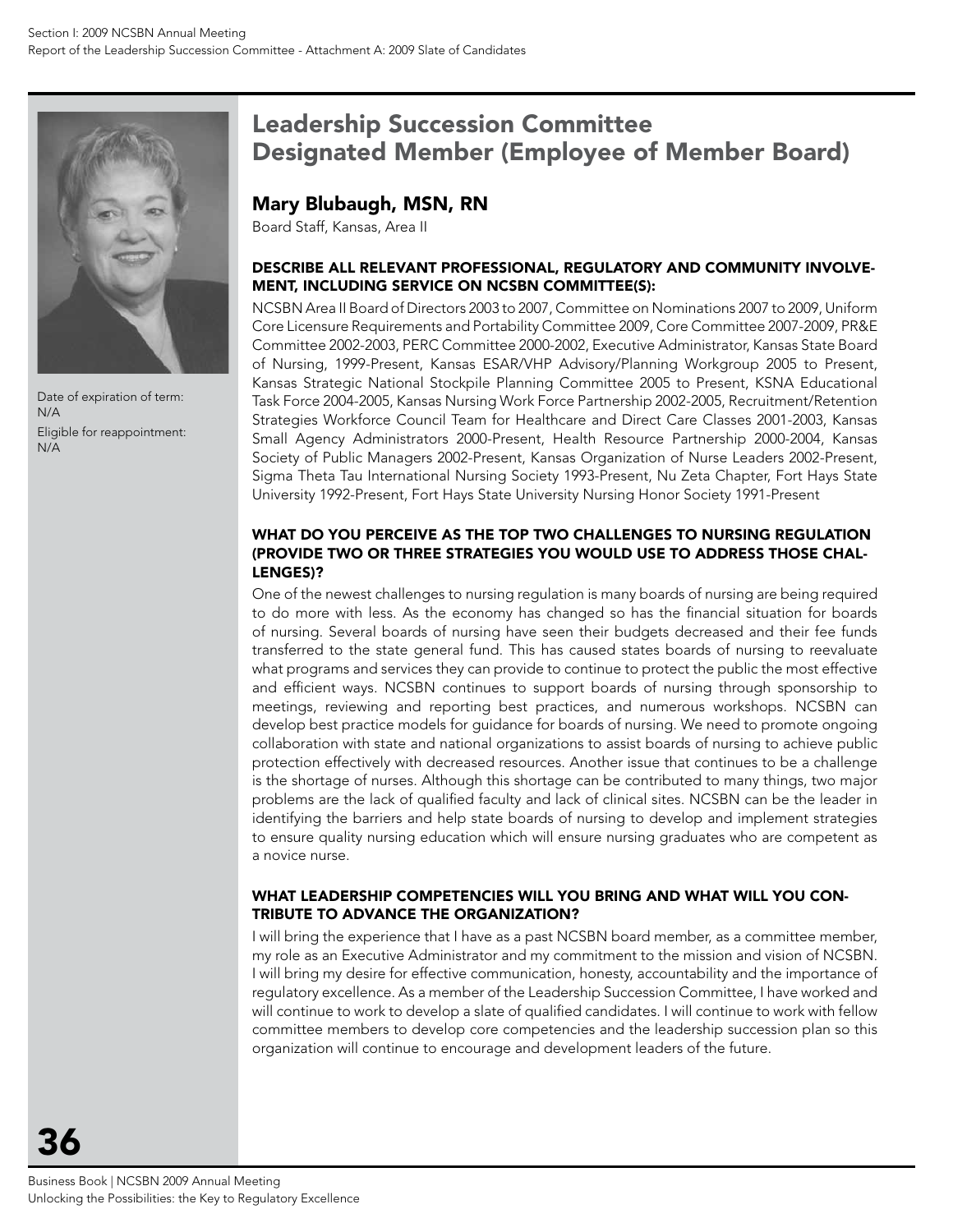# Designated Member (Past Board of Directors Member)

## Paula Meyer, MSN, RN

Board Staff, Washington, Area I

#### Describe all relevant professional, regulatory and community involvement, including service on NCSBN committee(s):

House of delegates member, ten years; Investigator Resources Committee, member and chair, 1999, 2000; Resolutions Committee, 2001; Area I Director, Board of Directors, 2001-2003; Nominations committee, 2006-2008; Leadership Succession Committee, 2008 to present. I have been the Executive Director of the WA Nursing Commission since 1998. In that time, I was also the Executive Director for five other professions within the Department of Health.

#### WHAT DO YOU PERCEIVE AS THE TOP TWO CHALLENGES TO NURSING REGULATION (provide two or three strategies you would use to address those challenges)?

While the nursing shortage continues to exist, addressing regulation of nursing personnel during our current economic crisis will be challenging. Identifying, implementing and evaluating every measure to improve regulation of not only nurses, but all health care providers is critical to public protection. We need to use our CORE data to identify best practices, work within NCSBN to communicate methods, and identify messages for boards working with their state legislatures. The second challenge continues to be the decreasing number of nursing faculty to prepare nurses. Boards need to articulate the roles of LPNs and RNs, determine critical need areas for RNS, identify barriers to nursing education, and implement innovations to nursing education that continue to protect the public and make the best use of public dollars.

#### What leadership competencies will you bring and what will you contribute to advance the organization?

Collaborative process to conflict resolution; financial management; lead change in the midst of economic crisis; innovative and creative; respond quickly and nimbly when needed while making progress on goals; aware of NCSBN strategic initiatives and experience with many of the committees and groups; familiarity with a variety of regulatory models; public speaking and presentations; commitment to the mission, goals and values of NCSBN.



Date of expiration of term: N/A Eligible for reappointment: N/A

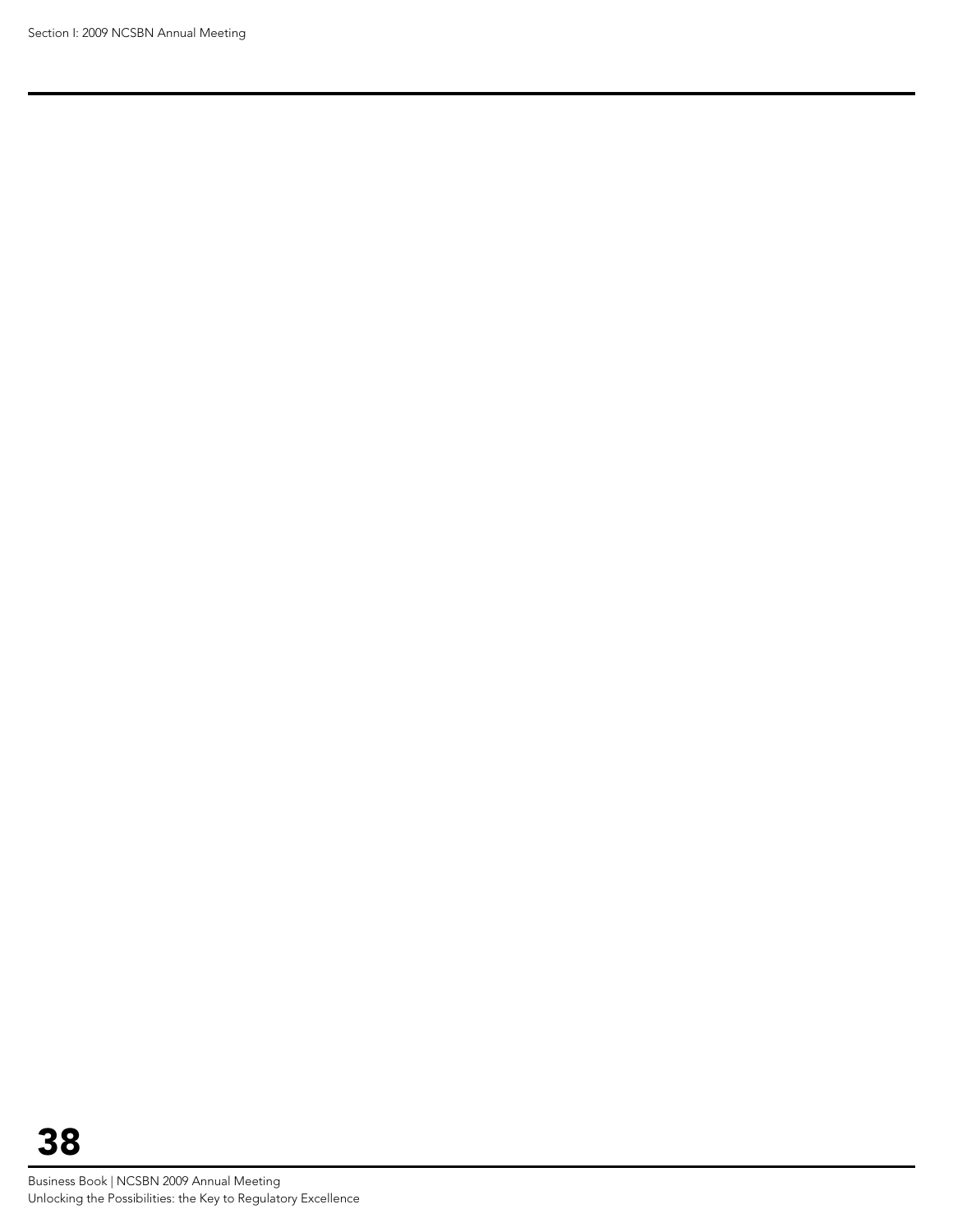# <span id="page-39-0"></span>2009 Report of the Board of Directors

## Highlights of Business Activities Oct. 1, 2008 through May 31, 2009

#### new beginnings

The 2009 Board of Directors (BOD) began the year in a unique orientation session to ensure that the new BOD, consisting of 11 members for the first time in the history of NCSBN, would get off on the right foot for the good of the organization. To ensure continued governance, education and expertise, the BOD attended the annual BoardSource Leadership Forum in Washington, D.C. The BOD began its work by immediately approving the annual organizational budget for FY09, with due diligence regarding the economic environment and wise use of organizational resources. The BOD implemented governance performance improvement actions based on the 2008 Board Self Assessment to further governance efficiency and effectiveness.

## Recommendation to the Delegate Assembly

#### *1. Adopt the revision to the Education Model Rules.*

#### *Rationale:*

One of the charges to the Innovations in Education Regulation Committee was to develop a regulatory model for innovative education proposals. In meeting this charge, the committee reviewed the literature and received feedback from Member Boards and educators. Because of today's complexities in health care delivery, nursing and health care leaders agree that there is a need to transform how we educate nurses. In their mission of public protection, boards of nursing (BONs) approve nursing programs across the U.S. and its territories. The committee concluded that this is the ideal time for the NCSBN Model Education Rules to be revised to include language that would foster innovative approaches to nursing education when the proposed strategy departs from the current rule structure. BONs are in an excellent position to create a favorable climate for innovative educational approaches and champion new strategies to educate nurses, while remaining diligent in regulating core education standards.

#### *Fiscal Impact:*

Publication costs incorporated into the FY10 budget.

#### *2. Adopt the College of Nurses of Ontario, the College of Registered Nurses of Manitoba and the College and Association of Registered Nurses of Alberta as Associate Members of NCSBN.*

#### *Rationale:*

The NCSBN Bylaws state that an Associate Member is a nursing regulatory body or empowered regulatory authority from another country or territory. The bylaws require approval of Associate Members by the full membership of the Delegate Assembly. The current applications for Associate Membership meet the qualifications as stated in the NCSBN Bylaws.

#### *Fiscal Impact:*

Upon acceptance, each new Associate Member will pay a \$1,500 annual fee.

#### Members

Laura Rhodes, MSN, RN President, West Virginia, Area II

Myra Broadway, JD, MS, RN Area IV Director (November 2008 - December 2008), Vice President (December 2008 - August 2009), Maine, Area IV

Lepaine McHenry, MS, BSN, RN, **CNS** 

Vice President, Arkansas, Area III (August 2008-December 2008)

Ruth Ann Terry, MPH, RN Treasurer, California, Area I

Kathy Malloch, PhD, MBA, RN, FAAN

Area I Director, Arizona

Betsy J. Houchen, JD, MS, RN Area II Director, Ohio

Julia L. George, MSN, RN, FRE Area III Director, North Carolina

Gino Chisari, MSN, RN

Area IV Director, Massachusetts (August 2007-November 2008)

Randall Hudspeth, MS, APRN-

CNS/NP, FRE, FAANP

Director-at-Large, Idaho

Katherine Thomas, MN, RN Director-at-Large, Texas

Catherine Giessel, MS, ANP,

FAANP

Director-at-Large, Alaska

Gregory Howard, LPN Director-at-Large, Alabama

#### Staff

Kathy Apple, MS, RN, CAE CEO Kate Jones Manager, Executive Office

#### Board Meeting Dates

- Aug. 8, 2008 Nashville, Tenn.
- Sept. 3-5, 2008 Chicago
- $\blacksquare$  Oct. 30, 2008 Washington D.C.
- Dec. 3-5, 2008 Chicago
- Dec. 16, 2008 (Conference Call)
- Feb. 11-13, 2009 Chicago
- May 4-6, 2009 Chicago

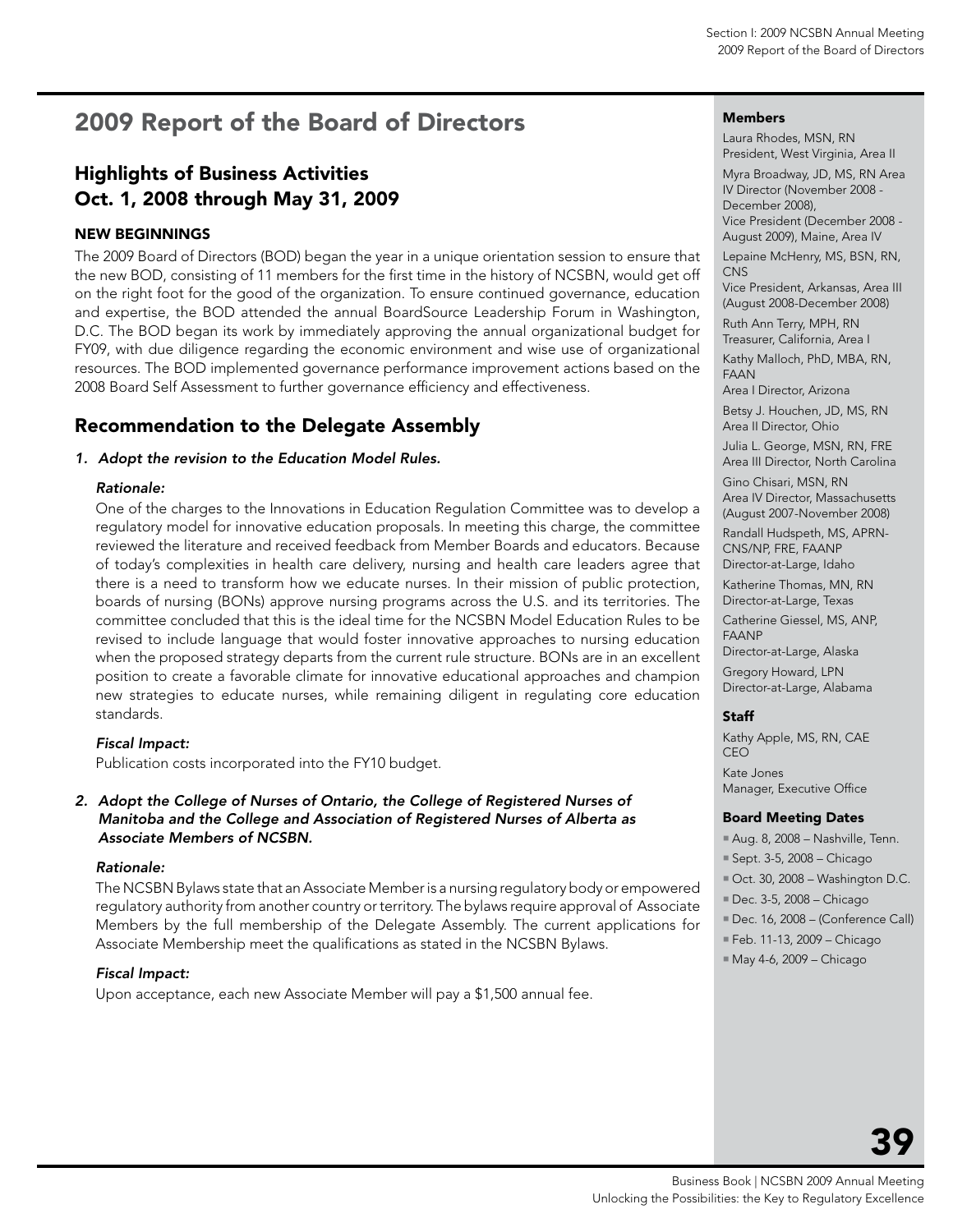## FY09 Highlights and Accomplishments

#### Collaboration with External Organizations

#### Strategic Partnership Meeting Attendance by BOD and/or NCSBN Staff

- Colorado Board of Nursing
- European Council of Nursing Regulators (FEPI) President Meeting
- TriCouncil Meeting
- National League for Nursing (NLN) Education Summit
- The Council on Licensure, Enforcement and Regulation (CLEAR)
- National Quality Forum (NQF)
- American Association of Colleges of Nursing (AACN) Fall Meeting
- ANSI World Standards Week
- Citizens Advocacy Center (CAC)
- National Organization for Associate Degree Nursing (N-OADN) Convention
- Nursing Organizations Alliance (NOA) Fall Summit
- FEPI International Conference
- Rhode Island Board of Nursing
- National Academy of State Health Policy (NASHP) Annual Meeting
- **First Philippine Nursing Competitiveness Conference**
- Association of Academic Health Centers (AAHC) Workforce Data Conference
- American Board of Nursing Specialties (ABNS) Meeting
- Alliance for Nursing Accreditation Meeting
- Minnesota Board of Nursing
- Emergency Nurses Association Consensus Meeting
- National Student Nurses Association (NSNA) Conference
- American Medical Association (AMA) 2008 Interim Meeting
- International Council of Nurses (ICN) Credentialing Forum
- Commission on Graduates of Foreign Nursing Schools (CGFNS) Building Global Alliances
- AACN Baccalaureate Meeting
- Council of State Governments (CSG)
- National Council of State Legislatures: Trade Policy Meeting
- **AACN Spring Meeting**
- Federation of State Medical Boards
- National Association of Clinical Nurse Specialists
- American Board of Nursing Specialties Spring Meeting
- National Governors Association Meeting
- Centers for Nursing Workforce Meeting
- **Florida Board of Nursing**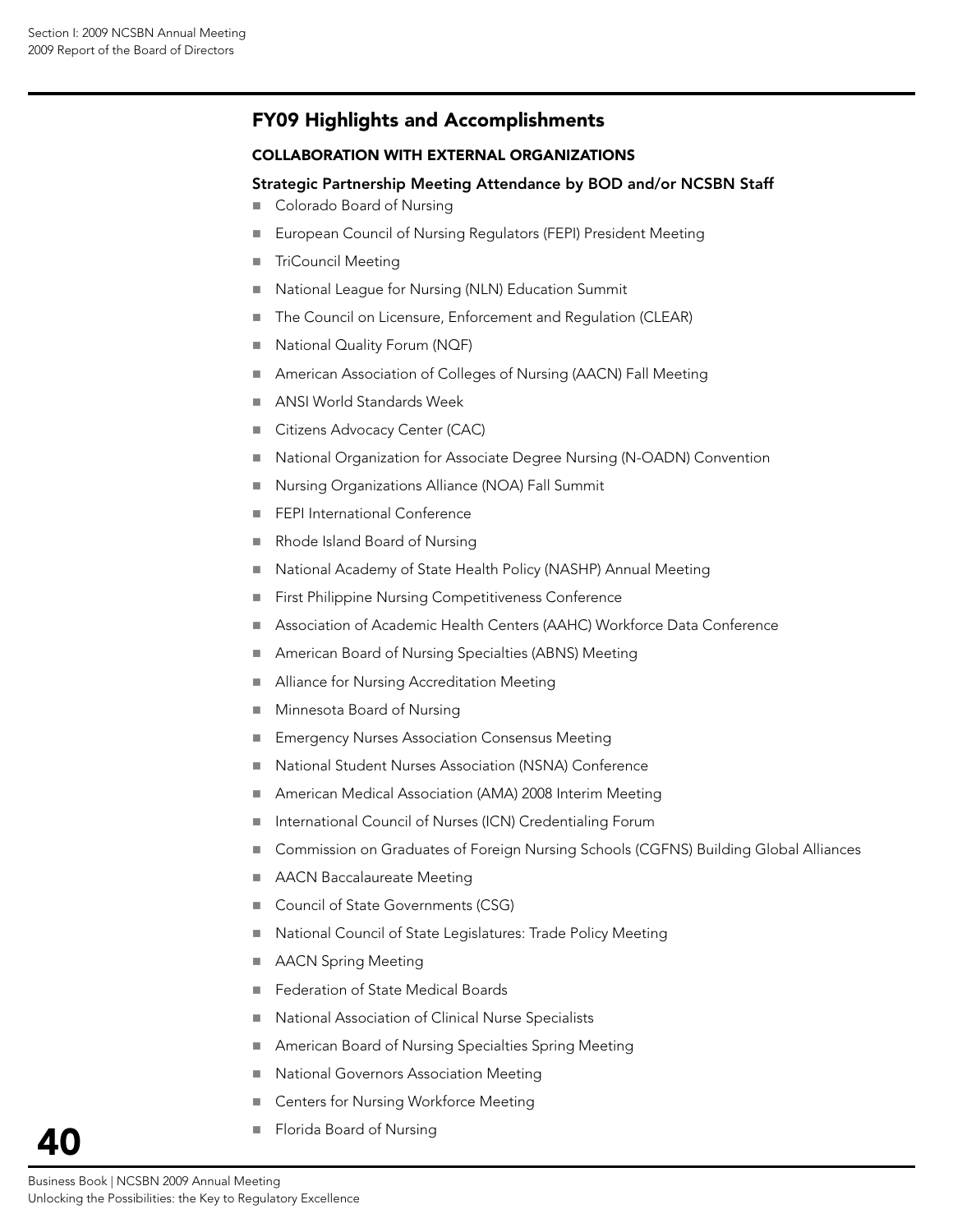- South Carolina Board of Nursing
- American Organization of Nurse Executives (AONE)

#### Finance

- The BOD met with the auditors and approved the financial statements and the report of the independent auditors for the year ended Sept. 30, 2008.
- The BOD reviewed the 2008 IRS 990 Form.
- The BOD approved the engagement of Legacy to audit the financial statements for the fiscal years ending Sept. 30, 2009, Sept. 30, 2010, and Sept. 30, 2011.
- The BOD approved the proposed budget for the fiscal year beginning on Oct. 1, 2008, and ending on Sept. 30, 2009.
- The CEO of NCSBN was authorized, directed and empowered to establish and maintain banking investment and brokerage accounts in the name of NCSBN with certain financial institutions (each, a "Bank"); that the officers of NCSBN be, and each of them hereby is, authorized to prepare, execute, and deliver in the name and on behalf of NCSBN such resolutions, designations, applications, certificates and other documents or instruments as may be necessary to open such account; and that the secretary of NCSBN shall deliver to the Bank a certified copy of such resolutions.
- The BOD approved the Finance Committee's recommended revisions to Policy 8.2. (Financial Planning).
- The BOD approved the Finance Committee's recommended revisions to Policy 8.6. (Purchasing and Contractual Commitments).
- The BOD accepted the financial statements for the period ending Dec. 31, 2008.
- The BOD approved the selection of JP Morgan Asset Management to manage the NCSBN bond portfolio.
- The BOD accepted the financial statements for the period ending March 31, 2009.
- The BOD approved the revisions to Policy 8.5. (Investments).

#### Governance and Policy

- The BOD began a comprehensive review of historical BOD and Delegate Assembly positions. The BOD is currently revising its internationally educated nurses position and the nursing shortage statement in order to reflect 2008 information and citations.
- The BOD conducted an environmental scan at each meeting.
- The BOD endorsed the Advanced Practice Registered Nurse (APRN) Consensus Paper.
- The BOD set meeting dates for FY10.
- The BOD assigned board members to attend various external organizational meetings.
- The BOD established a Uniform Core Licensure Requirements and Portability Committee, articulated committee charges and appointed members to the committee.
- The BOD approved the proposed revisions to Policy 4.1. (Committees).
- The BOD reviewed and discussed the 2008 Delegate Assembly Evaluations and made changes to the 2009 Annual Meeting schedule based on member feedback.
- The BOD appointed a chair to the Leadership Succession Committee and filled a vacancy on the committee by appointment.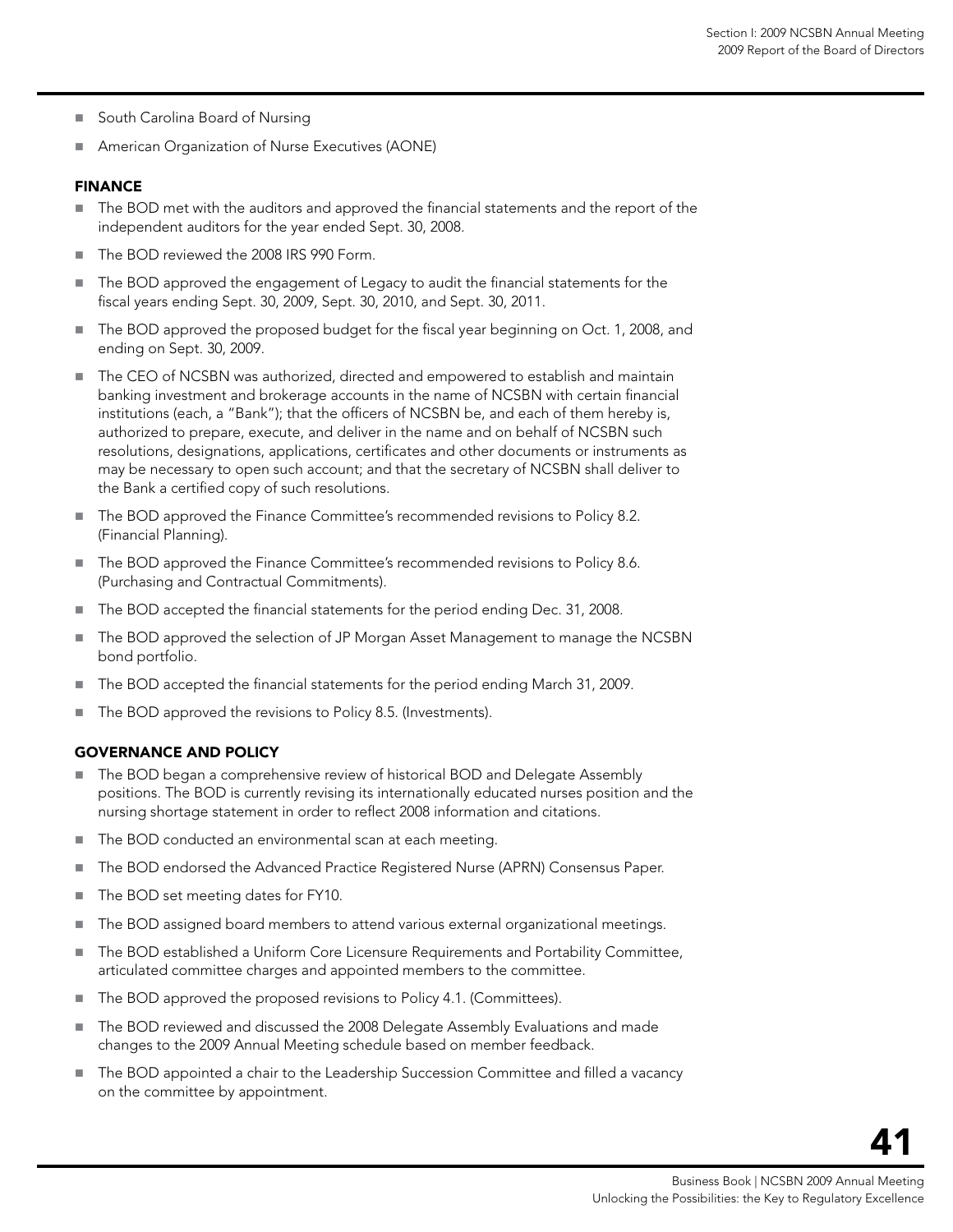- The BOD reviewed and discussed Policy 1.2. (Organizational Planning) specific to the direction to review the mission and vision every six years. The current mission and vision were developed and adopted by the Delegate Assembly and BOD respectively in 2003. The BOD began preliminary discussions of the current mission, vision and values, and sought initial membership input during the 2009 Midyear Meeting.
- The BOD reviewed Policy 2.1. (Distribution of Members).
- The BOD approved funding of two members from each jurisdiction to attend the Midyear Meeting and revised Policy 5.12. (Funding of NCSBN Members to Annual Meeting) accordingly.
- The BOD approved the concept and launch of the *Journal of Nursing* regulation.
- The BOD reviewed recommendations for regulatory interventions related to medical errors.
- The BOD reviewed and discussed the scope of practice of licensed practical/vocational nurses (LPN/VNs) working in dialysis units.
- The BOD approved three two-hour Webinars for Member Board Operations staff.
- All BOD policies were reviewed and revised to reflect the inclusion of Associate Members.
- The BOD reviewed and discussed the National Governors Association E-health Report and the implications for licensing boards.
- The BOD approved a full-time employee for the purpose of providing professional support activities needed for multistate jurisdiction licensure implementation and compliance. The BOD further approved that in conjunction with the Nurse Licensure Compact Administrators (NLCA) to move forward with a plan to review and redefine the relationship between the NLCA and NCSBN to establish the presence of a unified regulatory organization with a conclusion and implementation by July 2009.
- The BOD approved applying for Associate Membership in FEPI.
- The BOD approved the proposed revision to the 2009 Standing Rules.
- The BOD approved a donation of \$50,000 in one lump sum to the Foundation of NSNA.
- The BOD approved the revised Awards Criteria and Eligibility.
- The BOD approved the revised Institute of Regulatory Excellence (IRE) Policy.
- The BOD approved NCSBN recognition of Charlene Kelly and her many contributions to NCSBN by donating \$10,000 to the Charlene Kelly Scholarship Fund.
- The BOD approved the committees for FY10, including appointing committee chairs and determining committee charges.
- The BOD reviewed an evaluation and recommendations regarding the Center for Regulatory Excellence Program.
- The BOD approved an organizational research agenda and policy.
- The BOD completed appointments to fill vacancies of the Area IV director and vice president positions.
- The BOD approved a future conference for presentation of initial research from the Center for Regulatory Excellence Program.
- The BOD reviewed a report on the duty to report to law enforcement.
- The BOD reviewed a report on the European Tuning Project, identifying core nursing education competencies.
- The BOD routinely reviewed progress regarding the strategic initiatives, strategic objectives and performance measures for FY09.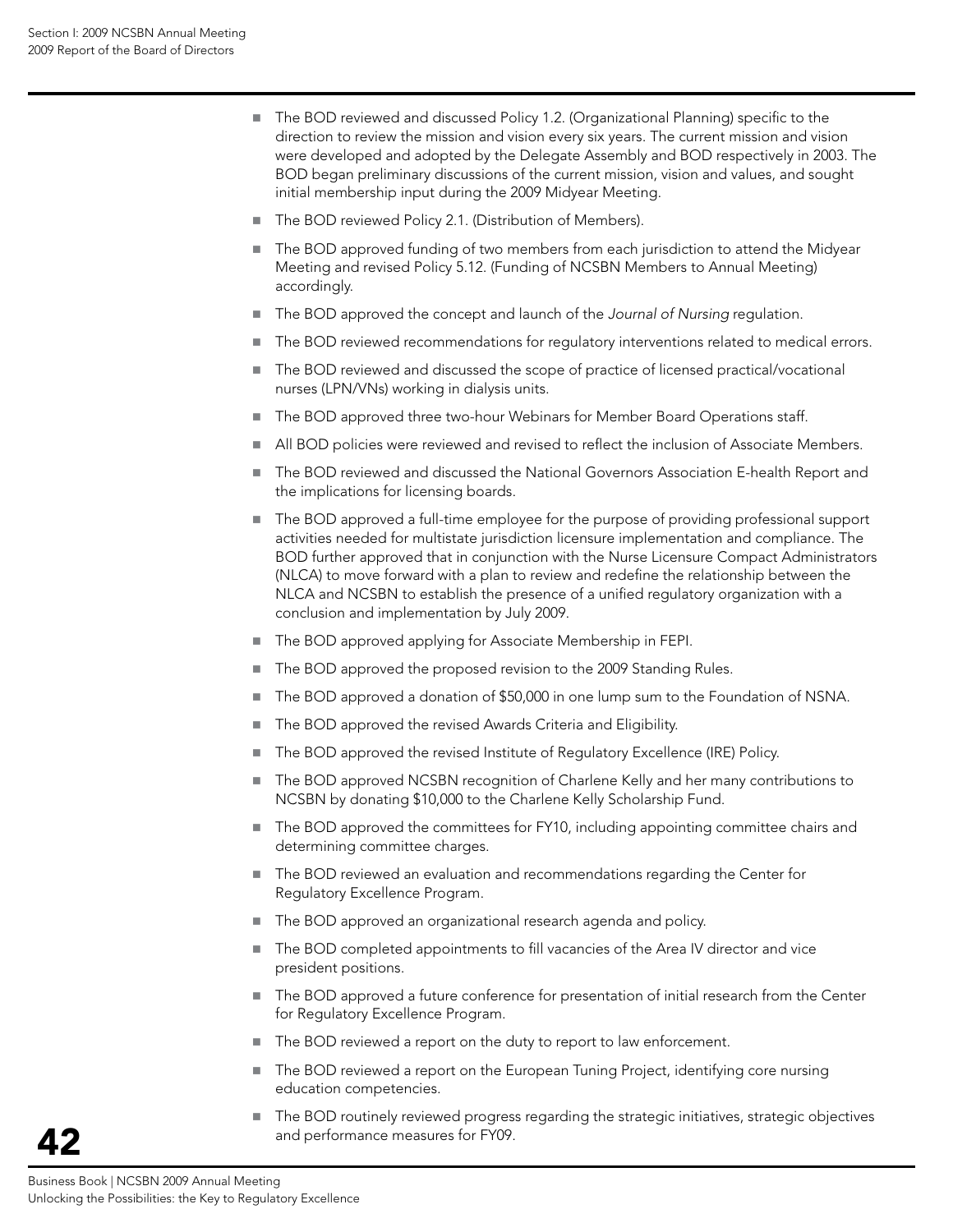- The BOD reviewed the outcome of the Committee Chair Orientation and annual conference call.
- The BOD reviewed a report on regulatory trends.
- The BOD began discussion of proposed strategic objectives for FY10.
- The BOD reviewed and discussed the annual continuous quality improvement membership satisfaction survey results.
- The BOD participated in a conference call with the Leadership Succession Committee to discuss the needs of the BOD for the future.
- The BOD discussed the NCSBN meeting with the Canadian Nurses Association, who are exploring the move to computer-based testing.
- The BOD reviewed the evaluations of the annual IRE conference.
- The BOD reviewed quarterly E-Learning Productions update reports.
- The BOD reviewed the annual committee evaluations.
- The BOD reviewed the 2009 Midyear Meeting evaluations.
- The BOD reviewed the first Operations Webinar evaluations.
- The BOD reviewed a report on legislative trends regarding nursing education approval authority.
- The BOD reviewed recommendations regarding health care reform and drafted a letter to President Obama regarding a regulatory perspective.
- The BOD filled the Area I vacancy on the Leadership Succession Committee by appointment.

#### **TESTING**

- The BOD reviewed quarterly NCLEX<sup>®</sup> performance reports.
- The BOD reviewed the current progress on NCLEX innovative items.
- The BOD reviewed progress on the Pearson VUE response to test deployment.
- The BOD reviewed the *2008 Knowledge of Newly Licensed Registered Nurses Survey*, the NCLEX-RN® Practice Analysis Report and the preliminary recommendations to the 2010 NCLEX-RN® Test Plan.
- The BOD reviewed the evaluations of the 2008 NCLEX® Invitational.

#### Practice, Education and Regulation

- The BOD reviewed the report of the Advanced Practice (APRN) Committee.
- The BOD reviewed the report of the Chemical Dependency Program Review Committee.
- The BOD reviewed the report of the Continued Competence Committee.
- The BOD reviewed the report of the Disciplinary Resources Committee.
- The BOD reviewed the report of the Institute for Regulatory Excellence Committee.
- The BOD reviewed the report of the Taxonomy of Error, Root Cause Analysis and Practiceresponsibility (TERCAP® ) Committee.
- The BOD reviewed the report of the Transition to Practice Committee.
- The BOD reviewed the report of the Innovations in Education Regulation Committee.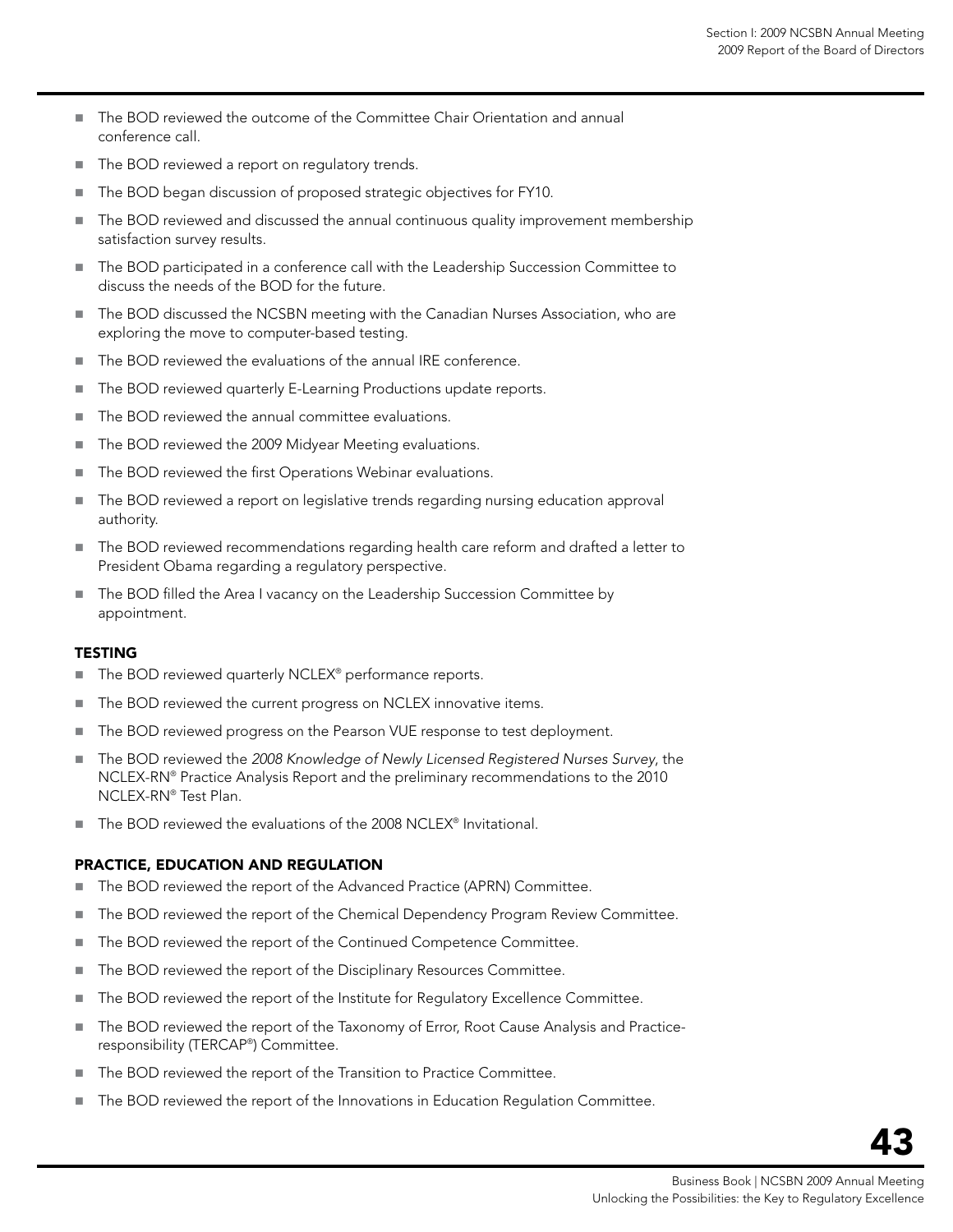#### Information Technology

- The BOD routinely reviewed performance and enhancements regarding Nursys<sup>®</sup>.
- The BOD approved direct assistance to the following Member Boards for technology support, per Policy 2.9.: Virgin Islands, Maine, Ohio, Louisiana-RN, District of Columbia, Iowa, Guam, Massachusetts, Wyoming, North Carolina and Kentucky.
- The BOD approved a policy for emergency access to Nursys.
- The BOD reviewed a report on barriers to participation in Nur*sys* licensure verification.
- The BOD reviewed and discussed a proposal for a comprehensive licensure data management system.
- The BOD reviewed a proposal for a one time determination of an unduplicated count of nurses in the U.S.
- The BOD reviewed updates regarding the Data Integrity Project.

#### **RESEARCH**

- The BOD approved the following new research projects: continuation of the remediation study; continuation of the simulation study; advanced practice; medication assistants; transition programs; continued competency; and alternative programs.
- The BOD reviewed the current status of data analysis for TERCAP.
- The BOD reviewed the current status of data analysis for Workforce Data Project.
- The BOD reviewed the report of the *Post-Entry Competence Study*.
- The BOD reviewed the report of the Commitment to Ongoing Regulatory Excellence Committee.

#### Attachment

A. Annual Progress Report, October 2008 – May 2009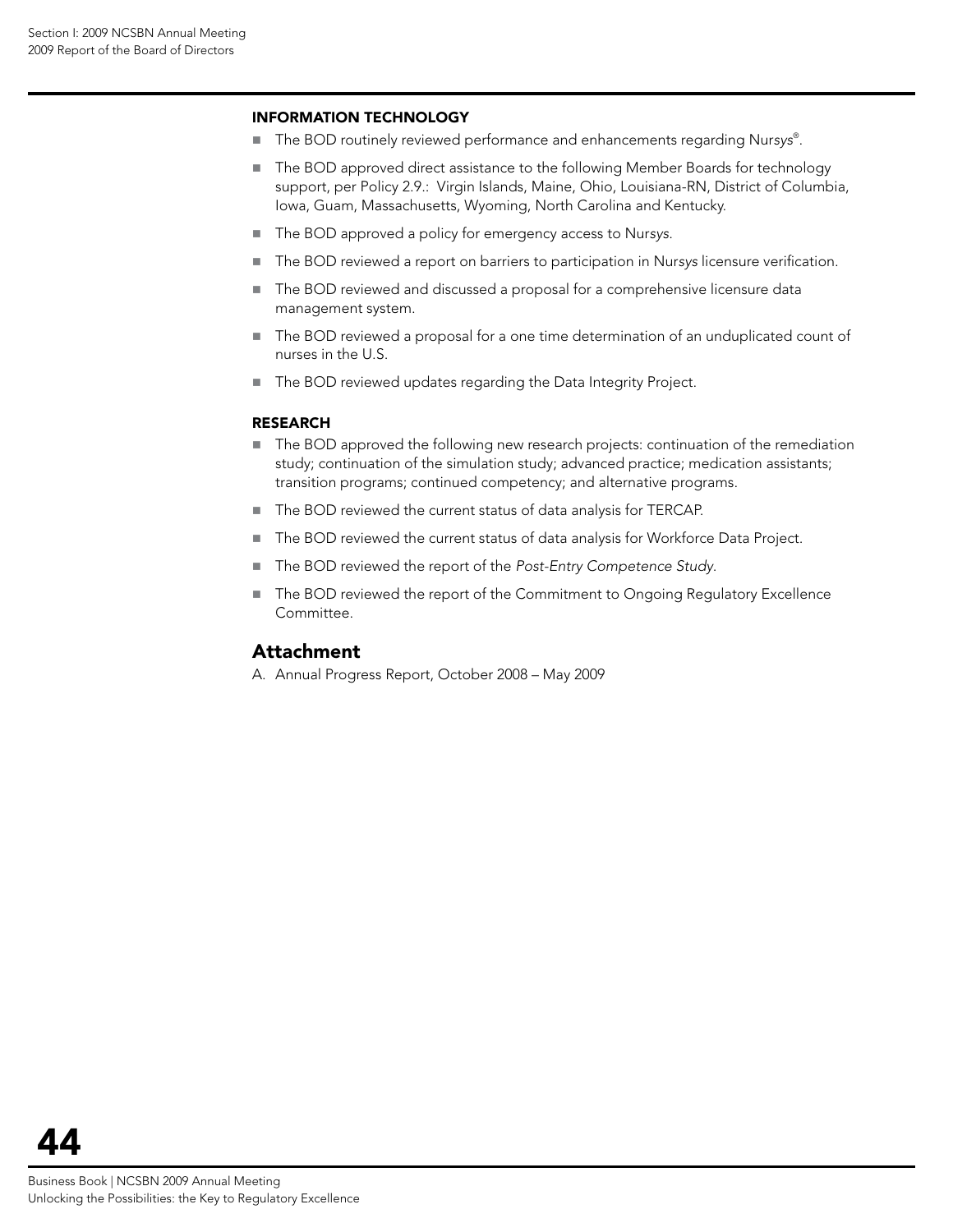# <span id="page-45-0"></span>Attachment A Annual Progress Report, October 2008 - May 2009

## A. NCSBN strategically advances patient safety for the health and welfare of the public.

#### STRATEGIC OBJECTIVE 1

#### Identify and develop patient safety recommendations for nurse regulators.

A comprehensive literature review related to patient safety and medical errors was completed. Issues related to patient safety initiatives and nursing regulation will be researched through the 2009 Professional and Practice Issues Survey. The potential for nursing regulation involvement regarding the Patient Safety Education Project is being explored. Information and education on regulatory and public safety implications of proposed legislation was shared with various public stakeholders on topics such as the education approval authority of Member Boards, advanced practice registered nurse (APRN) scope of practice and verification of nurse credentials in the federal system.

#### STRATEGIC OBJECTIVE 2

#### Promote patient safety initiatives.

NCSBN continued its membership in the National Quality Forum and the National Patient Safety Foundation. Collaboration with various federal agencies was facilitated with the Federal Nursing Services Council, Department of Homeland Security, Office for Advancement of Telehealth and the Health Resources Services Administration.

## B. NCSBN contributes to Member Board excellence by providing resources, communication, education and technology.

#### STRATEGIC OBJECTIVE 1

#### Recognize Member Board excellence.

A clearly articulated and objective process for soliciting and identifying outstanding contributions to the organization has been communicated to the membership and enacted through the NCSBN Awards Program.

#### STRATEGIC OBJECTIVE 2

#### Continuously provide and evaluate education, information sharing and networking opportunities.

Throughout the fiscal year, NCSBN conducted numerous activities, such as seminars, Webinars and workshops aimed at communicating information to its membership. Members were invited to participate in the Institute for Regulatory Excellence (IRE) Fellowship Program, Executive Officers Seminar, the Midyear Meeting Leadership Conference for executive officers and Member Board presidents, Investigator and Attorney Symposium, Information Technology Summit, NCLEX® Invitational, two NCLEX® Regional Workshops, as well as Member Board Operations Webinars. In addition, several NCSBN Interactive courses were identified and developed.

*Leader to Leader, Council Connector, Policy Perspectives*, *Directory of Nurse Aides Registry* and *LINK* were published as scheduled. The NCLEX® Fact Sheet was updated and posted on the NCSBN Web site. New collateral materials educating consumers and nurses on nursing regulation

#### Background

The Annual Progress Report is provided as a summary of the year's activities and accomplishments in the work toward achieving the organization's strategic initiatives.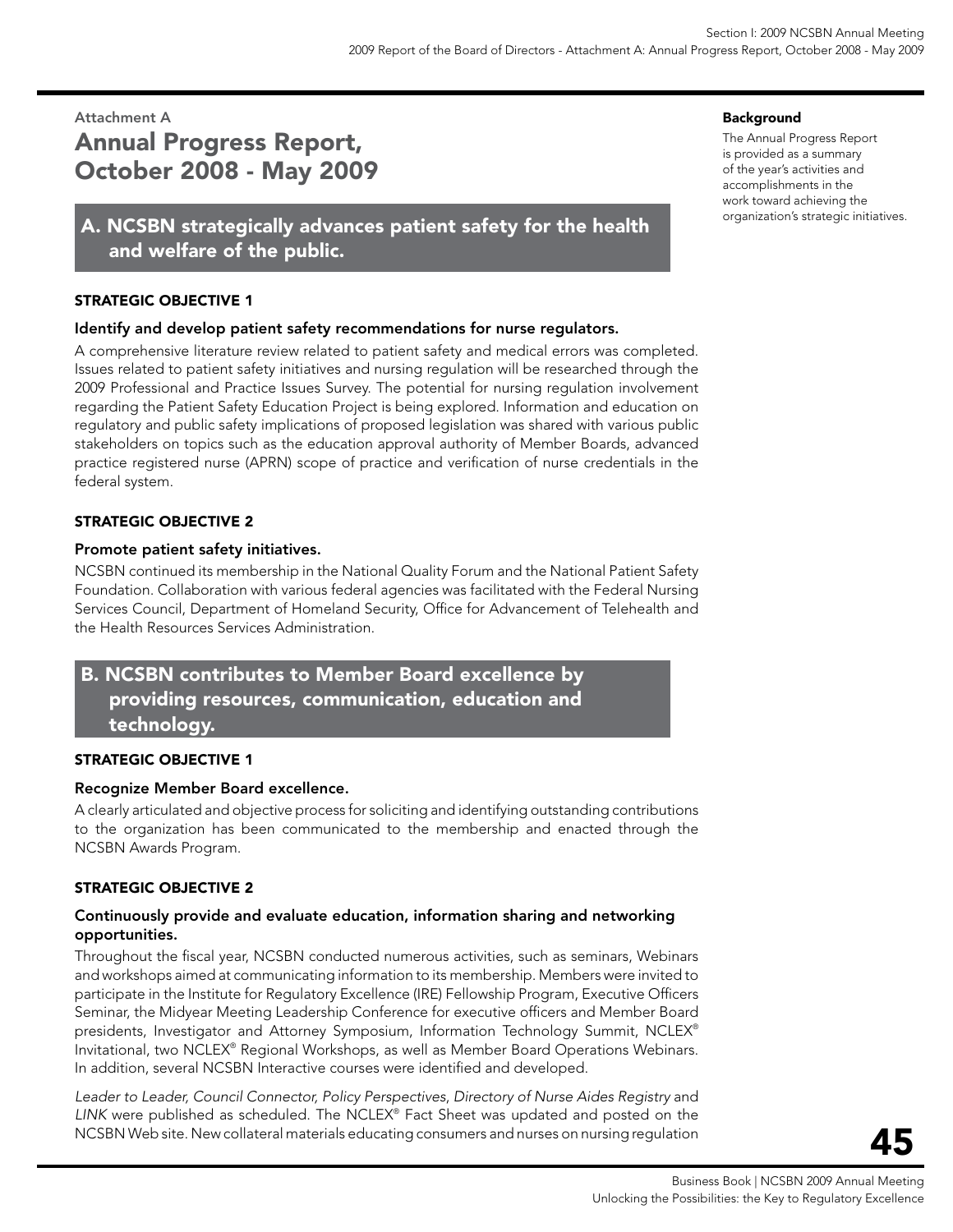were produced. Networking opportunities such as the APRN Roundtable and the networking sessions at Midyear Meeting were available for Member Boards to attend. Information sharing and networking was made easy through conference calls in areas such as education, policy and practice. Conference calls for APRN consultants and Taxonomy of Error, Root Cause Analysis and Practice-Responsibility (TERCAP® ) users were also held. Additionally, the Continuous Quality Improvement Survey was conducted. Results of the survey were later analyzed for program and service improvements.

NCSBN also introduced its new E-push technology, which allows for newsletters, news releases and information surrounding NCSBN's products and services to be communicated via e-mail.

#### **STRATEGIC OBJECTIVE 3**

#### **Maintain and protect a substantial internal financial reserve.**

Financial statements were reviewed on a quarterly basis in an effort to assure cash and invested securities have ready market values that ensured available internal funding to support NCSBN activities in perpetuity. An analysis of the long-range forecast was also completed. Through the development and approval of the FY09 budget, financial resources were prioritized and allocated to strategic initiatives that supported the mission of NCSBN. Certified public accountants (CPAs) from the firm Legacy Professionals audited NCSBN's financial policies to ensure adequate financial statements and internal controls were in place. Investment, policy, strategy, asset allocation and returns on investment were reviewed quarterly. NCSBN's investment manager and consultant performances were evaluated. As a result, JP Morgan Asset Management was selected to manage NCSBN's core bond investments. The Finance Committee, along with legal counsel, met with insurance brokers from USI Midwest to review the property and liability coverage for insurable losses. NCSBN received an unqualified opinion from an independent CPA firm attesting to the accuracy of the financial statements for FY08. After conducting an audit in accordance with generally accepted standards, in the opinion of the auditors, the statements fairly presented the financial position of the organization.

## **C. NCSBN advances evidenced-based nursing regulation and regulatory solutions for public protection.**

#### **STRATEGIC OBJECTIVE 1**

#### **Promote ongoing regulatory excellence.**

The Commitment to Ongoing Regulatory Excellence (CORE) research process was reviewed and refined to meet the needs of Member Boards. Strategies were developed and implemented to increase the understanding and use of CORE reports by Member Boards. TERCAP data collection has increased and data were periodically reviewed. Education sessions and other resources were provided to Member Boards to increase participation and data collection in the TERCAP project.

The 2009 IRE Fellowship participants and mentors were selected and the fellowship project proposals are under review for approval. Ongoing assistance with project development and completion continues for the members of the 2006, 2007 and 2008 IRE cohorts. The 2009 Annual IRE Conference was also held.

#### **STRATEGIC OBJECTIVE 2**

#### **Provide models and resources for evidence-based regulation to Member Boards.**

Implementation strategies for the new APRN regulatory model were developed. An outreach toolkit to inform the public of the board of nursing (BON) discipline process is near completion. Alternatively, early intervention programs related to practice including advantages and disadvantages were identified. The Sexual Misconduct Resource Manual was revised. An evidenced based regulatory model for transition to practice continues to be developed with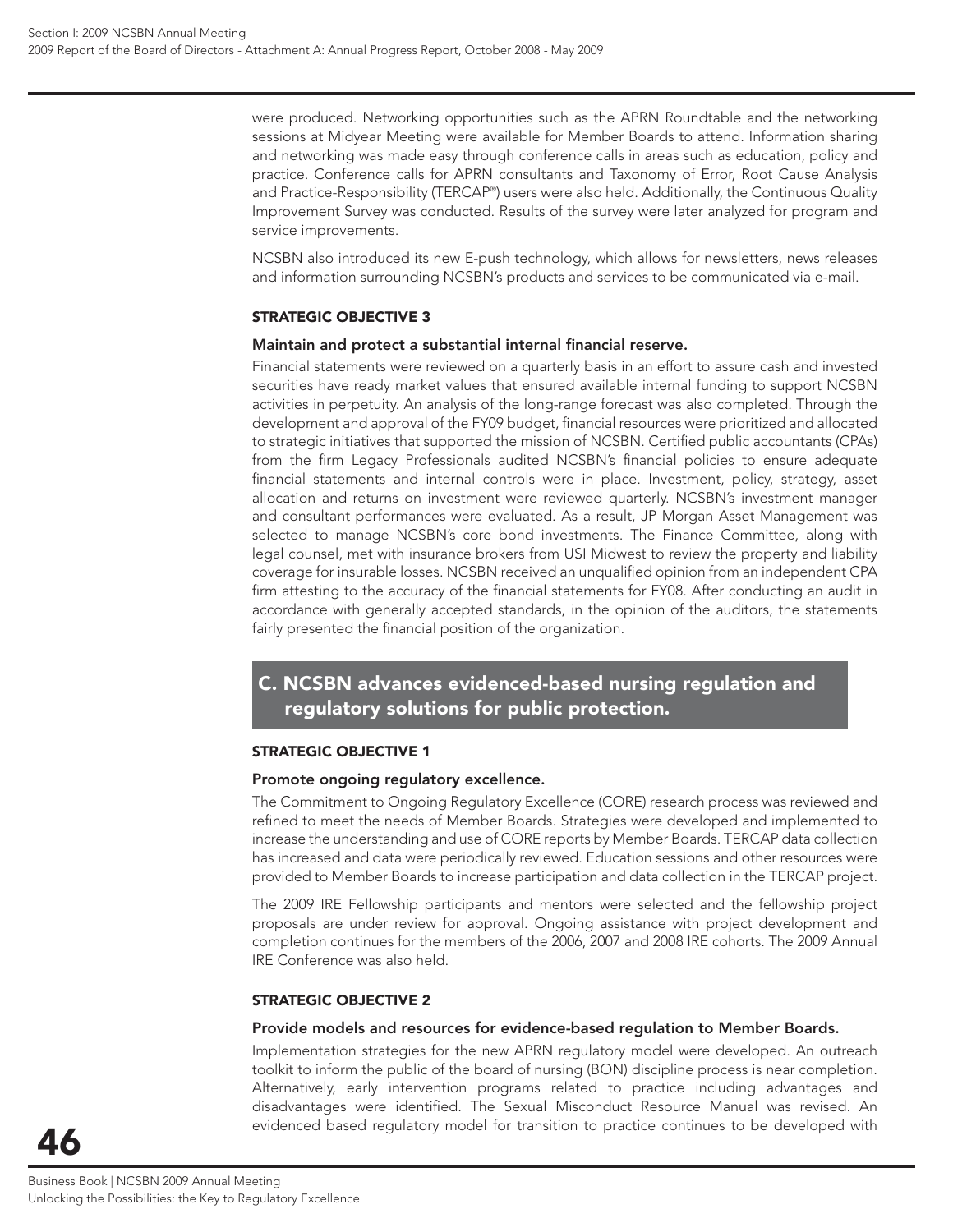Member Board and stakeholder input and feedback. Model rules for the transition to practice regulatory model were drafted. Guiding principles and a regulatory model with multiple options for demonstration of continued competence were addressed. Further input by the Board of Directors (BOD) and Member Boards have been identified for additional development.

Discipline, alternative programs and regulatory practices for chemically dependent licensees were reviewed. Real and perceived regulatory barriers to innovations in education were identified. A regulatory model for innovative education proposals was developed and is being presented to the Delegate Assembly for review and consideration. APRN stakeholders and NCSBN communicated and collaborated regarding APRN issues. A committee was established to evaluate the currency and relevance of the 1999 Uniform Core Licensure Requirements (UCLRs), including initial, renewal, endorsement and international requirements. Actions regarding variances to core licensure requirements will be reviewed and recommended. A strategic plan for assisting Member Boards to implement the UCLRs will be developed. Solutions for issues identified regarding the interface between the two licensure models will be recommended.

#### **STRATEGIC OBJECTIVE 3**

#### **Conduct and support research that provides evidence regarding regulatory initiatives that supports public protection.**

The Center for Regulatory Excellence Program continued and four proposals were funded. An index was added to the *Member Board Profi les*. The NCLEX candidate projections and the licensure statistics research projects were completed.

The *Report of Findings from the 2009 Employers Survey* is being developed. The *Progress Report Phase I Study of North Carolina Evidence-based Transition to Practice Initiative* and the *Remediation Program Outcomes* were completed. *The Effect of High-Fidelity Simulation on Nursing Students' Knowledge and Performance: A Pilot Study, Effectiveness of Negotiation Training* and *Post-Entry Competence Study*, were completed as well. New research projects regarding APRNs, simulation, medication aides, transition programs and alternative programs are being designed and implemented.

#### **STRATEGIC OBJECTIVE 4**

#### **Support single state and multistate licensure initiatives.**

Licensure information was provided to Member Boards and other entities as requested regarding both the single state and multistate licensure models. Assistance was provided to the Missouri Board of Nursing on data related to the Nurses Licensure Compact (NLC) in relation to pending legislation. A UCLR Conference was conducted in November 2008 to begin addressing issues related to all licensure models.

## **D. NCSBN provides comprehensive data management for use by Member Boards and external stakeholders.**

#### **STRATEGIC OBJECTIVE 1**

#### **Maintain a comprehensive national nurse licensure database.**

Enhancements were made to Nur*sys*® that included Reports at Your Fingertips and a userfriendly interface for inputting discipline data. In addition, Nursys.com, which provides online license verification for nurses, employers and the general public, was released. The new Falsified Identity Tracking System (FITS) was also deployed. NCSBN continues to support Member Board reporting of disciplinary actions to federal databanks and has been 100 percent compliant with federal reporting requirements.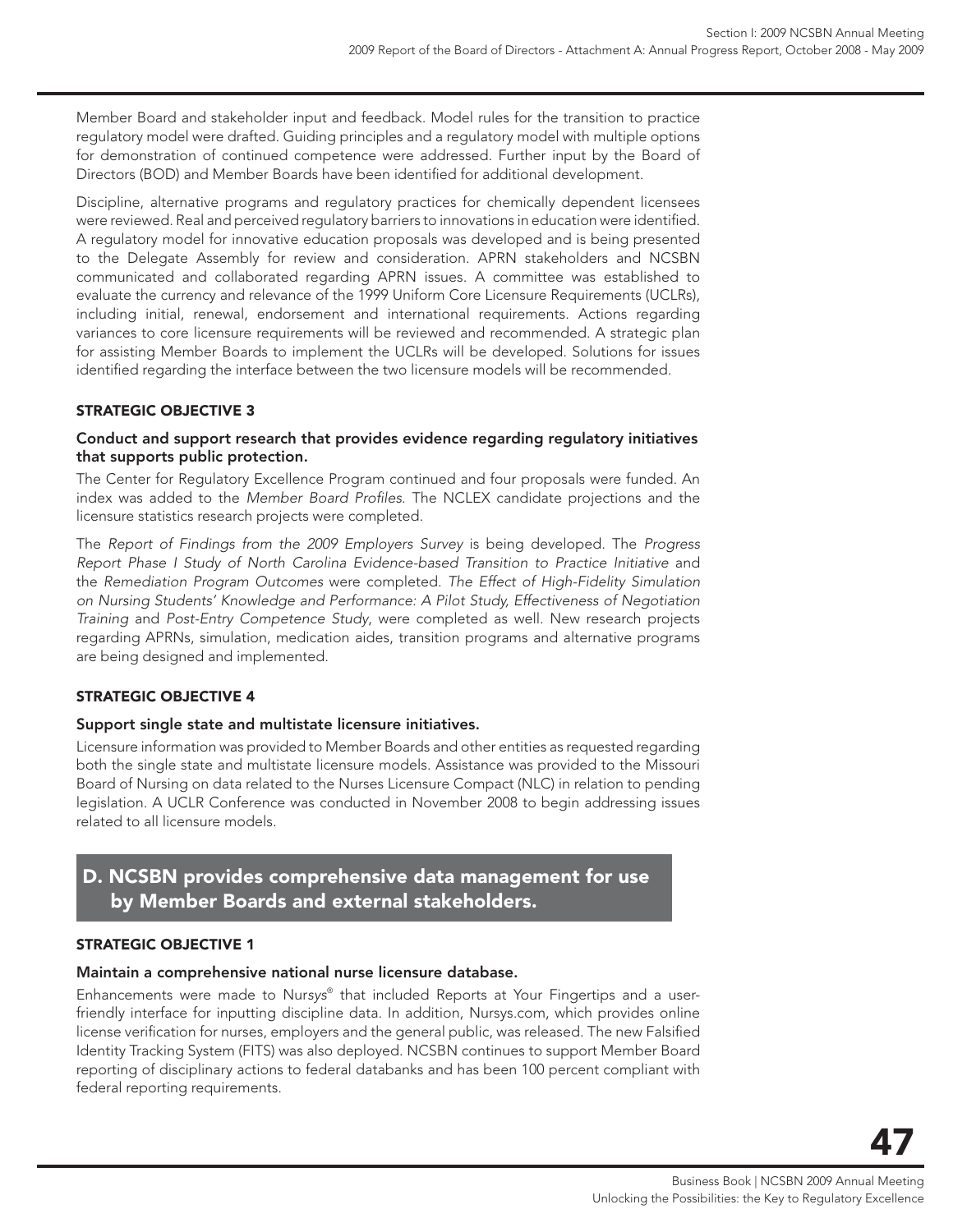#### **STRATEGIC OBJECTIVE 2**

#### **Maintain a national nurse workforce data repository.**

Workforce data from four states is now being collected through online renewal. Staff is currently collecting information from all BONs to determine what is needed in order to contribute data to the workforce project and therefore, increase the numbers of participating states.

## **E. NCSBN is the premier organization to define and measure continued competence.**

#### **STRATEGIC OBJECTIVE 1**

#### **NCLEX® development, security, psychometrics, administration and quality assurance processes are consistent with Member Boards' examinations needs.**

Sufficient items for four operational pools were developed. Only valid NCLEX examinations were administered and scored. All candidates were seated in compliance with the 30/45 day contractual obligation for both domestic and international test centers. In addition, all examinations were administered in accordance with security policies and procedures. Registered nurse (RN) and practical nurse (PN) practice analyses were conducted, and an NCLEX-RN® test plan was recommended to the Delegate Assembly. Areas of innovation continue to be explored and reported to the BOD. A practice analysis study of RNs in Ontario and British Columbia was initiated. The NCLEX® Examination Committee is recommending a minimum score requirement for the Test of English as a Foreign Language Internet-Based Test that measures the minimum degree of English proficiency among foreign nurses. New item types were researched and a tentative plan for the introduction of new item types into the NCLEX examinations was devised.

#### **STRATEGIC OBJECTIVE 2**

#### **National Nurse Aide Assessment Program (NNAAP™) and Medication Aide Certifi cation Examination (MACE™) development, security, psychometrics, administration, and quality assurance processes are consistent with Member Boards' examination needs.**

The transfer of NNAAP and MACE intellectual property was finalized. Sufficient items and skills were built to populate required number of test forms. Item writing and review workshops were conducted for both the NNAAP and MACE examinations. Psychometric properties of items, skills and test forms were evaluated.

.

## **F. NCSBN advances the development of regulatory excellence worldwide.**

#### **STRATEGIC OBJECTIVE 1**

#### **Develop and maintain collaborative working relationships with key national and international organization.**

NCSBN has advanced the visibility and mission of the organization through various presentations and participation at national and international meetings, as listed in the Board of Directors Business Book Report. Additionally, NCSBN has actively participated in the American Nursing Shortage Relief Coalition, the Coalition for Patients Rights, the AcademyHealth Workgroup on Ethical International Recruitment Monitoring, CLEAR's policy and knowledge transfer committees, the annual nursing community meeting on congressional budget priorities, the National Governors Association Health Committee and state nursing workforce centers meetings. President Laura